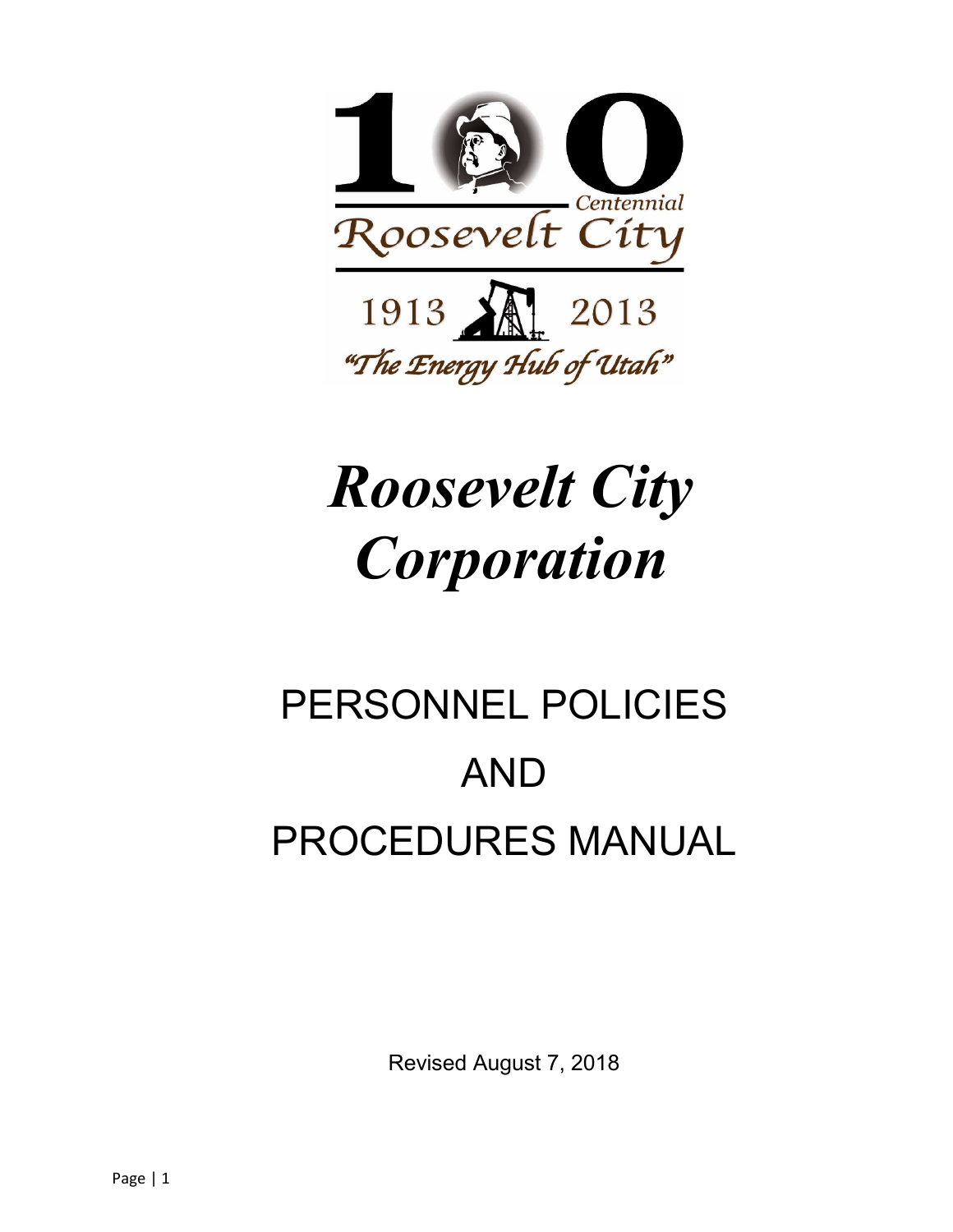While it is the policy of Roosevelt City Corporation to establish reasonable rules of employment conduct and to ensure compliance with these rules through a program consistent with the best interest of the City and its employee, THIS MANUAL IS NOT AND SHALL NOT BE CONSTRUED AS AN EXPLICIT OR IMPLIED CONTRACT AND SHALL NOT MODIFY THE EMPLOYEE'S STATUS AS AN AT-WILL EMPLOYEE.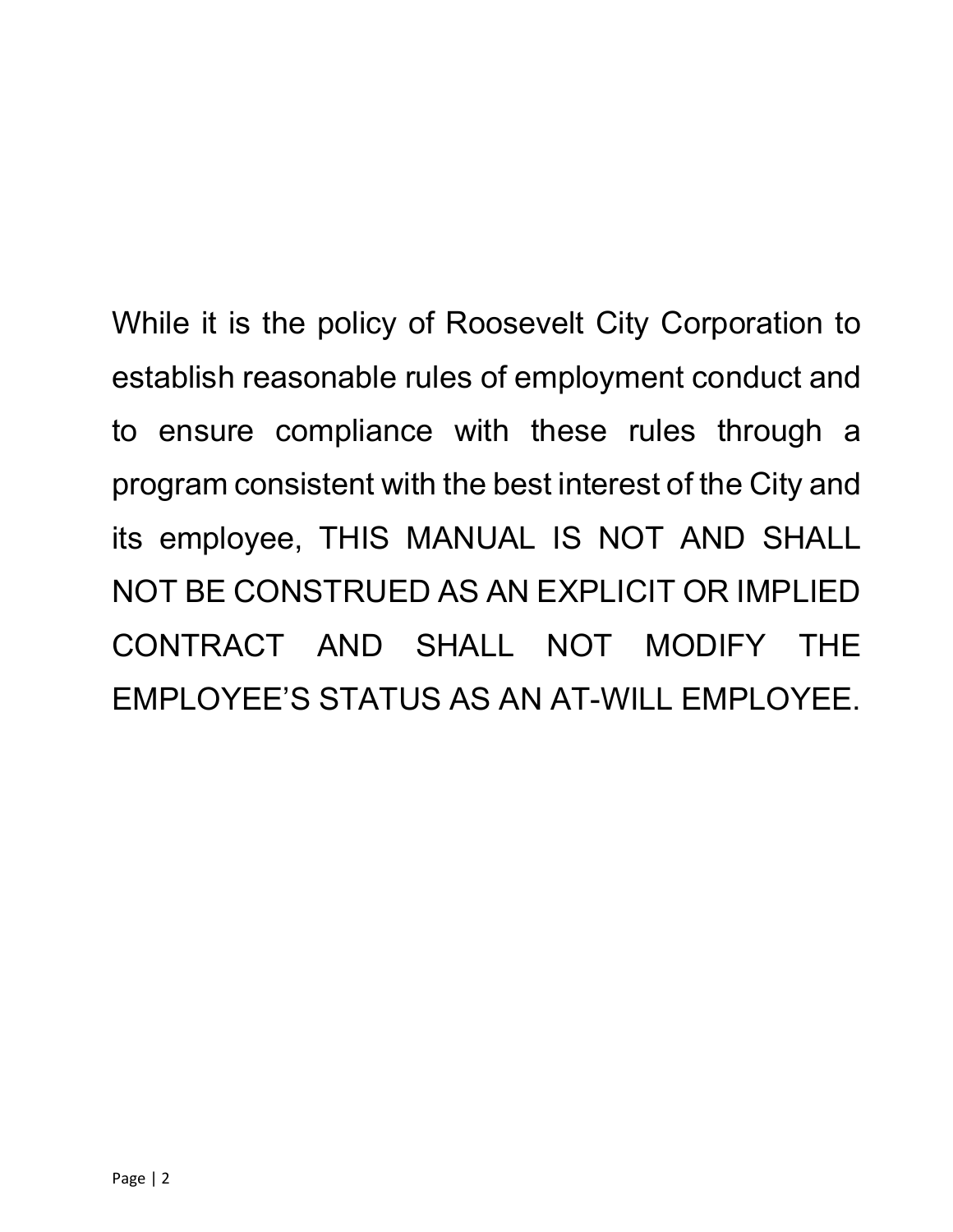# Contents

| $1_{-}$          |  |
|------------------|--|
| 2.               |  |
| 3 <sub>1</sub>   |  |
| $\overline{4}$ . |  |
|                  |  |
| $\mathbf{1}$ .   |  |
| 2.               |  |
| 3.               |  |
| 4.               |  |
| 5.               |  |
| 6.               |  |
| 7 <sub>1</sub>   |  |
| 8.               |  |
| 9.               |  |
| 10.              |  |
| 11.              |  |
| 12.              |  |
|                  |  |
| 1 <sub>1</sub>   |  |
| 2.               |  |
| 3.               |  |
| 4.               |  |
| 5.               |  |
| 6.               |  |
| 7 <sub>1</sub>   |  |
|                  |  |
| 1 <sub>1</sub>   |  |
| 2.               |  |
| 3.               |  |
| 4.               |  |
|                  |  |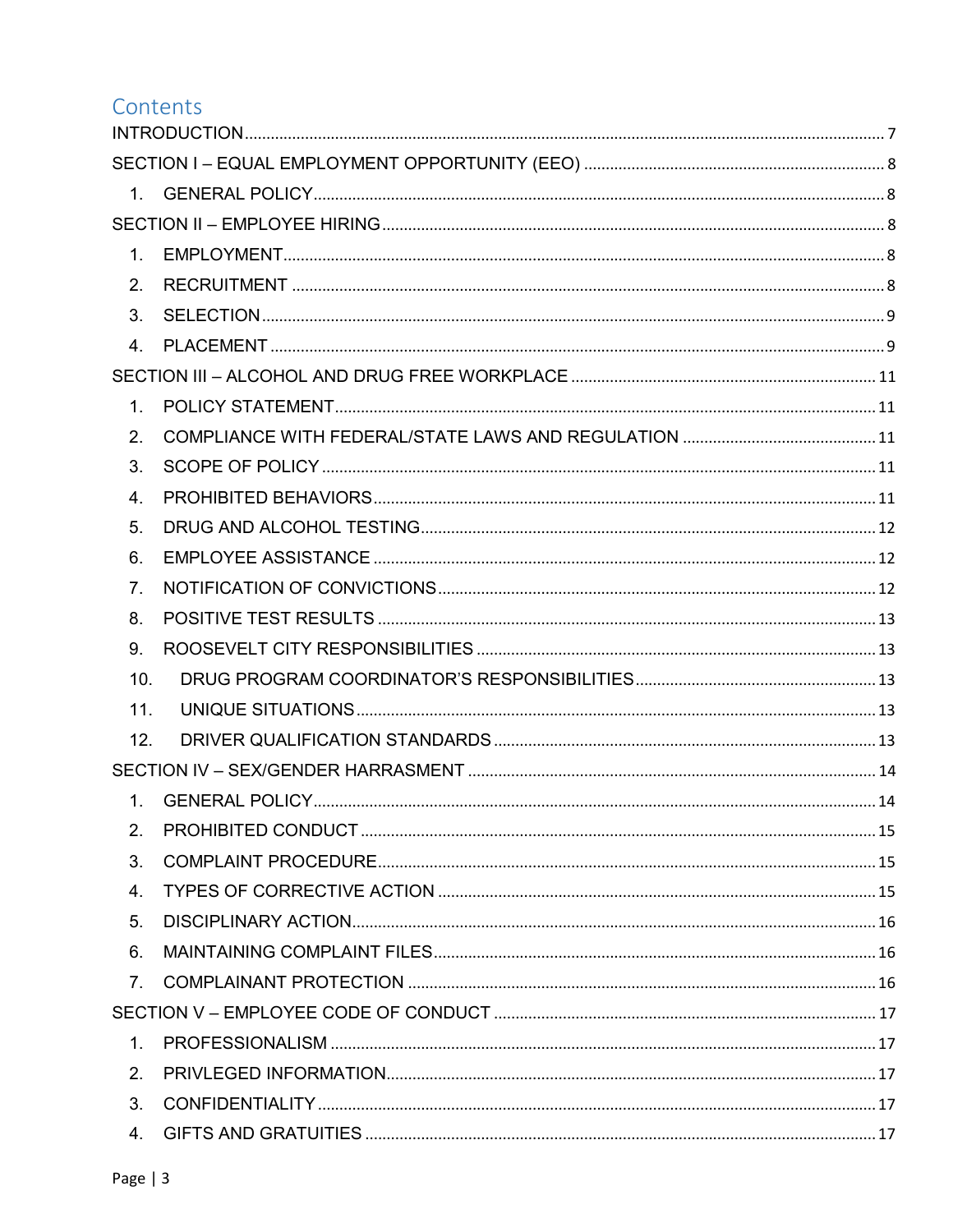| 5.             |  |
|----------------|--|
| 6.             |  |
| 7 <sub>1</sub> |  |
| 8.             |  |
| 9 <sub>1</sub> |  |
| 10.            |  |
| 11.            |  |
| 12.            |  |
|                |  |
|                |  |
|                |  |
| 1 <sup>1</sup> |  |
| 2.             |  |
| 3 <sub>1</sub> |  |
|                |  |
| $1_{\cdot}$    |  |
| 2.             |  |
| 3.             |  |
| 4.             |  |
| 5.             |  |
|                |  |
| $1_{-}$        |  |
| 2.             |  |
| 3.             |  |
| 4.             |  |
| 5.             |  |
| 6.             |  |
| 7 <sub>1</sub> |  |
| 8.             |  |
| 9.             |  |
| 10.            |  |
|                |  |
| 1.             |  |
| 2.             |  |
| 3.             |  |
|                |  |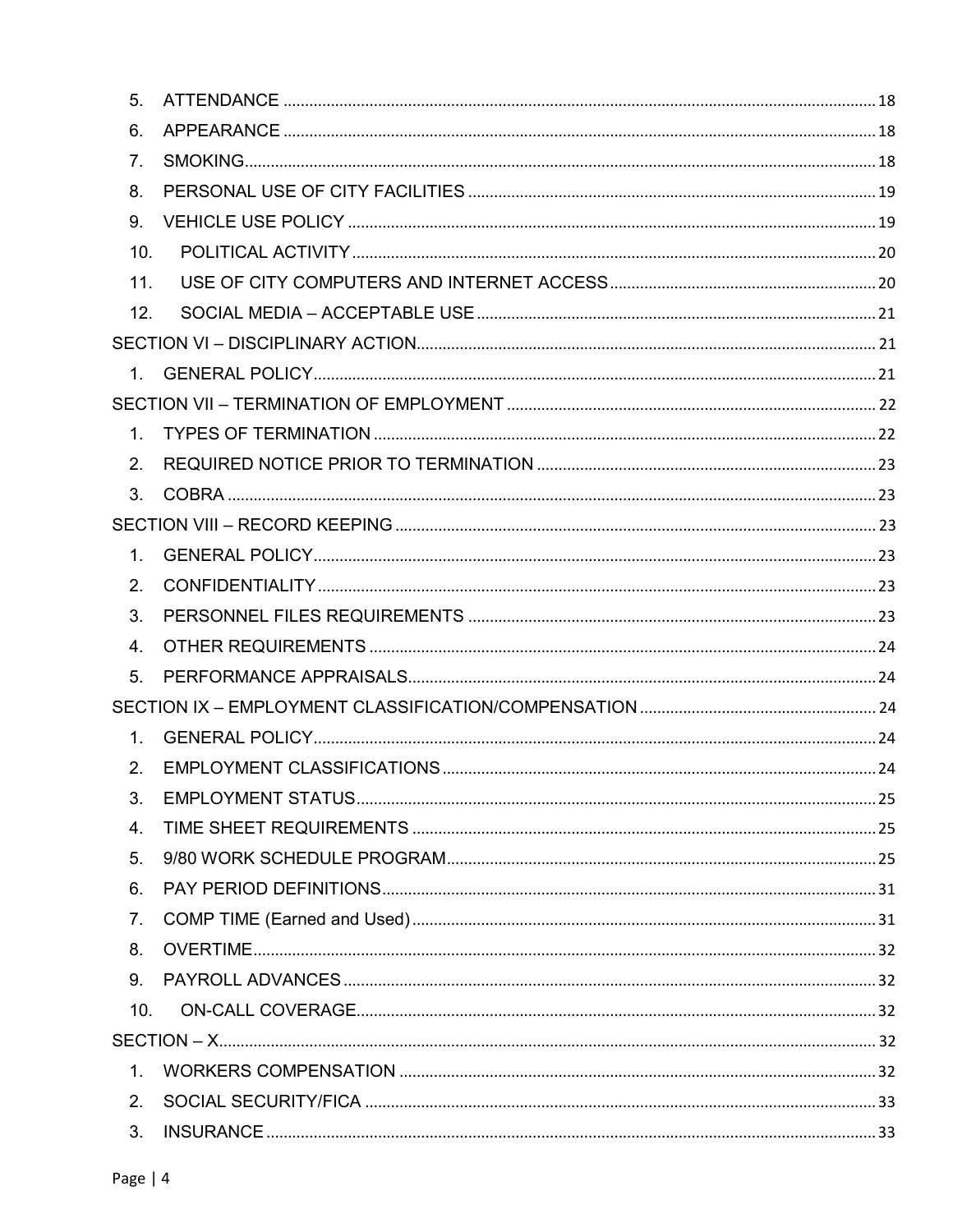| 4.             |                                                                    |  |  |  |  |
|----------------|--------------------------------------------------------------------|--|--|--|--|
| 5.             |                                                                    |  |  |  |  |
| 6.             |                                                                    |  |  |  |  |
| 7.             |                                                                    |  |  |  |  |
| 8.             |                                                                    |  |  |  |  |
| 9.             |                                                                    |  |  |  |  |
| 10.            |                                                                    |  |  |  |  |
|                |                                                                    |  |  |  |  |
| $\mathbf{1}$ . |                                                                    |  |  |  |  |
| 2.             |                                                                    |  |  |  |  |
| 3.             |                                                                    |  |  |  |  |
| 4.             |                                                                    |  |  |  |  |
| 5.             |                                                                    |  |  |  |  |
| 6.             |                                                                    |  |  |  |  |
|                |                                                                    |  |  |  |  |
| 1 <sub>1</sub> |                                                                    |  |  |  |  |
| 2.             |                                                                    |  |  |  |  |
| 3.             |                                                                    |  |  |  |  |
| 4.             |                                                                    |  |  |  |  |
| 5.             |                                                                    |  |  |  |  |
| 6.             |                                                                    |  |  |  |  |
| 7 <sub>1</sub> |                                                                    |  |  |  |  |
| 8.             |                                                                    |  |  |  |  |
| 9 <sub>1</sub> |                                                                    |  |  |  |  |
|                |                                                                    |  |  |  |  |
|                |                                                                    |  |  |  |  |
| $1_{-}$        |                                                                    |  |  |  |  |
| 2 <sub>1</sub> |                                                                    |  |  |  |  |
| 3.             |                                                                    |  |  |  |  |
| 4.             |                                                                    |  |  |  |  |
|                |                                                                    |  |  |  |  |
|                |                                                                    |  |  |  |  |
|                |                                                                    |  |  |  |  |
|                | FORM - PERSONNEL POLICIES AND PROCEDURES MANUAL ACKNOWLEDGEMENT 49 |  |  |  |  |
|                |                                                                    |  |  |  |  |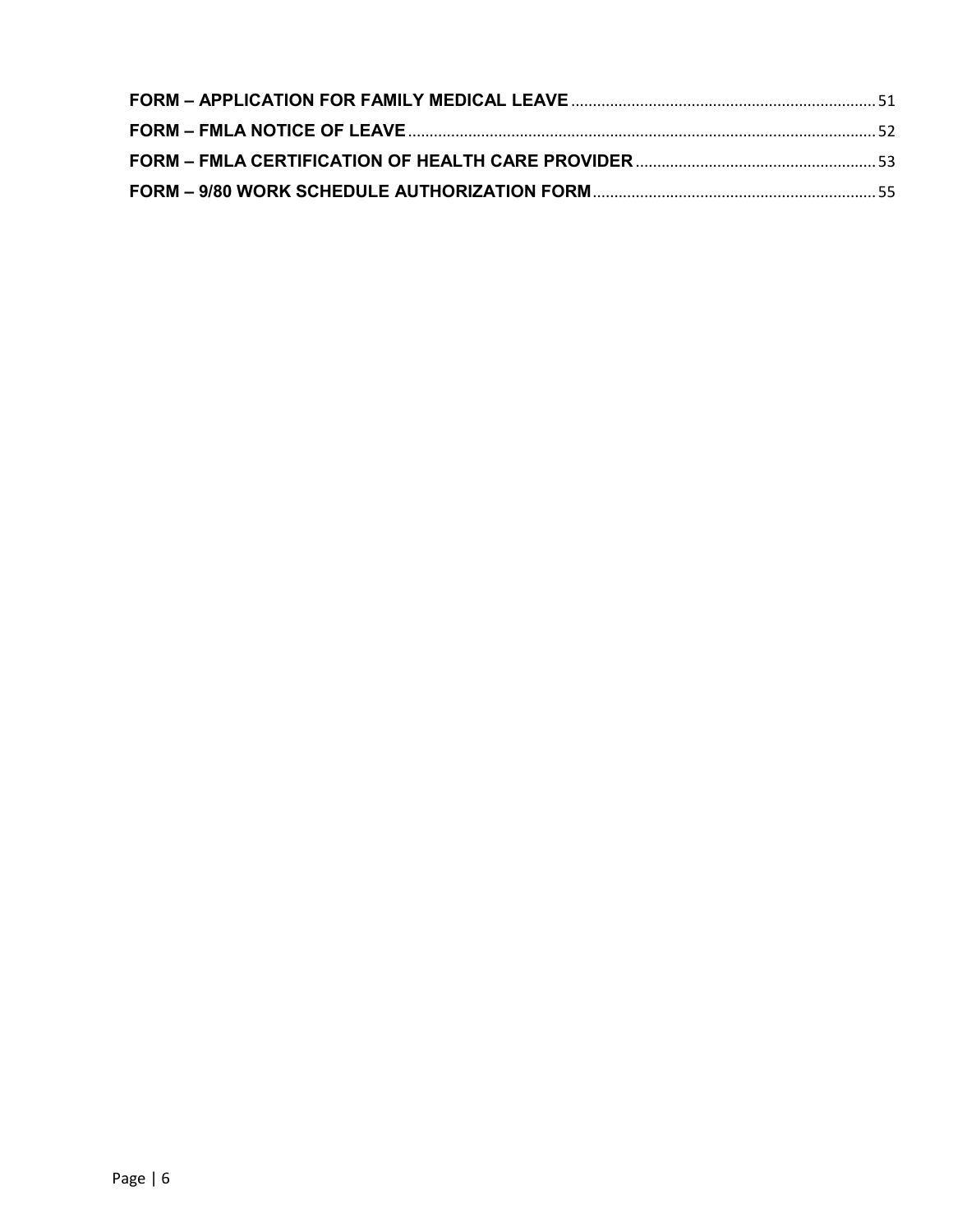#### **INTRODUCTION**

<span id="page-6-0"></span>Welcome,

As an employee of ROOSEVELT CITY CORPORATION (Roosevelt City) you will be expected to read, understand, and follow the Personnel Policies and Procedures contained in this manual.

It is the policy of Roosevelt City to comply with Federal and State Equal Employment Opportunity guidelines. To this end, Roosevelt City will not engage in any unlawful discrimination against any employee or applicant for employment because of race, color, religion, sex, national origin, disability, age, or veteran status, and will ensure that applicants and employees are treated without unlawful regard to these characteristics.

It is the obligation of each officer, manager, supervisor, and employee of Roosevelt City to conduct themselves in conformity with the principle of Equal Employment Opportunity at all times. All employment activities including, but not limited to, advertising, recruitment, hiring, promotion, demotion, transfer, disciplinary action, layoff, termination, compensation, and training shall be conducted without unlawful regard to race, color, religion, sex, national origin, age or disability.

It is the policy of Roosevelt City to strive for safety in all activities and operations, and to comply with health and safety laws applicable to our business by enlisting the help of all employees to ensure that public and work areas are free of hazardous conditions.

No employee, officer, agent or other representative of Roosevelt City, other than the city manager has any authority to enter into any agreement for employment for any specified period of time or to make any agreement or representation, verbally or in writing, which alters, amends, or contradicts the provisions of the Personnel Policies and Procedures manual.

As for the police department; hiring practices and qualifications, probationary status and other policies that may differ from Roosevelt City policies are necessary to protect the integrity of the policing in Roosevelt City. Any police policy differences are generally more restrictive in nature and are not intended to create a dual employee standard.

Roosevelt City reserves the right to change any of its policies and/or procedures at any time in the future for any reason.

**This Personnel Policies and Procedures Manual is not, and shall not be construed as an explicit or implied contract, shall not modify the existing employment at-will status of any employee and shall not create any due process requirement in excess of Federal or State constitutional or statutory requirements.**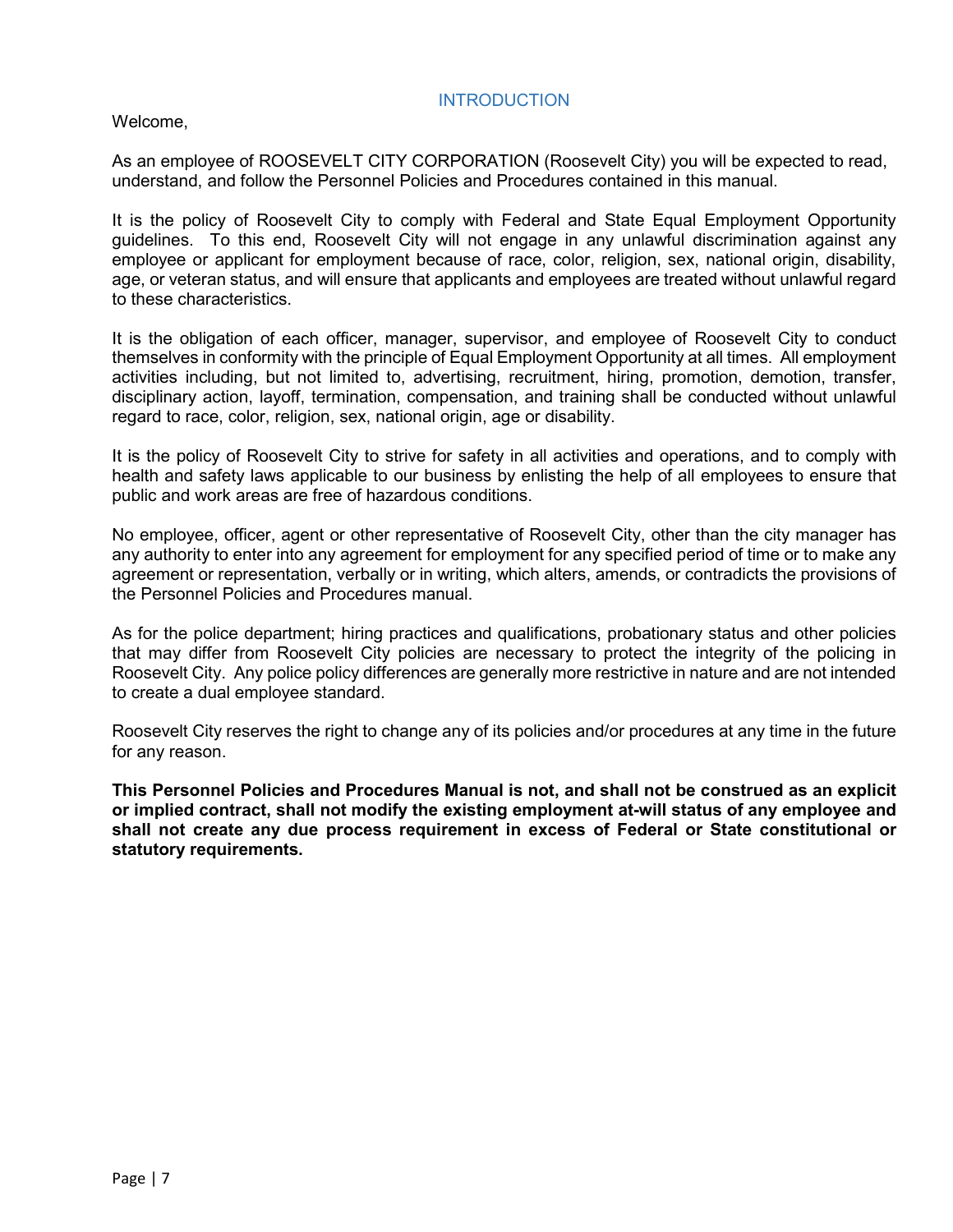#### <span id="page-7-1"></span><span id="page-7-0"></span>SECTION I – EQUAL EMPLOYMENT OPPORTUNITY (EEO)

#### 1. GENERAL POLICY

It is the policy of ROOSEVELT CITY to comply with Equal Employment Opportunity standards in all phases of personnel administration: Job structuring, recruitment, examination, selection, appointment, placement, training, upward mobility, discipline, etc., without unlawful regard to race, color, religion, sex, age, physical or mental disability, national origin or veteran's status.

Americans with Disabilities Act (ADA) and the ADA Amendments Act (ADAAA)

The Americans with Disabilities Act (ADA) and the Americans with Disabilities Amendments Act, known as the ADAAA, are federal laws that prohibit employers with 15 or more employees from discriminating against applicants and individuals with disabilities and that when needed provide reasonable accommodations to applicants and employees who are qualified for a job, with or without reasonable accommodations, so that they may perform the essential job duties of the position.

It is the policy of Roosevelt City to comply with all federal and state laws concerning the employment of persons with disabilities and to act in accordance with regulations and guidance issued by the Equal Employment Opportunity Commission (EEOC). Furthermore, it is Roosevelt City's policy not to discriminate against qualified individuals with disabilities in regard to application procedures, hiring, advancement, discharge, compensation, training or other terms, conditions and privileges of employment.

Roosevelt City will reasonably accommodate qualified individuals with a disability so that they can perform the essential functions of a job unless doing so causes a direct threat to these individuals or others in the workplace and the threat cannot be eliminated by reasonable accommodation and/or if the accommodation creates an undue hardship to Roosevelt City. Contact the city manager with any questions or requests for accommodation.

#### <span id="page-7-3"></span><span id="page-7-2"></span>SECTION II – EMPLOYEE HIRING

#### 1. EMPLOYMENT

Job Descriptions defining the essential functions of the vacant position shall be drafted and adopted before the vacancy is posted or otherwise advertised internally or externally.

#### <span id="page-7-4"></span>2. RECRUITMENT

• If hiring for a new position, it needs to be listed on the website for at least 2 weeks, and all applications should be received through the Roosevelt City Website.

#### **Internal Promotions**

It is the policy of Roosevelt City to give first consideration to current city employees when filling open positions.

#### **External Advertising**

Only the city manager or designee is authorized to place advertisements and respond to inquiries from employment agencies and/or job applicants.

Each Job Opening Notice should contain a statement indicating that Roosevelt City is an equal opportunity employer.

Job Opening Notices may be advertised in the appropriate media, and through any other channels the city manager deems appropriate.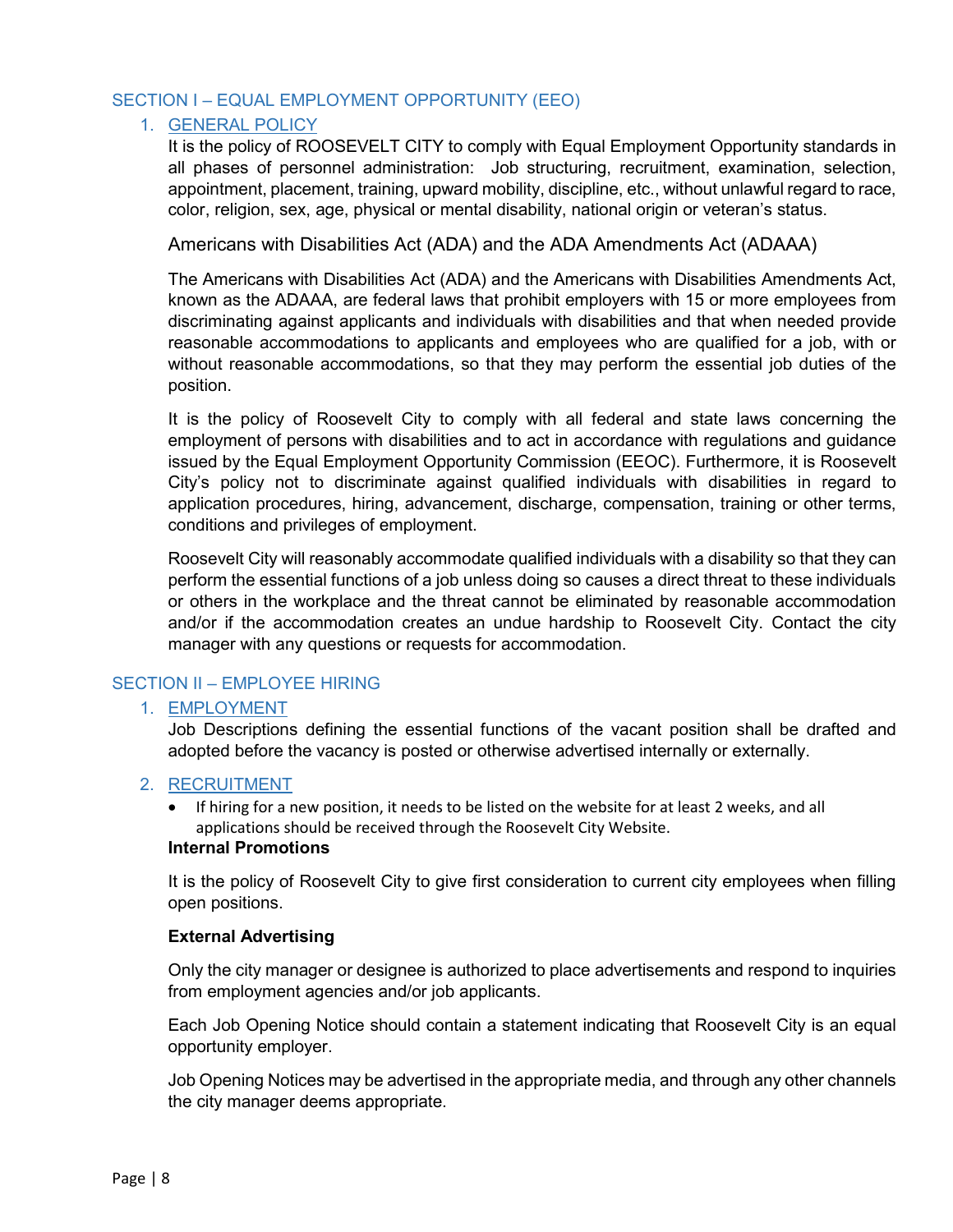Job Opening Notices may specify the name and the office of the person from whom Job Applications are to be obtained, the name and office of the person to whom completed applications are to be returned and the deadline for filing an application.

Advertisements may state that job applicants residing in Roosevelt City or the surrounding area will be given hiring preference.

#### <span id="page-8-0"></span>3. SELECTION

#### **Nepotism**

It is the policy of Roosevelt City to comply with the provisions of Utah's Anti-Nepotism Act, Utah Code Sections 52-3-1 et. seq.

#### **Employment of Minors**

It is the policy of Roosevelt City that no one under the age of fourteen (14) shall be hired for any position.

#### **Rehires**

Job applications received from former employees will be processed using the same procedures and standards that govern all other applications. The city manager will review the former employee's personnel records and the circumstances surrounding termination of previous employment with Roosevelt City. Former employees who have been terminated for cause are not eligible for rehire unless otherwise authorized by the city manager. Applicants who are rehired shall be required to serve a probationary period.

#### **Job Applications**

All interested job applicants shall complete a Job Application.

All applications and resumes received for the job opening will be forwarded to the manager or designee. Upon receipt, each application and resume will be marked with the date it was received and placed in an Applicant's file for at least one year. Job applications shall be signed by the job applicant and the truth of all information contained therein shall be certified by the job applicant's signature.

#### **Interviewing**

The manager, or designee, will select applicants to interview from those who have passed the preliminary job application screening. Job related duties and qualifications will provide the basis for initial screening of job applicants. During the interview, all job applicants should be advised that any and all of the information provided may be subject to verification. Individuals conducting job interviews shall only ask questions that pertain to the job position.

#### **Reference Checks**

Roosevelt City may contact the references furnished by each job applicant, requesting job-related information. Similar information and questions may be requested for each job applicant.

#### <span id="page-8-1"></span>4. PLACEMENT

#### **Rejection Letters**

Within ten (10) working days after the job offer has been accepted, non-selected job applicants shall be notified by mail.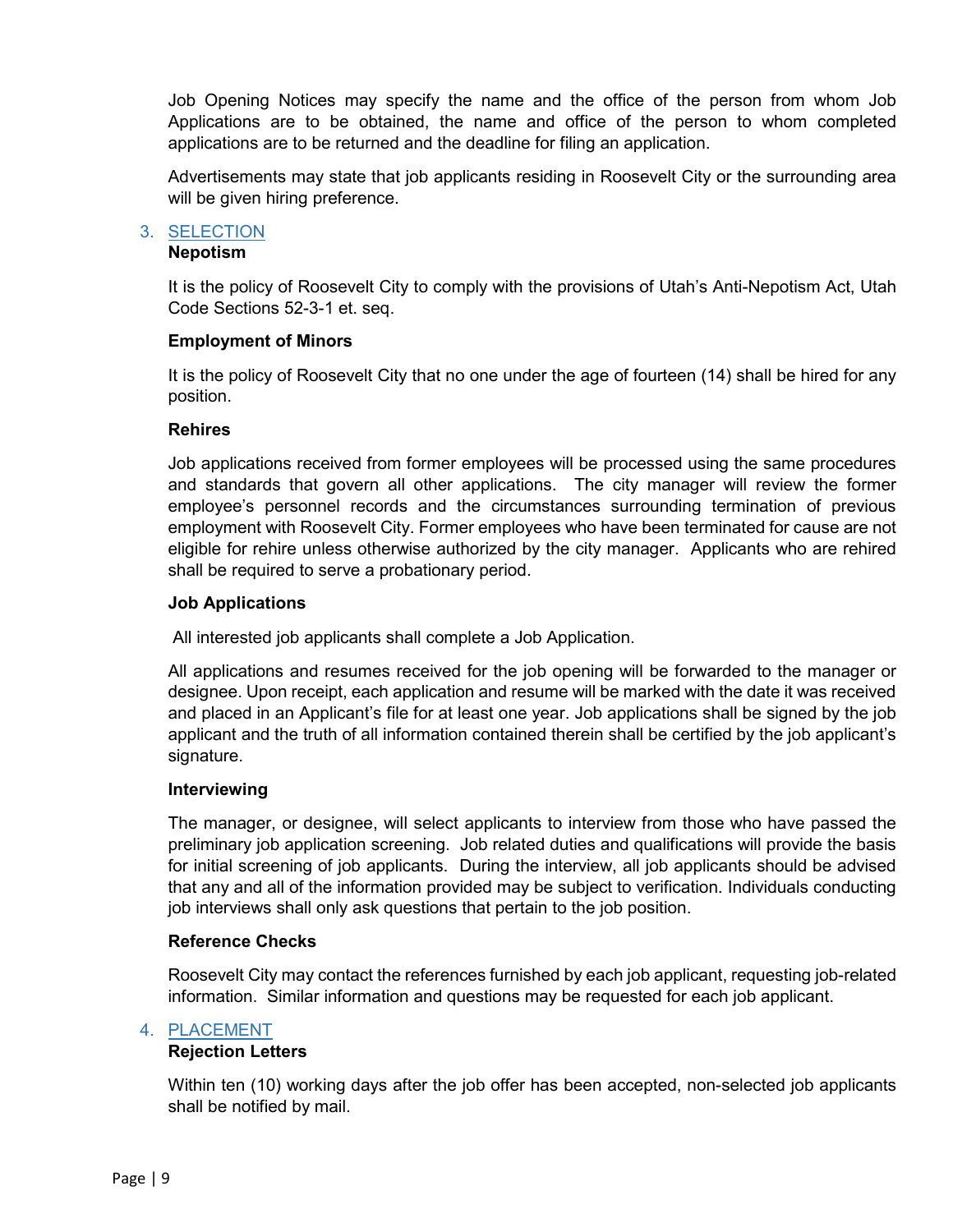#### **Job offers**

After a job applicant is approved by Roosevelt City, the city manager or designee shall notify the successful job applicant (prospective employee) of their selection through a written Job Offer Letter. The written Job Offer Letter shall clearly state the job description, salary conditions, and any provisional conditions of employment (i.e., successfully passing drug/alcohol and/or other tests). Additionally, the written Job Offer Letter shall clearly state that the offer is not accepted until the prospective employee signs the written Job Offer Letter and returns it to the city manager or designee of Roosevelt City by the requested date. The original Job Offer Letter is then filed in the prospective employees file and a copy is given to the new employee during orientation.

#### **Medical examination**

Once Roosevelt City has extended a conditional job offer to the prospective employee, a medical interview or examination may be conducted by a health professional chosen by Roosevelt City to determine a prospective employee's ability to fulfill essential job related requirements. Only the city manager or department head may authorize such interviews or physical examinations. All costs for required medical interviews or physical examinations will be paid by Roosevelt City. The prospective employee must sign a written release giving Roosevelt City access to the examination results.

#### **Reinstatements**

Employees who are reinstated as employees of Roosevelt City may maintain their original anniversary date for seniority purposes as well as for those benefit programs governed by the anniversary date. For employees who are eligible for reinstatement, the processes are:

Layoff. Employees who terminate because of reduction in work force will maintain their original anniversary date for seniority purposes if they are re-employed by Roosevelt City within one (1) year after date of termination.

Voluntary Resignations. Employees who voluntarily terminate their employment with Roosevelt City may maintain their original anniversary date, subject to city manager approval, if they are reemployed by Roosevelt City within six (6) months after date of termination.

#### **Hiring new employees**

Required for All Employees. During a new employee's first day of work, the city manager or designee, is responsible for having the new employee fill out all pre-employment forms, benefit applications, enrollment forms and to provide the new employee with the basic information on Roosevelt City policies concerning compensation, vacation, holidays, sick leave, other benefits, parking and work hours. All hiring of full time employees must be preapproved by the city manager before any steps of hiring are carried out.

Employment of Minors. Prior to any employment of a minor, child labor laws and compulsory school attendance laws will be reviewed and followed.

#### **Probationary Period**

All new employees, except volunteer firemen, shall be subject to a three (3) month probationary period to begin on the first day of employment. This probationary period is strictly used for calculating leave time and benefits. IT DOES NOT CHANGE THE EMPLOYEES AT-WILL STATUS. At the discretion of the city manager or designee, this probationary period may be waived for key employees. Thus they would be eligible for benefits the first day of the following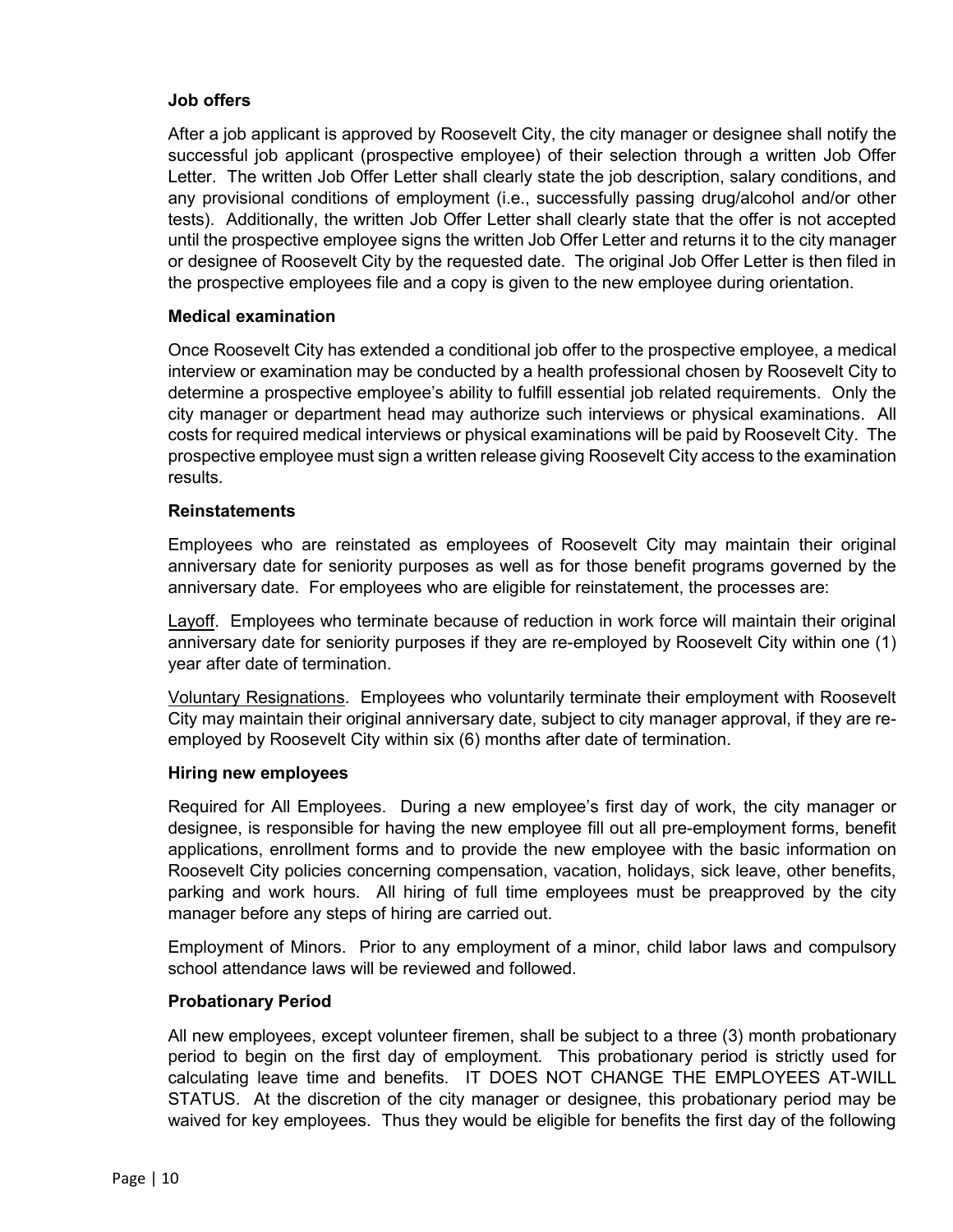month, after they have been officially hired. Department heads can have extended probationary periods as they deem appropriate upon approval of the city manager.

# <span id="page-10-1"></span><span id="page-10-0"></span>SECTION III – ALCOHOL AND DRUG FREE WORKPLACE

# 1. POLICY STATEMENT

Roosevelt City is committed to provide a workplace where employees of the City and the general public can safely conduct business. It is the policy of Roosevelt City to provide a work environment that is free from the unlawful manufacture, distribution, sale, dispensation, possession, or use of controlled substances or alcohol.

# <span id="page-10-2"></span>2. COMPLIANCE WITH FEDERAL/STATE LAWS AND REGULATION

This policy has been written to comply with the current federal laws and regulations, state law and city ordinances which relate to a drug free workplace, drug and alcohol testing, drug abuse and alcohol misuse, employee conduct, corrective action and discipline.

#### <span id="page-10-3"></span>3. SCOPE OF POLICY

This policy applies to all Roosevelt City employees. This policy also applies to final candidates under consideration for employment positions. Employment with Roosevelt City is conditional upon compliance with this policy.

Employees who hold positions designated by the city manager as safety sensitive are required to comply with a higher standard. These employees are subject to random drug and alcohol testing as authorized by the city manager.

Safety sensitive positions fall under the following categories:

- Positions where an employee is subject to drug and alcohol testing under the Omnibus Transportation Employee Testing Act of 1991. Including but not limited to: commercial driver licensed positions (CDL), aviation maintenance, and pilots.
- Positions that require an employee to carry or have access to firearms or class A explosives. Including but not limited to public safety officers.
- Positions involved in work that requires an employee to have access to controlled substances. Including but not limited to medical personnel and law enforcement personnel.
- Positions where the actions of an employee directly impact the safety and welfare of the general public, such as: radio dispatchers, law enforcement personnel, firefighters and utility providers.
- Positions that require an employee to have any level of Peace Officers Standards and Training (P.O.S.T.) certification. Including but not limited to law enforcement and correctional officers.

# <span id="page-10-4"></span>4. PROHIBITED BEHAVIORS

Failure to comply with any aspect of this policy, including, but not limited to the following behaviors, is prohibited and may result in disciplinary action up to and including termination:

- Unlawful manufacture, distribution, sale, dispensation, possession, or use of any controlled substance or alcohol during working hours, on Roosevelt City property, while operating a Roosevelt City vehicle at any time or any other vehicle while on duty, except where legally permissible.
- Refusal to submit to a drug and/or alcohol test without a medically verifiable reason, as determined by the city manager or the person responsible for administering the drug/alcohol test.
- Refusal to contact and cooperate with the drug testing official.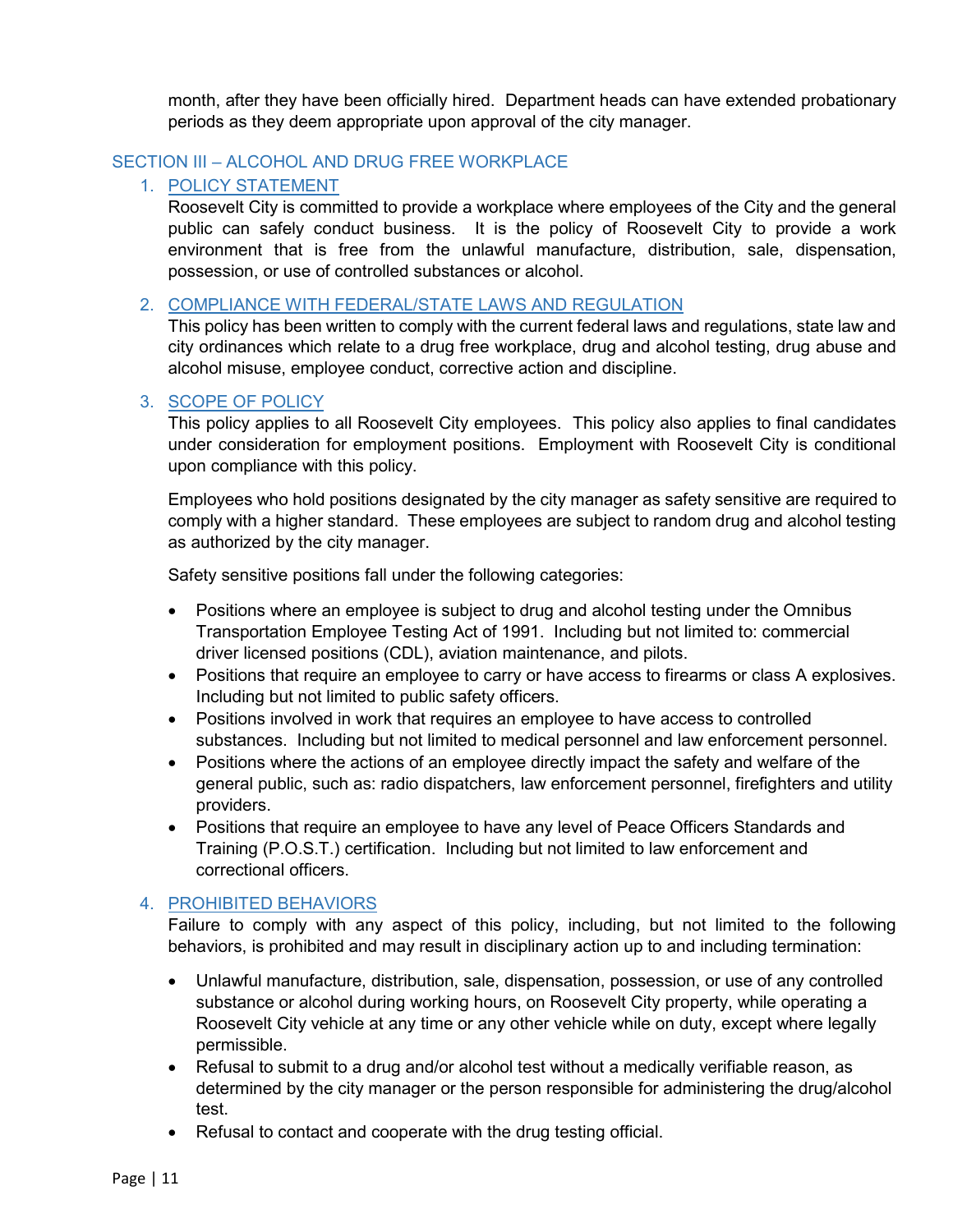- Impeding a drug and/or alcohol investigation.
- Failure to appear for a scheduled drug and/or alcohol test without a reasonable or verifiable explanation.
- Substitution of, adulteration of, or tampering with a drug and/or alcohol test sample.
- Falsifying or attempting to falsify a drug and/or alcohol test sample or test result.
- Refusal to report for an assessment with a substance abuse professional.
- Refusal to enter an agreed upon rehabilitation program.
- Refusal or failure to successfully complete a drug and/or alcohol rehabilitation program.
- Failure to report a drug conviction to the city manager within five (5) calendar days.
- Using alcohol before being tested or within eight (8) hours of an accident, whichever comes first.
- Violation of last chance or return to work agreement.
- Use of alcohol after an accident and before being tested, if an alcohol test is required.

#### <span id="page-11-0"></span>5. DRUG AND ALCOHOL TESTING

Under this policy, final candidates for safety sensitive positions and all employees are subject to drug and alcohol testing for, but not limited to: alcohol, cannabis (marijuana), cocaine, opiates, phencyclidine (PCP), amphetamines and the metabolites of these drugs. All sample collection and testing will comply with and/or mirror applicable Federal standards. Final candidates for safety sensitive positions and all employees are subject to one or more of the following tests:

- Pre-employment testing: Pre-employment drug tests will be given to final candidates for safety sensitive positions and employees transferring from non-safety sensitive positions, to safety sensitive positions. This includes drugs only. Pre-employment tests for alcohol will not be given.
- Critical Incident testing: Critical Incident drug and/or alcohol testing applies to all employees. A Critical Incident is defined as any unusual occurrence involving an employee, automobile, equipment where personal injury or property damage occurred or may have occurred. Within the context of this definition the city manager will determine what constitutes a Critical Incident.
- Reasonable Suspicion testing: Reasonable suspicion drug and/or alcohol testing applies to all employees.
- Post-accident testing: Post-accident drug and/or alcohol testing applies to all employees.
- Random testing: Random drug and/or alcohol testing applies to all employees.
- Return-to-duty testing: Return to duty drug and or/alcohol testing applies to all employees who have completed a substance abuse treatment program. This includes drug and/or alcohol.
- Follow up testing: Follow up drug and /or alcohol testing is ongoing testing, conducted on an unannounced basis, for any employee who has previously tested positive for drugs and/or alcohol.

#### <span id="page-11-1"></span>6. EMPLOYEE ASSISTANCE

Employees with issues related to drugs and/or alcohol use or abuse are encouraged to seek assistance through private services.

#### <span id="page-11-2"></span>7. NOTIFICATION OF CONVICTIONS

Employees must notify the city manager through their direct supervisor within five (5) calendar days when convicted under federal or state criminal statute regulating the manufacture, distribution, dispensation, possession, or use of a controlled substance.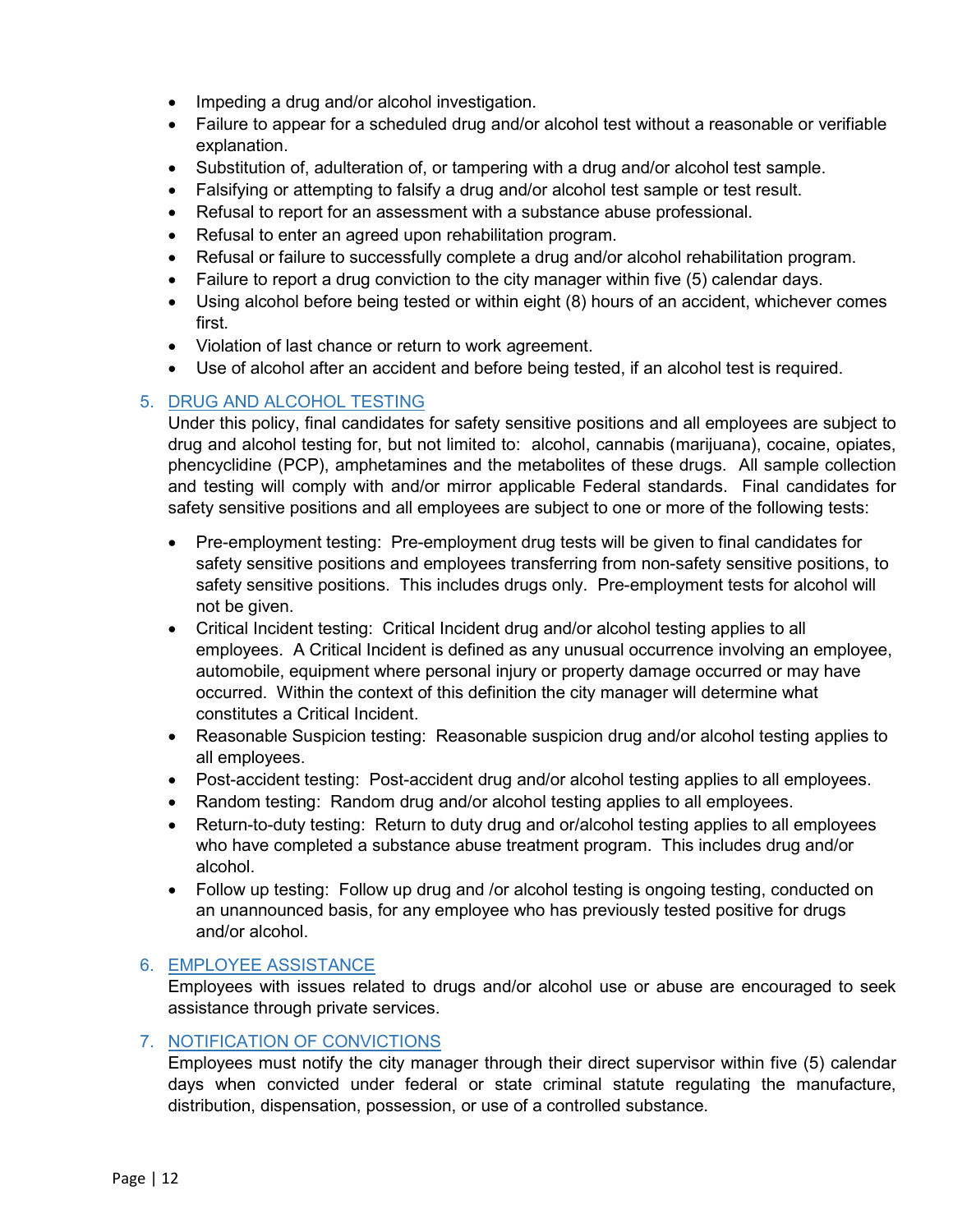# <span id="page-12-0"></span>8. POSITIVE TEST RESULTS

Roosevelt City will use the same cut off levels for positive drug and alcohol tests as set forth by the applicable federal agency. For non-safety sensitive employees the cut off levels for positive drug tests will mirror DOT regulations cut off levels. Blood alcohol concentrations for positive alcohol tests will be .04 for non-safety sensitive employees.

It is a violation of this policy to have a verified positive test for, but not limited to: marijuana, cocaine, opiates, phencyclidine (PCP), amphetamines and the metabolites of these drugs.

It is a violation of this policy to have a positive alcohol test at or above the established concentration levels.

#### <span id="page-12-1"></span>9. ROOSEVELT CITY RESPONSIBILITIES

- Identify a Drug Program Coordinator to coordinate and monitor Roosevelt City's drug and alcohol program.
- Negotiate and secure contracts for collection, lab and medical review services.
- Create and make appropriate changes to the Roosevelt City's drug and alcohol policy.
- Propose changes to policy as needed.
- Disseminate policy, procedures, and information to departments.
- Designate jobs and/or positions as safety sensitive.

#### <span id="page-12-2"></span>10. DRUG PROGRAM COORDINATOR'S RESPONSIBILITIES

- Monitor and enforce the drug and alcohol testing policy and procedures.
- Inform all employees of the existence and enforcement of this policy.
- Inform all final candidates for employment of the existence and enforcement of this policy.
- Propose changes in policy as needed.
- Provide the collection agency with updated lists of individuals subject to random drug and alcohol testing.
- After conferring with the city manager, determine the appropriate corrective action and/or discipline for employees who violate this policy.
- Coordinate rehabilitation, return to duty and/or follow up testing of employees as needed.
- Ensure record keeping is maintained in accordance with applicable state and federal regulations.
- Maintain applicable employee records.

#### <span id="page-12-3"></span>11. UNIQUE SITUATIONS

Roosevelt City recognizes that situations may arise which are not specifically covered by this policy and program. These will be addressed on a case-by-case basis. Departments may develop their own policy to address specific practices, where latitude is given, provided that any such policy conforms to City, State and Federal laws and regulations. Department policies may not be less restrictive than this policy. All specific Departmental policies which differ from this policy must be approved by the city manage.

Any questions concerning this policy should be directed to the Drug Program Coordinator.

#### <span id="page-12-4"></span>12. DRIVER QUALIFICATION STANDARDS

All employees or volunteers operating Roosevelt City owned vehicles, or who may operate any vehicle while conducting business for or on behalf of Roosevelt City must be authorized drivers. The authorization process requires an analysis of the employee's driving record to ensure compliance with the driver qualification standard as identified in this policy. As part of the driver qualification process all drivers or potential drivers' MVR (Motor Vehicle Record) will be screened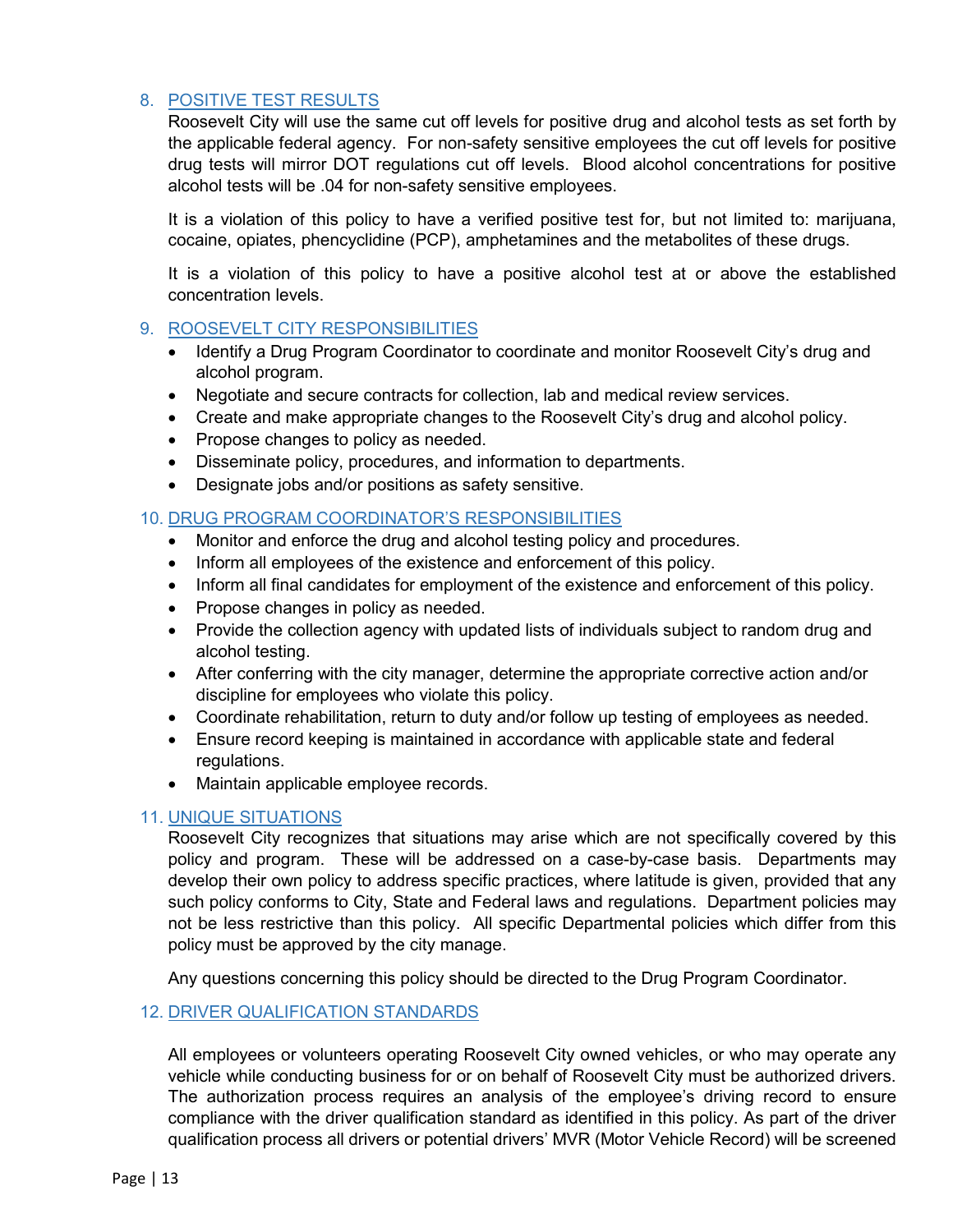and monitored on an ongoing basis to ensure the standard is met and maintained. Drivers will be qualified as "Acceptable," or "Borderline". Drivers qualified as "Borderline" may be authorized to drive on a probationary basis as determined by the City Manager. Drivers who's record does not meet the driver qualification standard will not be allowed to operate any vehicle while engaged in Roosevelt City business.

All drivers must possess a valid Driver's License. Required endorsements must also be maintained. The driver qualification evaluation will be based on the driver's MVR and may also take into account work related motor vehicle incidents, whether or not the incident has been recorded on the driver's MVR. All violations recorded on the MVR, whether they occurred on the job or not, are included in the driver qualification evaluation. "Acceptable" or "Borderline" qualification will be determined using the following criteria. Any number of violations or accident in excess of the "Borderline" criteria constitutes a failure to meet the driver qualification standard resulting in revocation of driver authorization. (Note - DUI and DWI are not evaluated as a standard violation.)

#### **Acceptable**

 $\Box$  Up to 2 violations recorded on the MVR, or

 $\Box$  Up to 1 at fault work related accident in the prior three years, or

 $\Box$  A combination of 1 violation on the MVR and 1 at fault work related accident in the last three years.

#### **Borderline**

 $\Box$  3 to 4 violations recorded on the MVR or,

- $\Box$  2 at fault work related accidents in the last three years, or
- □ DUI or DWI within the last 2-5 years, or
- □ Any violation for Careless, Reckless or Distracted driving

A single major violation recorded on the MVR, or resulting from a work related incident, may result in revocation of the drivers' qualification and driver authorization. Major violations include, but are not limited to:

DUI or DWI in the previous 24 months

Failure to stop/report an accident

−Making a false accident report

−Attempting to elude a law enforcement

−Others as determined by the City Manager.

#### <span id="page-13-1"></span><span id="page-13-0"></span>SECTION IV – SEX/GENDER HARRASMENT

#### 1. GENERAL POLICY

It is the policy of Roosevelt City that:

• The giving or withholding of tangible job benefits based on the granting of sexual favors (Quid Pro Quo) and any behavior or conduct of a sexual/gender based nature which is demeaning, ridiculing or derisive and results in a hostile, abusive or unwelcome work environment constitutes sexual harassment.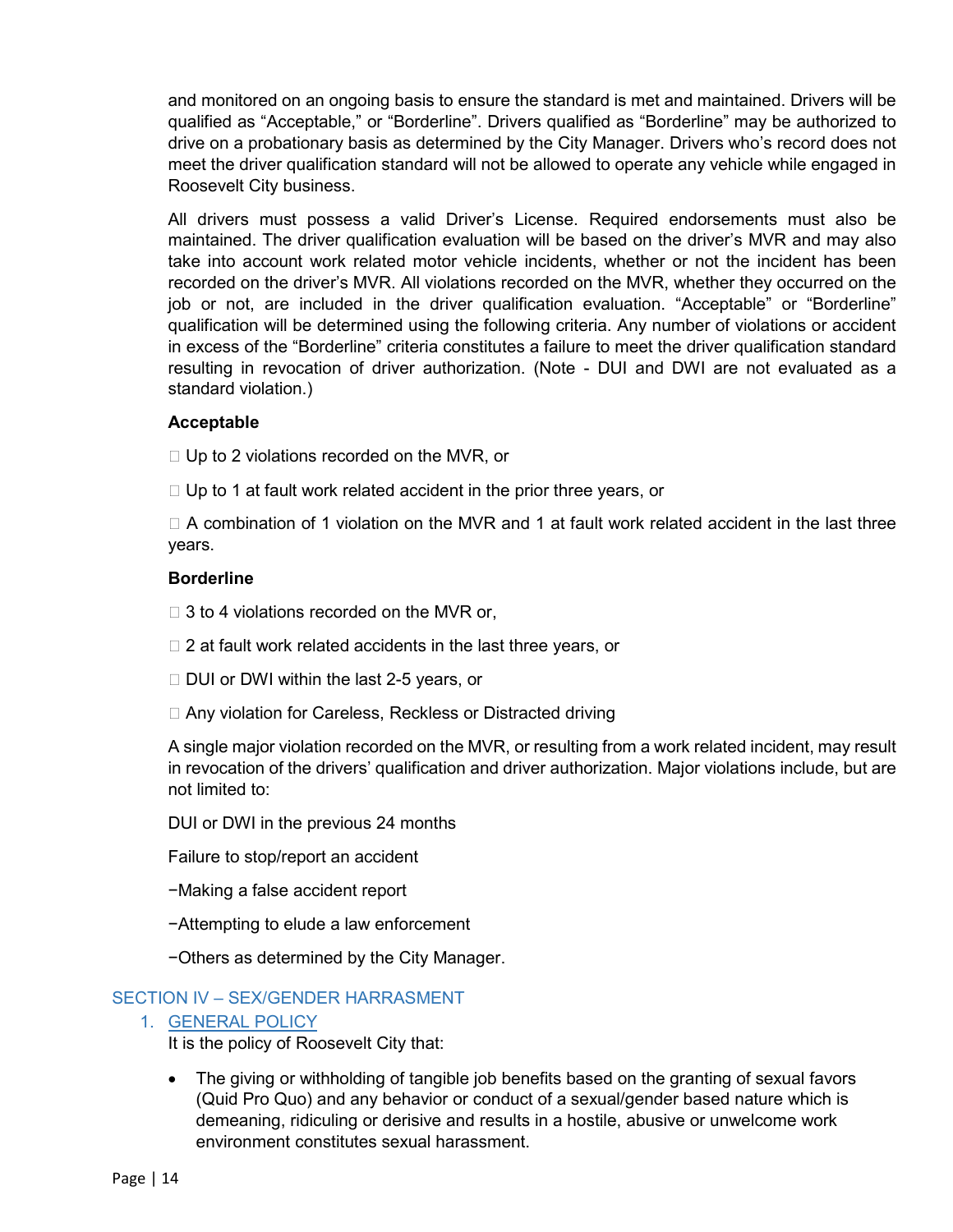- Unlawful discrimination/harassment of employees of any type, on or off duty, based on sex/gender, subtle or otherwise, shall not be tolerated and violators will be subject to disciplinary action up to and including termination.
- Retaliation or reprisals are prohibited against any employee who opposes a forbidden conduct, has filed a charge, testified, assisted or participated in any manner in an investigative proceeding or hearing under this policy.
- False or bad faith claims regarding sexual or gender harassment shall result in disciplinary action against the accuser.
- Employees accused of sexual harassment and facing disciplinary action shall be entitled to receive notice of charges, the evidence to be used against them, and an opportunity to respond before any disciplinary action may be taken.
- Records and proceedings of sexual harassment claim(s), investigations, or resolutions are confidential and shall be maintained separate and apart from the employee's personnel file.
- All employees, supervisors and management personnel shall receive training on the sexual/gender harassment policy and grievance procedures during orientation and inservice training.

# <span id="page-14-0"></span>2. PROHIBITED CONDUCT

Any deliberate, unwanted, or unwelcome behavior of a sex/gender nature, whether verbal, nonverbal, or physical is prohibited.

Two major categories of sex/gender harassment are:

- Quid Pro Quo, or the extending, withholding, or conditioning of tangible job benefits for the granting of sexual favors.
- Creating a hostile or unwelcome work environment.

# <span id="page-14-1"></span>3. COMPLAINT PROCEDURE

In the event an employee has a complaint they must address the complaint through the proper chain of command. I.e. If the employee doesn't feel comfortable addressing the complaint to their immediate supervisor then they need to approach the department director. The proper chain of the command would be the following unless otherwise determined by the City Manager:

- Immediate Supervisor
- Department Director
- HR Co-Director/ Assistant City Manager
- City Manager

# <span id="page-14-2"></span>4. TYPES OF CORRECTIVE ACTION

Any employee who is being sexually harassed or who has personal knowledge of clearly offensive conduct may address the issue either through the formal or informal processes described below:

#### **Informal Action:**

Employees who are experiencing an unwelcome or hostile work environment may choose to address that unwelcome behavior/conduct informally by notifying the individual responsible for the behavior of the behavior that is objectionable, that the conduct/behavior is unwelcome and that future similar behavior will result in a formal complaint.

This notification may be:

- Verbally in person.
- In writing, signed or unsigned.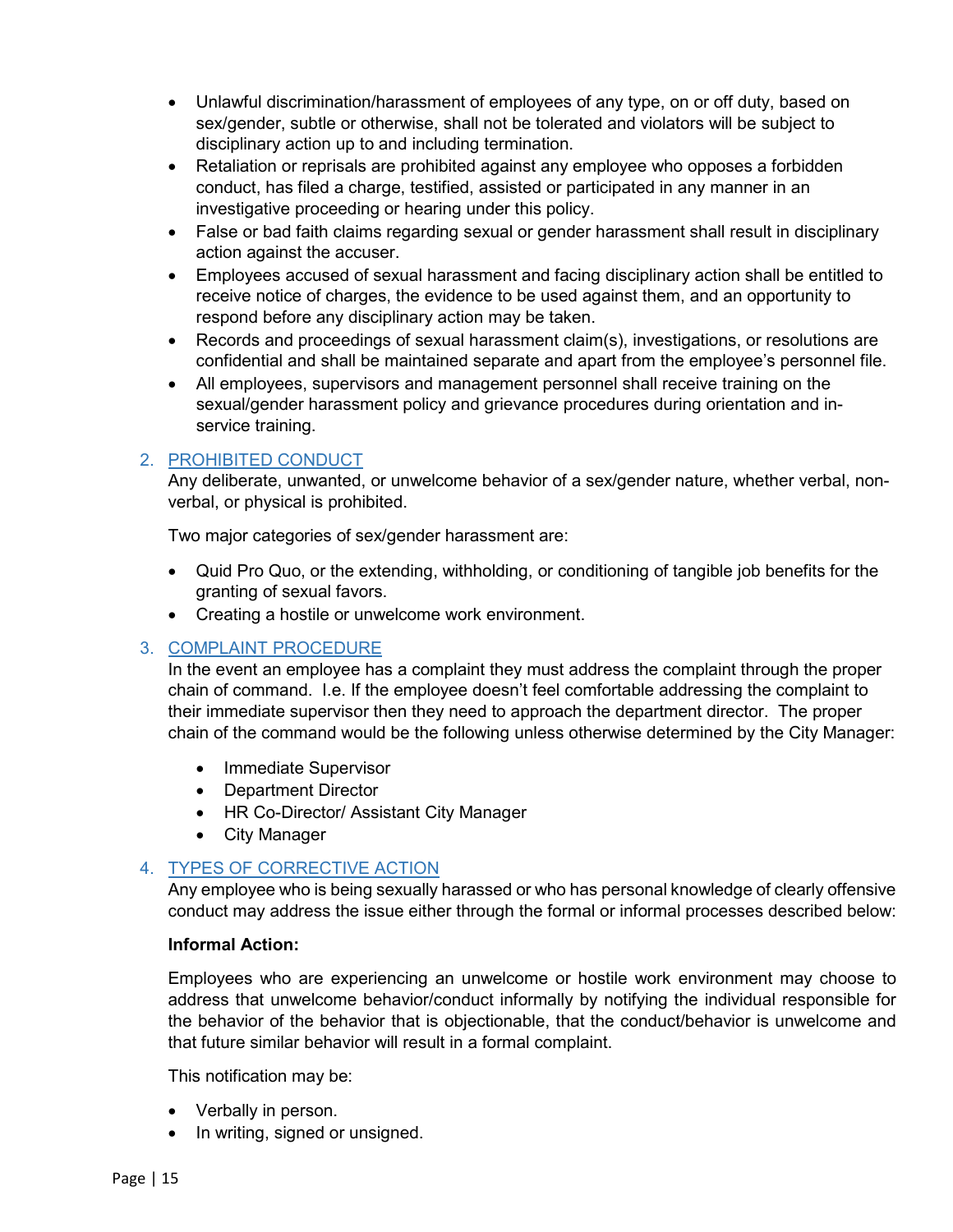- Through a supervisor, verbally or in writing.
- The complainant victim may:
- Ask the supervisor for assistance in determining what to say and how to approach the alleged offending employee.
- Request the supervisor to accompany the complainant when the complainant gives the alleged offending employee notice.
- Ask the supervisor to give notice to the alleged offending employee, accompanied by the complainant.
- Ask the supervisor alone to provide notice to the alleged offending employee.

#### **Formal Action:**

Employees who are subject to prohibited conduct under this section shall seek relief through the formal remedial process.

Formal complaints should be in writing and specify:

- The identity of the complainant.
- The identity of the alleged offending employee.
- The alleged offensive behavior.
- The frequency of the offensive behavior.
- Damage the complainant suffered as a result of the offensive behavior.
- How the complainant would like the matter settled.
- The complainant will be allowed a reasonable amount of time during work to prepare a formal complaint.
- The complainant should submit formal written complaints to his/her immediate supervisor. If the immediate supervisor is the offending employee, formal complaints should be submitted to the next highest supervisor, the department head, the city manager or designee.

# <span id="page-15-0"></span>5. DISCIPLINARY ACTION

Employees found guilty of prohibited conduct under these sections may face disciplinary action up to, and including, termination.

#### <span id="page-15-1"></span>6. MAINTAINING COMPLAINT FILES

Information related to any sex/gender harassment complaint, proceeding, or resolution shall be maintained in separate and confidential files. This information shall not be placed or maintained in the employee's personnel file.

Information contained in the sex/gender harassment complaint files shall be released only with the written authorization of the complainant and the city manager or designee.

Participants in any sex/gender harassment proceeding/investigation shall treat all information related to that proceeding/investigation as confidential.

# <span id="page-15-2"></span>7. COMPLAINANT PROTECTION

Individual complaints, either verbal or written, are confidential.

- Victims of alleged sex/gender harassment shall not be required to confront the accused outside of a formal proceeding.
- The accused shall not contact the victim regarding the alleged harassment.
- Retaliation or reprisals are prohibited against any employee who opposes a prohibited conduct under this policy, or who has filed a charge, testified, assisted, or participated in any manner in an investigation, proceeding or hearing.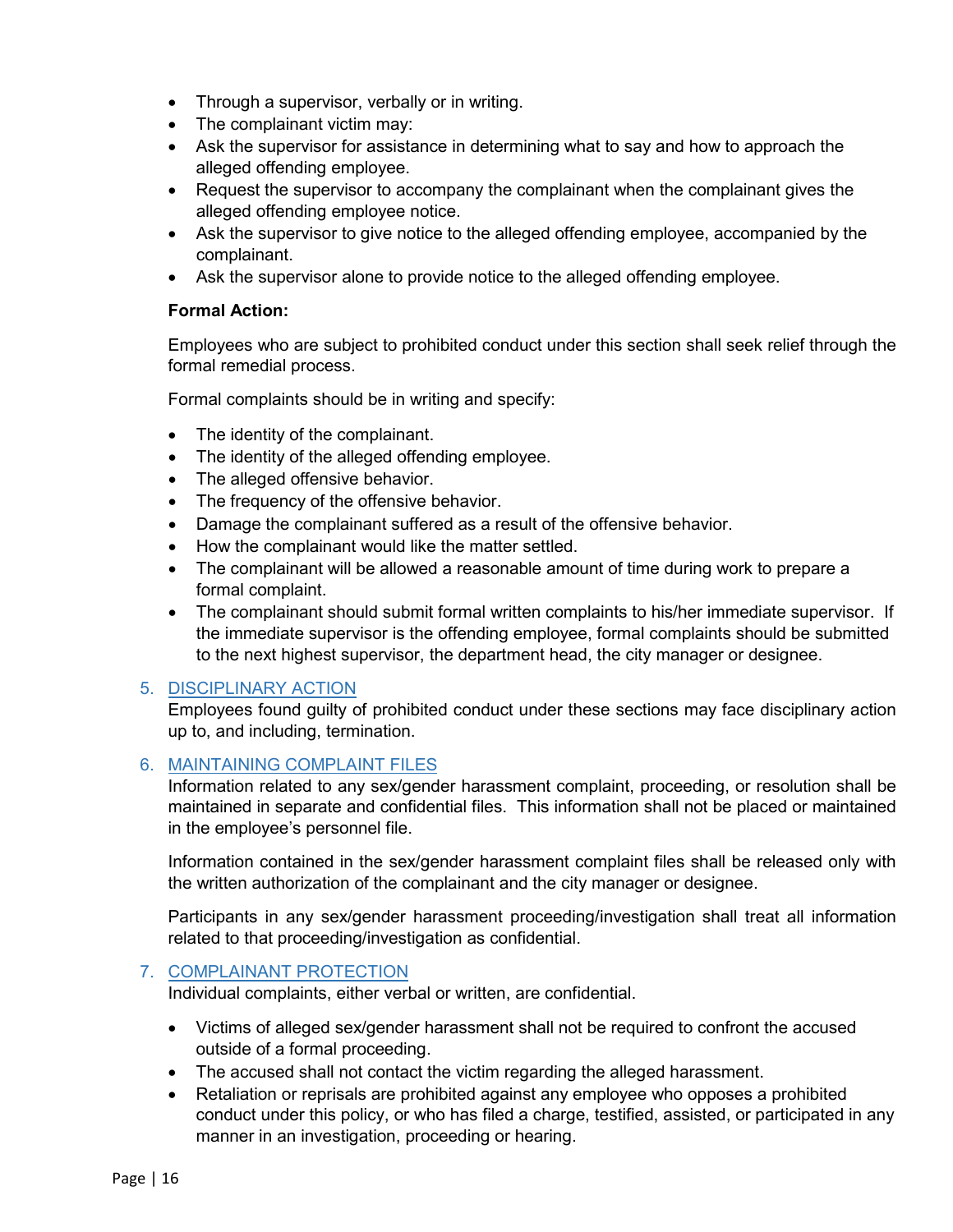- Any employee engaging in prohibited retaliatory activities shall be subject to disciplinary action up to, and including, termination.
- Retaliation is an additional and separate disciplinary offense.
- Retaliation may consist of, but is not limited to any of the following:
- Open hostility.
- Exclusion or ostracism.
- Special or more closely monitored attention to work performance.
- Assignment to demeaning duties not otherwise performed during the regular course of employment.

# <span id="page-16-1"></span><span id="page-16-0"></span>SECTION V – EMPLOYEE CODE OF CONDUCT

#### 1. PROFESSIONALISM

Roosevelt City is a professional association whose purpose, among others, is to provide professional services to its citizens. Its employees must adhere to high standards of public service that emphasize professionalism, courtesy, and avoidance of even the appearance of illegal or unethical conduct. Employees are required to carry out efficiently the work assigned to them, maintain good moral conduct, and do their part in maintaining good relationships with city officials, supervisors, fellow employees, and the public.

#### <span id="page-16-2"></span>2. PRIVLEGED INFORMATION

Employees who possess information of significant public interest may not use this privileged information for personal gain, nor to benefit friends or acquaintances. If an employee has an outside interest which could be affected by any of Roosevelt City's plans or activities, this situation must be reported to the city manager immediately. Each employee must ensure information made available to the general public is released only as permitted in the Government Records Access and Management Act.

#### <span id="page-16-3"></span>3. CONFIDENTIALITY

Fellow employees expect all personal information about themselves and their families to be kept confidential. Every employee has an obligation to protect this confidence.

#### <span id="page-16-4"></span>4. GIFTS AND GRATUITIES

Employees are prohibited from soliciting or accepting any gift, gratuity, favor, entertainment, loan or item of monetary value from any person or organization seeking to obtain or conducting business with Roosevelt City, or from any person or organization whose interests may be affected by the employees' performance or nonperformance of official duties except under circumstances allowed by the Utah Employee Ethics Act 67-16.

67-16-5. Accepting gift, compensation, or loan -- When prohibited.

- 1. As used in this section, "economic benefit tantamount to a gift" includes:
	- a. A loan at an interest rate that is substantially lower than the commercial rate then currently prevalent for similar loans; and
	- b. Compensation received for private services rendered at a rate substantially exceeding the fair market value of the services.
- 2. Except as provided in Subsection [\(4\),](http://le.utah.gov/xcode/Title67/Chapter16/67-16-S5.html?v=C67-16-S5_2014040320140329#67-16-5(4)) it is an offense for a public officer or public employee to knowingly receive, accept, take, seek, or solicit, directly or indirectly for himself or another a gift of substantial value or a substantial economic benefit tantamount to a gift:
	- a. that would tend improperly to influence a reasonable person in the person's position to depart from the faithful and impartial discharge of the person's public duties;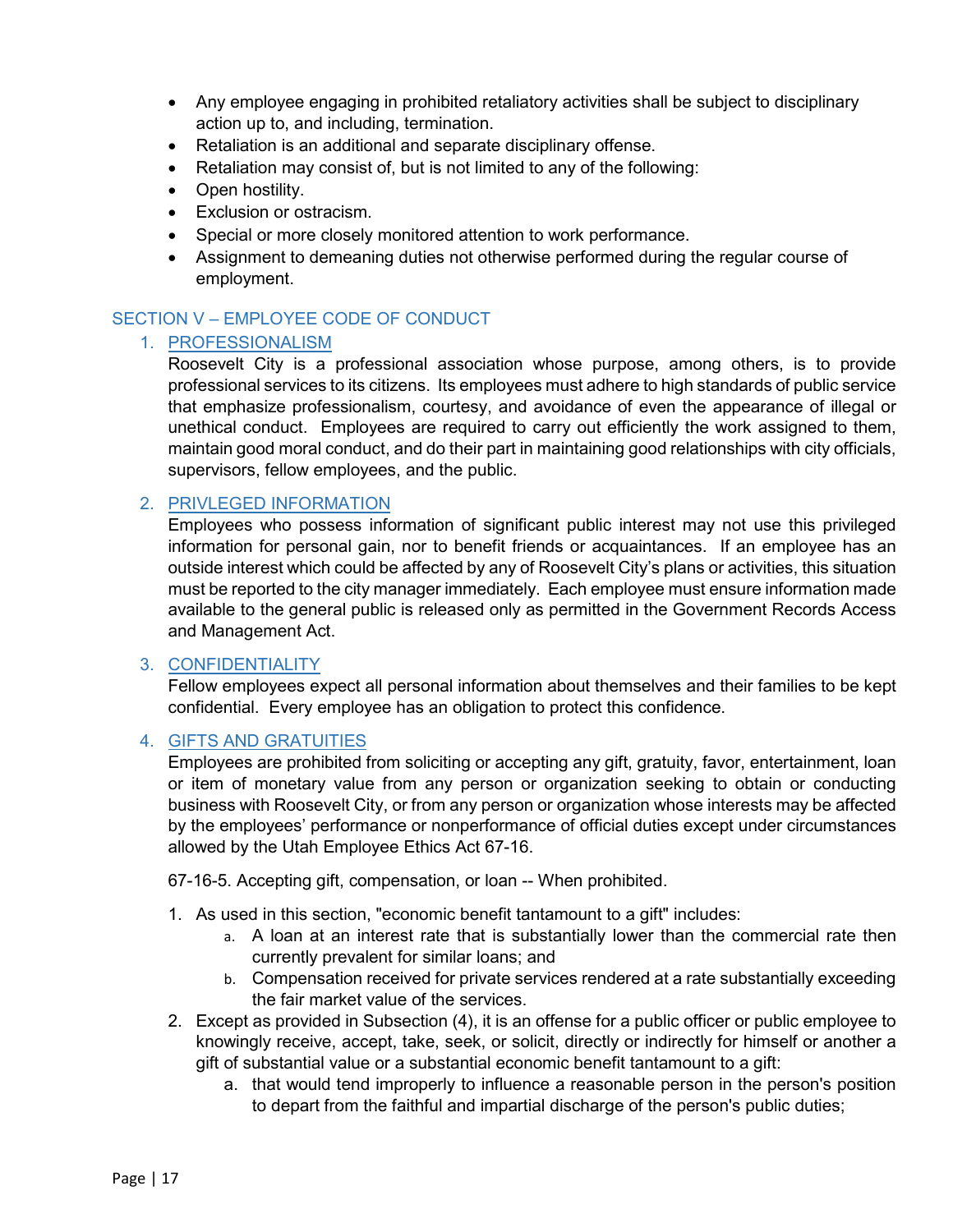- b. that the public officer or public employee knows or that a reasonable person in that position should know under the circumstances is primarily for the purpose of rewarding the public officer or public employee for official action taken; or
- c. if the public officer or public employee recently has been, is now, or in the near future may be involved in any governmental action directly affecting the donor or lender, unless a disclosure of the gift, compensation, or loan and other relevant information has been made in the manner provided in Section [67-16-6.](http://le.utah.gov/xcode/Title67/Chapter16/67-16-S6.html?v=C67-16-S6_2014040320140329)
- 3. Subsection [\(2\)](http://le.utah.gov/xcode/Title67/Chapter16/67-16-S5.html?v=C67-16-S5_2014040320140329#67-16-5(2)) does not apply to:
	- a. an occasional nonpecuniary gift, having a value of not in excess of \$50;
	- b. an award publicly presented in recognition of public services;
	- c. any bona fide loan made in the ordinary course of business; or
	- d. a political campaign contribution.
- 4. This section does not apply to a public officer or public employee who engages in conduct that constitutes a violation of this section to the extent that the public officer or public employee is chargeable, for the same conduct, under Section [63G-6a-2404](http://le.utah.gov/xcode/Title63G/Chapter6A/63G-6a-S2404.html?v=C63G-6a-S2404_2014040320140329) or Section [76-8-](http://le.utah.gov/xcode/Title76/Chapter8/76-8-S105.html?v=C76-8-S105_1800010118000101) [105.](http://le.utah.gov/xcode/Title76/Chapter8/76-8-S105.html?v=C76-8-S105_1800010118000101)

#### <span id="page-17-0"></span>5. ATTENDANCE

Regular attendance and punctuality are essential to providing high quality work, service to customers, and to avoid extra work for fellow employees. Therefore, when an employee is going to be late or will not be able to report to work, the employee must notify his/her Supervisor prior to the scheduled work time. If the employee is ill or has an emergency, he/she should notify a Supervisor (immediate Supervisor preferred) as soon as possible on each day of absence. A doctor's note must be turned in to the employee's immediate supervisor that covers each scheduled working day that exceeds three (3) scheduled working days off due to a medical condition which, per the doctor's recommendation, requires an absence of attending work.

#### <span id="page-17-1"></span>6. APPEARANCE

Roosevelt City expects its employees to present a favorable impression during any contact with the public. All employees are expected to maintain a neat and clean personal appearance. Standards of dress shall be appropriate to the job and the tasks to be accomplished.

#### <span id="page-17-2"></span>7. SMOKING

In compliance with the Utah Indoor Clean air Act smoking is not permitted in Roosevelt City facilities, including vehicles.

It is the policy of Roosevelt City to prohibit smoking on all company premises in order to provide and maintain a safe and healthy work environment for all employees. The law defines smoking as the "act of lighting, smoking or carrying a lighted or smoldering cigar, cigarette or pipe of any kind."

The smoke-free workplace policy applies to:

- All areas of company buildings.
- All company-sponsored off-site conferences and meetings.
- All vehicles owned or leased by the company.
- All visitors (customers and vendors) to the company premises.
- All contractors and consultants and/or their employees working on the company premises.
- All employees, temporary employees and student interns.

Smoking is permitted in parking lots only.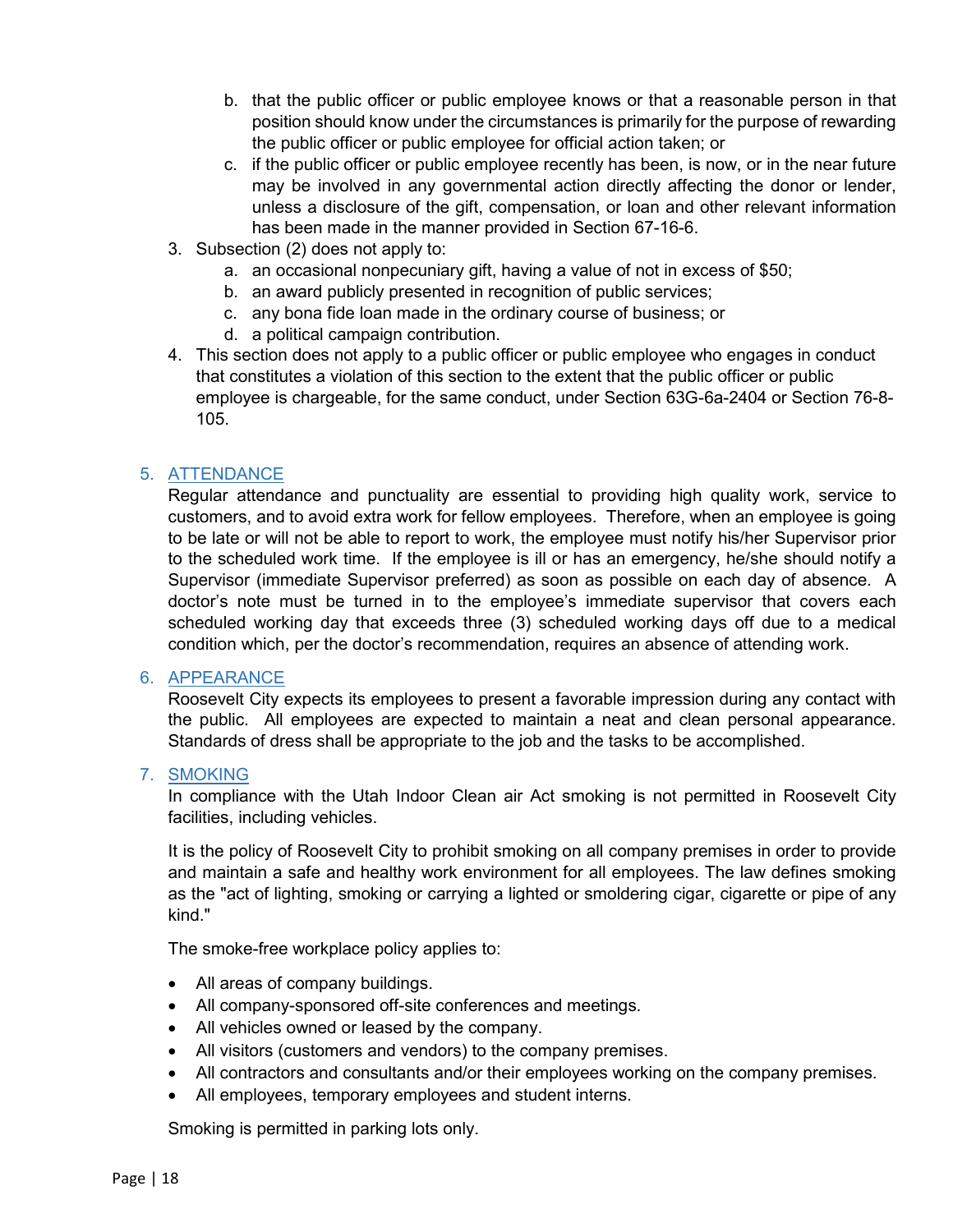Employees who violate the smoking policy will be subject to disciplinary action up to and including immediate discharge.

#### <span id="page-18-0"></span>8. PERSONAL USE OF CITY FACILITIES

Limited use of Roosevelt City facilities by full-time employees is permitted as long as:

- It takes place during non-work hours and does not interfere with the Roosevelt City's use of the facilities.
- Approval must first be obtained from the city manager or designee.
- The employee cleans the area upon completion of use.
- The employee reports any damage to facilities or negligence use to the city manager.

Roosevelt City facilities may be used by full-time employees ONLY. Use by family and/or friends is not permitted. Failure to comply with these requirements will result in disciplinary action. If the Council or city manager determines this policy to be neglected or abused the policy will be abandoned. In this case, Roosevelt City will not allow personal use of its equipment or facilities.

By signing the Personnel Policies Acknowledgement each employee agrees to indemnify Roosevelt City, its employees, officials, personnel, and/or agents from any and all personal injury or property damage sustained while using the Roosevelt City's equipment and facilities.

#### <span id="page-18-1"></span>9. VEHICLE USE POLICY

The purpose of this policy is to establish guidelines for the use of Roosevelt City (City) owned vehicles. These guidelines will help maximize the life cycle of all City vehicles. This policy will be reviewed as needed to ensure optimal efficiency.

In order to operate efficiently the City Manager and City Staff will determine how many vehicles the City needs in each department.

The purchase of new City vehicles must be coordinated with the City Budget Officer prior to the start of the budget year and will therefore be approved by City Council.

Each City owned vehicle will be assigned to an employee or a department (assignee).

A. The assignee will be responsible for scheduling and documenting recommended servicing of the vehicle. This includes, but is not limited to; fuel, tire maintenance/replacement, oil changes, transmission service, and etc.

B. The assignee will also be responsible for cleaning and general upkeep of the vehicle. The vehicle exterior will be cleaned a minimum of 2x per month and the interior will be cleaned a minimum of 1x per month.

C. City vehicles will only be used for City business.

D. City employees who are assigned a vehicle and live in City limits will be permitted to drive their vehicle home on a daily basis.

E. Employees required to be on-call will be required to drive a city vehicle home the days they are on-call.

F. Employees that are not on call and do not live in City limits will be required to park the assigned work vehicle at the city yard each day, at the end of their shift. When an employee is not on-call, the employee will be responsible to arrange for transportation to and from work.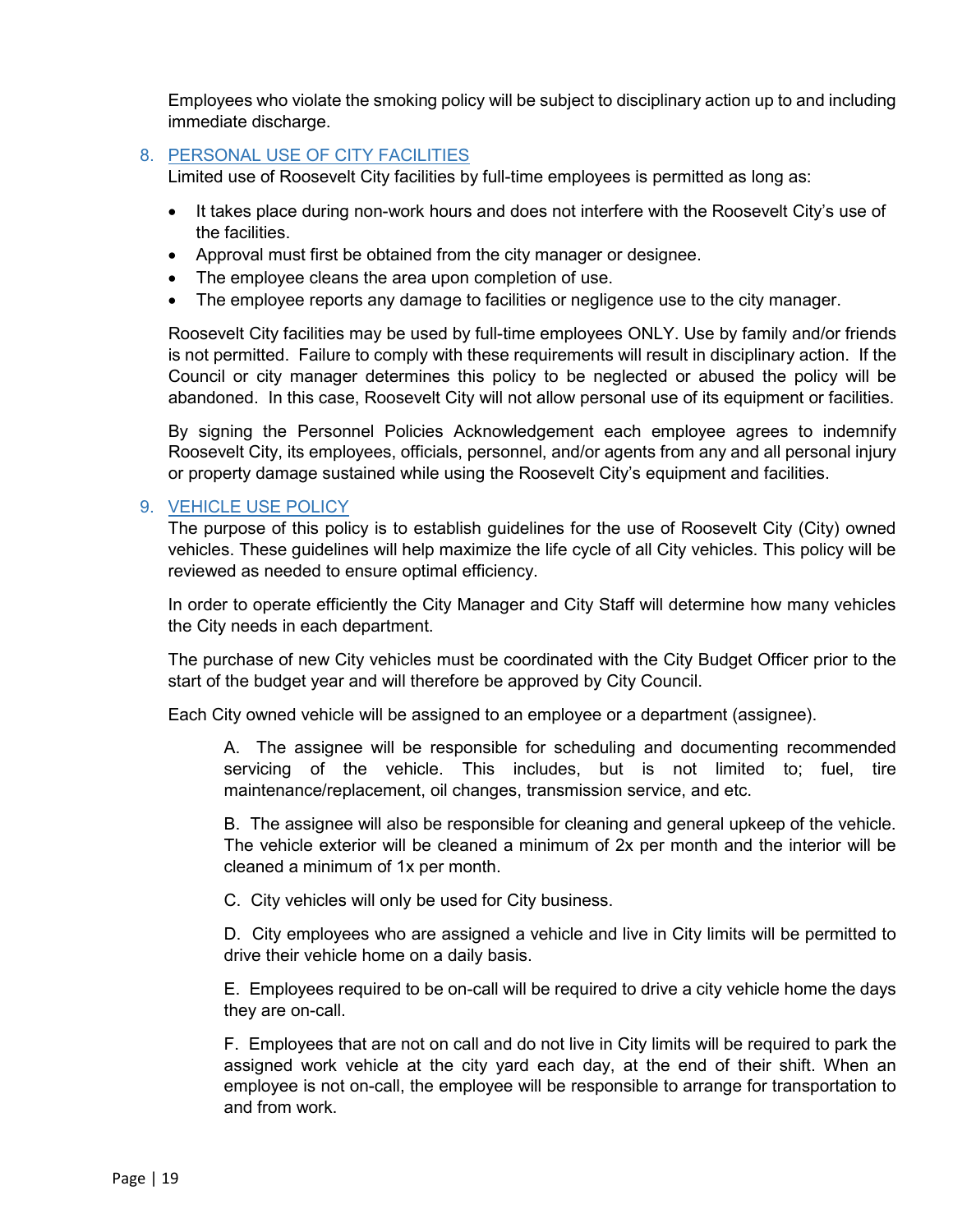#### <span id="page-19-0"></span>10. POLITICAL ACTIVITY

- An employee shall not be coerced to support a political activity.
- An employee shall not engage in political activity during work hours, unless on approved leave.
- An employee shall not use Roosevelt City owned equipment, supplies or resources, nor incur other attendant expenses (computer online and access charges, etc.) when engaged in political activity.
- An employee shall not use his/her title or position while engaging in political activities.

#### <span id="page-19-1"></span>11. USE OF CITY COMPUTERS AND INTERNET ACCESS

The use of Roosevelt City automation systems, including computers, fax machines and all forms of Internet access, is for Roosevelt City business and is to be used for authorized purposes only. Brief and occasional personal use of the electronic mail system or the Internet is acceptable as long as it is not excessive or inappropriate, occurs during personal time (lunch or other breaks), and does not result in expense to Roosevelt City.

Use is defined as "excessive" if it interferes with normal job functions, responsiveness, or the ability to perform daily job activities. Roosevelt City automation systems are Roosevelt City resources and are provided as business communications tools. Electronic communication "should not be used to solicit or sell products, distract coworkers, or disrupt the workplace."

Use of Roosevelt City computers, networks, and Internet access is a privilege granted by management and may be revoked at any time for inappropriate conduct including, but not limited to:

- Engaging in private or personal business activities;
- Misrepresenting oneself or Roosevelt City;
- Engaging in unlawful or malicious activities;
- Using abusive, profane, threatening, racist, sexist, or any objectionable language in messages;
- Sending, receiving, or accessing pornographic materials;
- Becoming involved in partisan politics;
- Causing congestion, disruption, disablement, alteration, or impairment of Roosevelt City networks;
- Infringing in any way on the copyrights or trademark rights of others;
- Defeating or attempting to defeat security restrictions on Roosevelt City systems and applications.

Using Roosevelt City automation systems to create, view, transmit, or receive pornographic, racist, sexist, threatening, or otherwise objectionable or illegal material is strictly prohibited. "Material" is defined as any visual, textual, or auditory entity. Such material is subject to disciplinary action. Roosevelt City's electronic mail system must not be used to violate the laws and regulations of the United States or any other nation or any state, city, province, or other local jurisdiction in any way. Use of Roosevelt City resources for illegal activity can lead to disciplinary action, up to and including dismissal and criminal prosecution.

NOTE: Employees will be held responsible for systems that have been assigned to them. If you violate these policies, you will be subject to disciplinary action up to and including termination.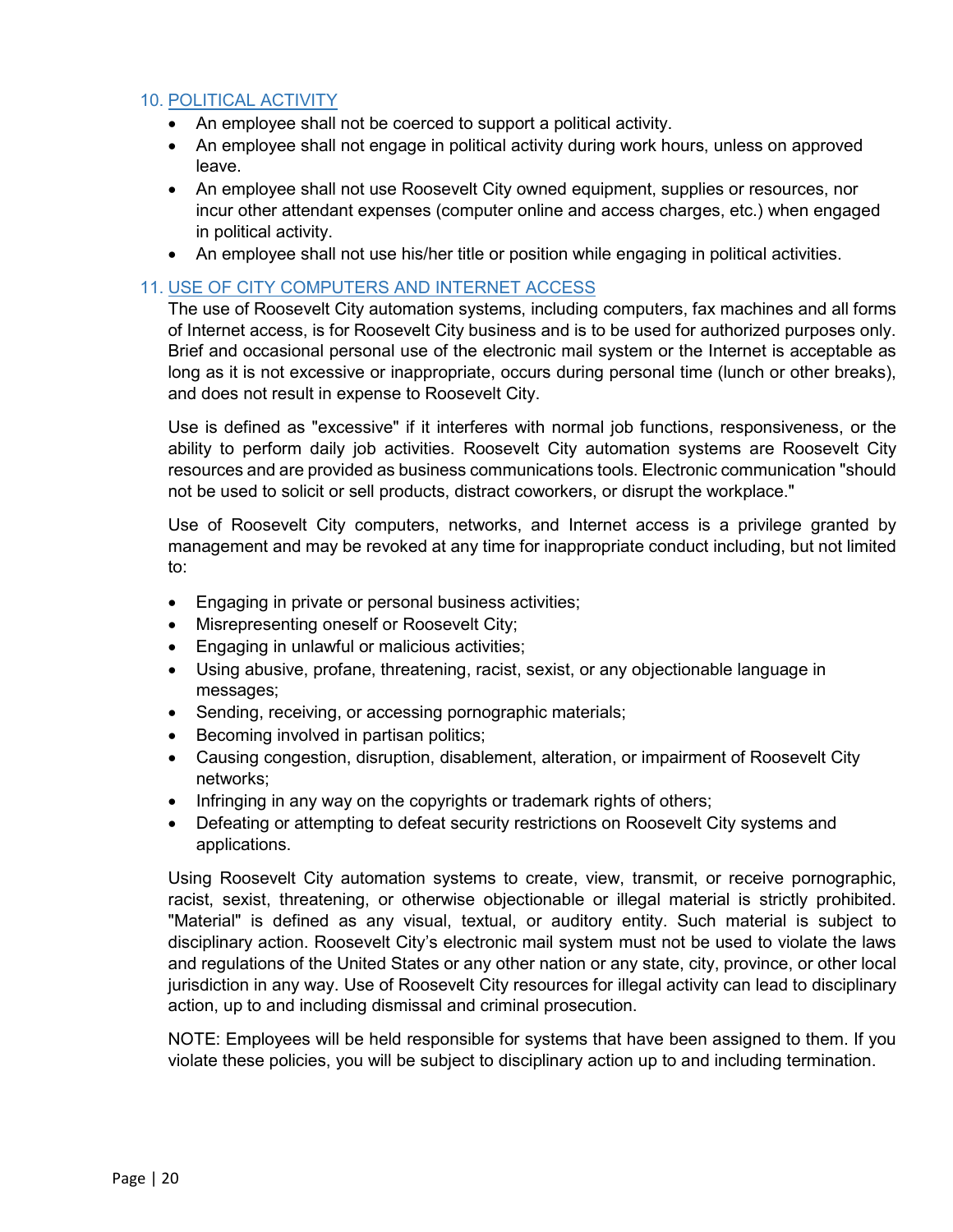#### **Inappropriate Use of the Internet/Intranet**

Use of Roosevelt City's computer, network, or Internet resources to access, view, transmit, archive, or distribute racist, sexist, threatening, or otherwise objectionable or illegal material is strictly prohibited. Such material violates Roosevelt City's anti-harassment policies and is subject to disciplinary action. No employee may use Roosevelt City's Internet/Intranet facilities to deliberately propagate any virus, worm, Trojan horse, trap-door program code, or other code or file designed to disrupt, disable, impair, or otherwise harm either Roosevelt City's networks or systems or those of any other individual or entity.

Roosevelt City's Internet/Intranet facilities and computing resources must not be used to violate the laws and regulations of the United States or any other nation or any state, city, province, or other local jurisdiction in any way. Use of Roosevelt City's resources for illegal activity can lead to disciplinary action, up to and including termination and criminal prosecution.

#### <span id="page-20-0"></span>12. SOCIAL MEDIA – ACCEPTABLE USE

Below are guidelines for social media use:

- Post only appropriate and respectful content.
- Maintain the confidentiality of Roosevelt City's confidential information. Do not post internal reports, policies, procedures or other internal business-related confidential communications unless otherwise allowed for by law.
- Do not create a link from your blog, website or other social networking site to a Roosevelt City's website without identifying yourself as a Roosevelt City's associate.
- Express only your personal opinions. Never represent yourself as a spokesperson for Roosevelt City unless authorized by the city manager. If Roosevelt City is a subject of the content you are creating, be clear and open about the fact that you are an associate and make it clear that your views do not represent those of Roosevelt City, fellow associates, members, customers, suppliers or people working on behalf of Roosevelt City. If you do publish a blog or post online related to the work you do or subjects associated with Roosevelt City, make it clear that you are not speaking on behalf of Roosevelt City. It is best to include a disclaimer such as "The postings on this site are my own and do not necessarily reflect the views of Roosevelt City."
- Roosevelt City may monitor content out on the Internet. Policy violations may result in discipline up to and including termination of employment.

#### **Management Review**

Roosevelt City management may perform periodic inspections of Roosevelt City systems, including desktops, servers, and laptops. If management discovers any inappropriate material, as defined in this policy, on any Roosevelt City systems the responsible party will be subject to disciplinary action up to and including termination.

#### <span id="page-20-1"></span>SECTION VI – DISCIPLINARY ACTION

#### 1. GENERAL POLICY

<span id="page-20-2"></span>It is the general policy of Roosevelt City that all employees are at-will employees. The City Manager has the right to terminate, reprimand, demote, transfer, reduce wages, change job descriptions and duties or otherwise affect an employee's employment without notice, cause or hearing. As authorized and/or delegated by the City Manager, Department Heads also have the right to terminate, reprimand, demote, transfer, reduce wages, change job descriptions and duties or otherwise affect an employee's employment without notice, cause or hearing within their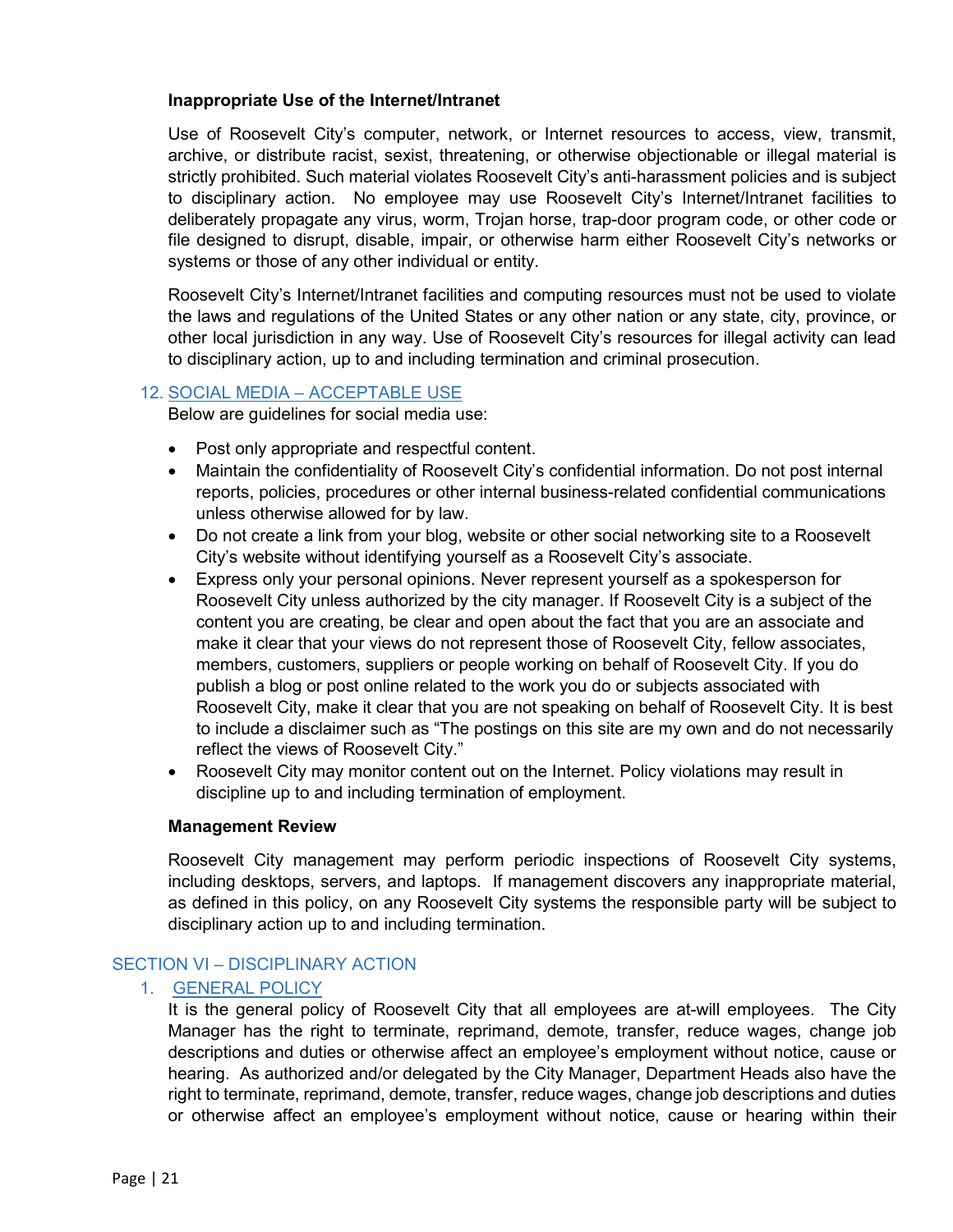respective department or area of responsibility. This general policy may not apply in certain departments or to certain officers or employees if the law required otherwise.

#### **Progressive Discipline**

Every employee has the duty and the responsibility to be aware of and abide by existing rules and policies. Employees also have the responsibility to perform his/her duties to the best of his/her ability and to the standards as set forth in his/her job description or as otherwise established.

Roosevelt City supports the use of progressive discipline to address issues such as poor work performance or misconduct. Our progressive discipline policy is designed to provide a corrective action process to improve and prevent a recurrence of undesirable behavior and/or performance issues. Our progressive discipline policy has been designed consistent with our organizational values, HR best practices and employment laws.

Outlined below are the steps of our progressive discipline policy and procedure. Roosevelt City reserves the right to combine or skip steps in this process depending on the facts of each situation and the nature of the offense. The level of disciplinary intervention may also vary. Some of the factors that will be considered are whether the offense is repeated despite coaching, counseling and/or training; the employee's work record; and the impact the conduct and performance issues have on our organization.

The following outlines Roosevelt City's progressive discipline process:

- **Verbal warning:** A supervisor verbally counsels an employee about an issue of concern, and a written record of the discussion is placed in the employee's file for future reference.
- **Written warning:** Written warnings are used for behavior or violations that a supervisor considers serious or in situations when a verbal warning has not helped change unacceptable behavior. Written warnings are placed in an employee's personnel file. Employees should recognize the grave nature of the written warning.
- **Performance improvement plan:** Whenever an employee has been involved in a disciplinary situation that has not been readily resolved or when he/she has demonstrated an inability to perform assigned work responsibilities efficiently, the employee may be given a final warning or placed on a performance improvement plan (PIP). PIP status will last for a predetermined amount of time not to exceed 90 days. Within this time period, the employee must demonstrate a willingness and ability to meet and maintain the conduct and/or work requirements as specified by the supervisor and the organization. At the end of the performance improvement period, the performance improvement plan may be closed or, if established goals are not met, dismissal may occur.

Roosevelt City reserves the right to determine the appropriate level of discipline for any inappropriate conduct, including oral and written warnings, suspension with or without pay, demotion and discharge.

#### <span id="page-21-1"></span><span id="page-21-0"></span>SECTION VII – TERMINATION OF EMPLOYMENT

#### 1. TYPES OF TERMINATION

**Voluntary Resignation.** When an employee wishes to leave Roosevelt City, he or she will furnish a written Notice of Voluntary Resignation to his/her immediate supervisor. Notice should be given two weeks prior to the last date of work.

**Reductions in Force/Layoffs.** Whenever it is necessary to reduce the number of employees at Roosevelt City because of lack of work or lack of funds, Roosevelt City may attempt to minimize layoffs by readjustments of personnel through reassignment of duty or other work areas, but still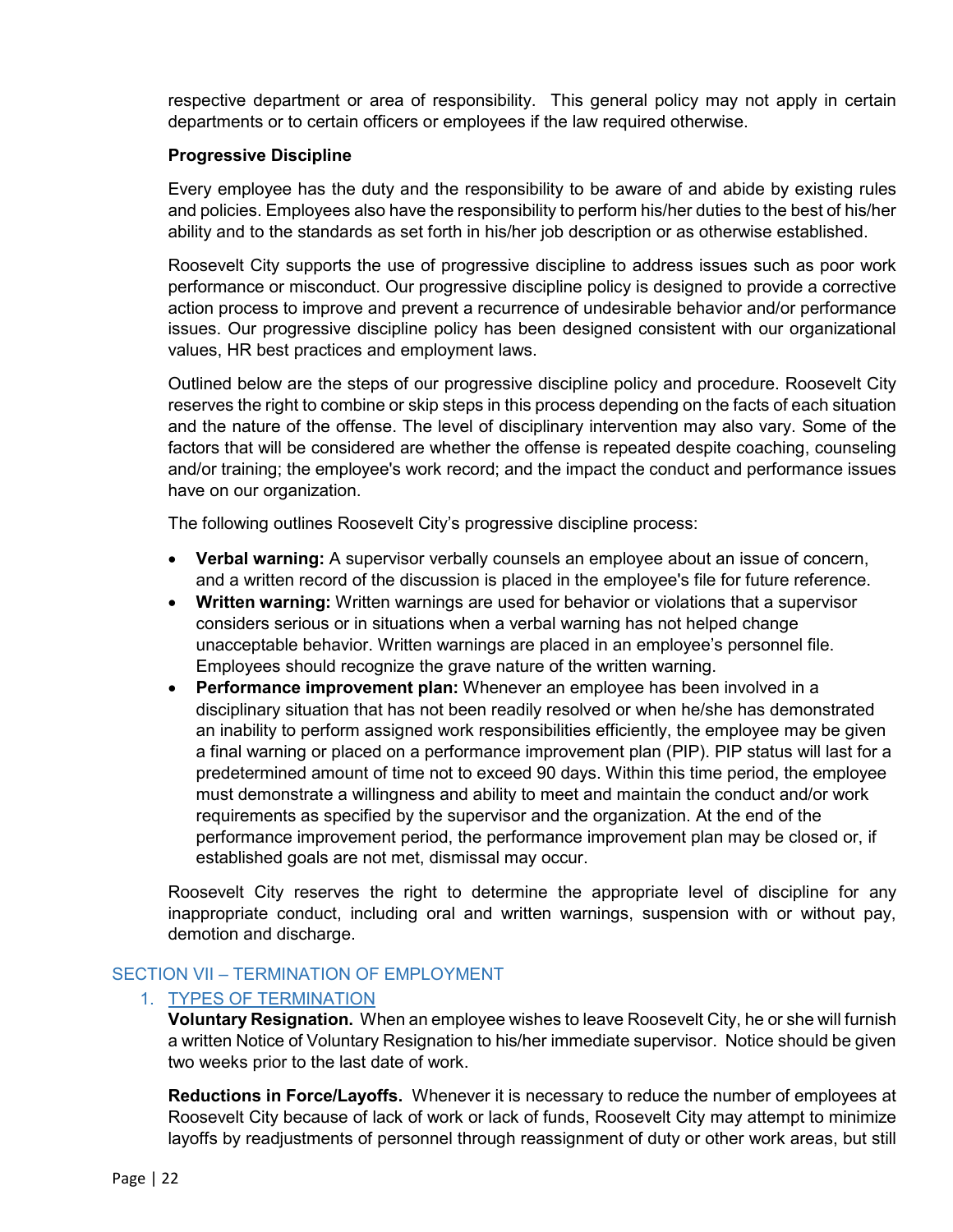reserves the right to reduce workforce through permanent or temporary layoffs at the discretion of Roosevelt City and its management.

**Medical.** The American's with Disabilities Act (ADA) prohibits illegal discrimination by an employer against an "otherwise qualified individual with a disability." Consequently, an employee should not be terminated for medical reasons without prior consultation with legal counsel.

**Death.** If an employee of Roosevelt City dies, his/her estate receives all pay due and any earned and payable benefits (such as payment for compensation time, annual leave, and/or sick leave) as of the date of death.

**Involuntary.** All employees are "at will" and may be terminated with or without cause.

#### <span id="page-22-0"></span>2. REQUIRED NOTICE PRIOR TO TERMINATION

All employees must notify their direct supervisor and department head at Roosevelt City at least two (2) weeks before retiring or voluntarily resigning to be eligible for:

- Pay of unused, earned vacation leave (if applicable).
- Pay of unused sick leave (if applicable).
- Re-hirable status
- Pay of earned and unused compensation time.

Roosevelt City does not have a requirement to give any prior notice to an employee before terminating their employment with Roosevelt City. When Roosevelt City terminates employment, Roosevelt City will determine whether any pay for unused, earned vacation leave (if applicable) or pay for unused sick leave (if applicable) will be paid to the terminated employee.

<span id="page-22-1"></span>3. COBRA

Any employee that is separated from Roosevelt City is entitled to a continuation of insurance coverage per the mandate of the Consolidated Omnibus Budget Reconciliation Act of 1985 or COBRA.

#### <span id="page-22-3"></span><span id="page-22-2"></span>SECTION VIII – RECORD KEEPING

#### 1. GENERAL POLICY

Federal law requires employers to keep certain records and information on their employees.

#### <span id="page-22-4"></span>2. CONFIDENTIALITY

Confidentiality must be maintained at all times with access to personal records limited to employees and those within their supervisory chain.

It is the policy of Roosevelt City that only relevant, job-related information is maintained on its employees, that such information is held in strict confidence, and that access is limited only to those who require it for legitimate reasons.

Employees have the opportunity to review their own files in the presence of the city manager or designee, on Roosevelt City premises during regular business hours.

#### <span id="page-22-5"></span>3. PERSONNEL FILES REQUIREMENTS

General. The personnel file may contain the job application, resume, Employment Eligibility Verification, (Form-9) Employee's Withholding Allowance Certificate, and such other records as required by law and as determined by the city manager or designee.

Federal Labor Standards Act (FLSA) Minimum Wage Requirements. Roosevelt City should keep the following data on all employees for a period of at least two (2) years.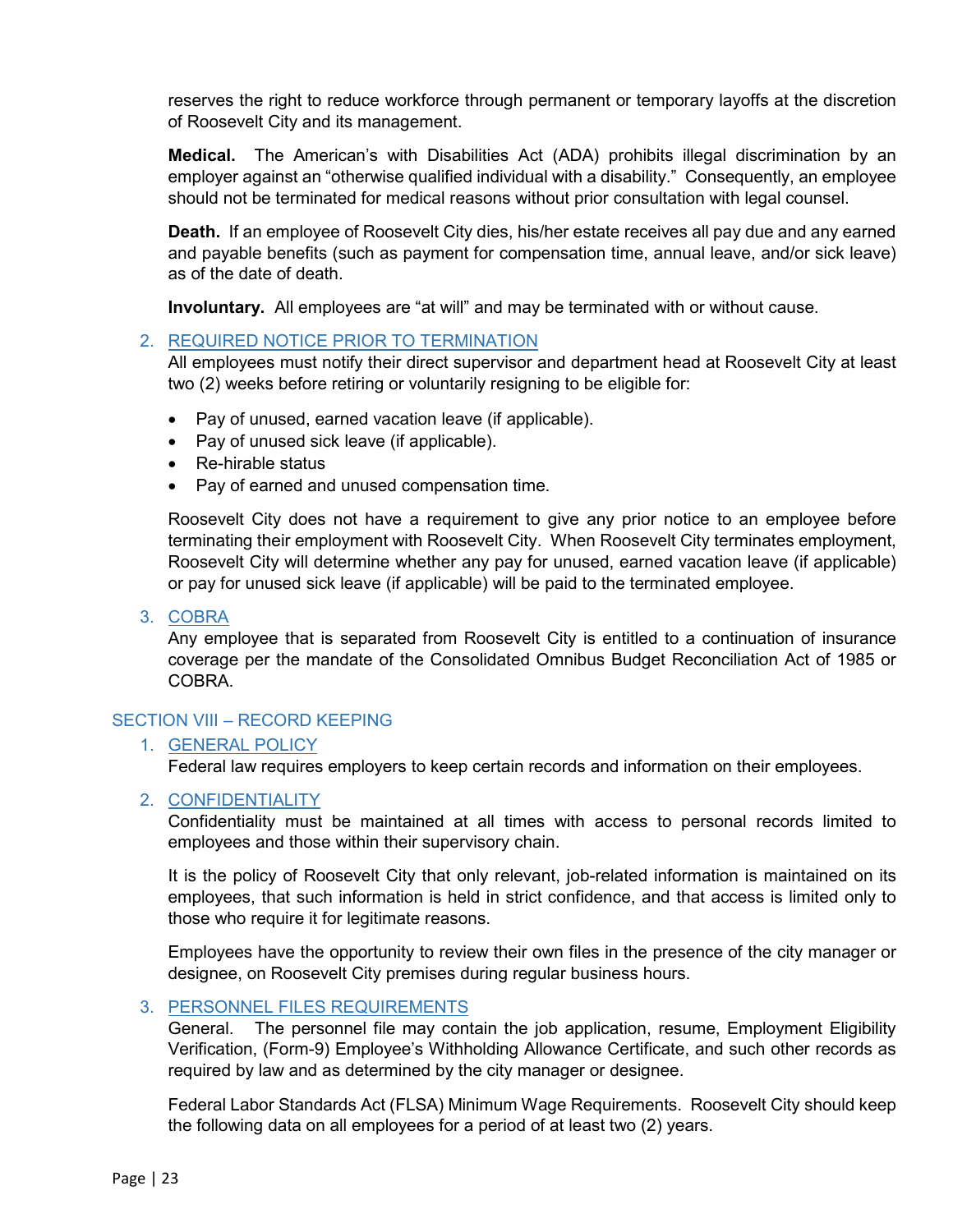- Employee's sex;
- Day and time work week begins;
- Hours worked each day and total hours worked each week;
- Total daily or weekly straight-time earnings;
- Total additions to, or deductions from wages paid each pay period, including an explanation of items that make up additions and deductions;
- Date of payment and pay period covered; and
- Total overtime for each work week.

#### <span id="page-23-0"></span>4. OTHER REQUIREMENTS

There are record keeping requirements under other federal and state laws over which the personnel record keeping function has jurisdiction:

- OSHA record of injuries.
- ERISA record of pensions.

Immigration Reform and Control Act (IRCA) requires verification of status forms to be kept for three (3) years after the person is hired or for one (1) year after employment is terminated, whichever is later.

#### <span id="page-23-1"></span>5. PERFORMANCE APPRAISALS

It is the policy of Roosevelt City not to require its department heads or supervisors to conduct performance appraisals. All employees are expected to perform their assigned duties in a manner that is acceptable to their immediate supervisor and Roosevelt City management. Any deficiencies will be noted and discussed with the employee and if not corrected the employee will be subject to termination consistent with the "at will" policy. Employees are required to comply with the respective processes and procedures outlined in their applicable department bylaws.

#### <span id="page-23-3"></span><span id="page-23-2"></span>SECTION IX – EMPLOYMENT CLASSIFICATION/COMPENSATION

#### 1. GENERAL POLICY

Roosevelt City will pay at least minimum wage and overtime to all employees except those who are specifically exempt from minimum wage and overtime under the Fair Labor Standards Act (FLSA) of 1938.

#### <span id="page-23-4"></span>2. EMPLOYMENT CLASSIFICATIONS

There are three classifications of employees within Roosevelt City:

- **Full-time.** The definition of "full-time employee" is an employee hired for an indefinite period in a position for which the normal work schedule is forty (40) hours per week. Full-time employees qualify for benefits as set forth herein.
- **Part Time.** The definition of a "part time employee" is those who work less than 30 hours per week on average consistently year round. The less than 30 hours average calculation is based on using benefit ineligible ACA classification calculations to maintain less than 30. Part-time employees are not eligible for benefits.
- **Seasonal.** The definition of a "seasonal employee" is those who work less than 52 weeks per year such as some golf and parks employees. They work less than 30 hours per week on average. The less than 30 hours average calculation is based on using benefit ineligible ACA classification calculations to maintain less than 30. Seasonal employees are not eligible for benefits.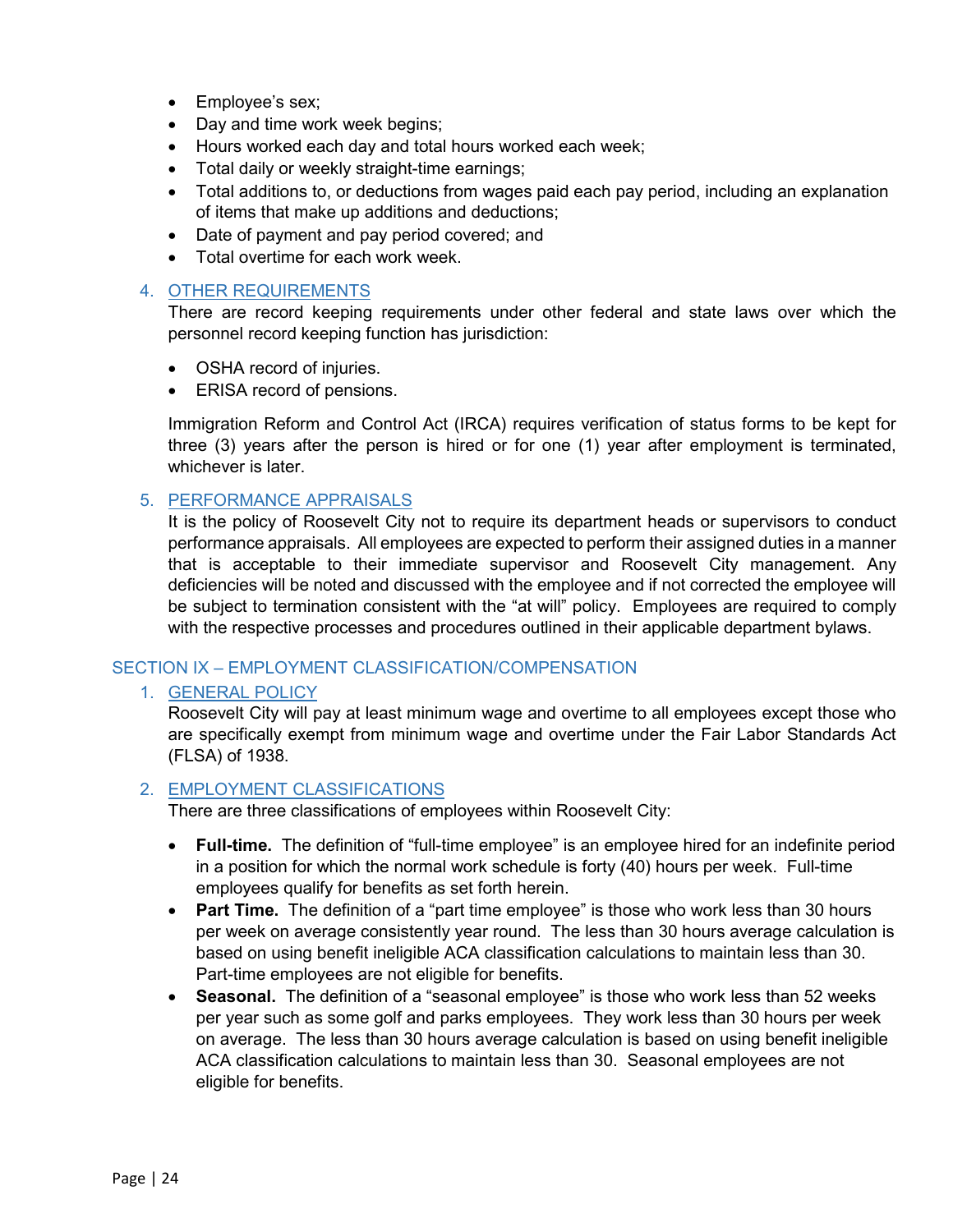#### <span id="page-24-0"></span>3. EMPLOYMENT STATUS

To properly facilitate the overtime eligibility provisions of the Fair Labor Standards Act, employees shall also be classified as exempt or non-exempt. The distinction determination between exempt and non-exempt per employee will be measured with the FLSA standards and updated on the employee's profile.

Only nonexempt employees are authorized to accrue overtime, compensation time, and on-call pay.

#### <span id="page-24-1"></span>4. TIME SHEET REQUIREMENTS

All time off must be approved by the employee's designated immediate supervisor as dictated in Pelorus Timekeeper.

Every employee will be required to furnish to the Finance Department a complete electronic timesheet no later than the Monday after the end of each pay period. If a holiday falls on a Monday then no later than Tuesday morning.

The time-sheet should always be signed by the employee and his/her immediate supervisor.

It will be the immediate supervisor's responsibility to find and correct all errors on an employee's time sheet before submitting to the Finance Department.

# <span id="page-24-2"></span>5. 9/80 WORK SCHEDULE PROGRAM

#### **Policy**

The objective of this program is to provide a 9/80 work scheduling option for managers to use in helping employees to better balance their working lives with their personal lives, while at the same time ensuring that work requirements continue to be accomplished. It is in the best interest of the City to support employee participation in alternative work schedules when they are compatible with the accomplishment of work requirements and the duties and responsibilities of individual positions lend themselves to such work arrangements.

This work schedule allows employees to fulfill their work requirements of 80 hours in a biweekly pay period over nine workdays (i.e., five days one week and four days the other week). For eight of the workdays, an employee works nine hours plus a 30-minute lunch break every workday, and for one workday, the employee works eight hours plus a 30-minute lunch break and has one regular day off each biweekly pay period. The lunch break is in addition to the employee's eight or nine-hour daily work requirement.

Participation in an alternative work schedule is a management option rather that a right or entitlement of an employee. An employee's participation in alternative work schedules is strictly voluntary and is subject to management approval. Management has the right to deny or terminate and employee's participation in an alternative work schedule. In addition, a supervisor has the right to alter an employee's established work schedule from time to time in response to work requirements, temporary duty, training, etc.

# **Scope**

This notice applies to all full-time exempt and non-exempt employees. Employees who are parttime or reduced work schedules are excluded from participation.

#### **Definitions**

**Administration Workweek –** A pay period of seven consecutive calendar days beginning on Sunday and ending on the following Saturday.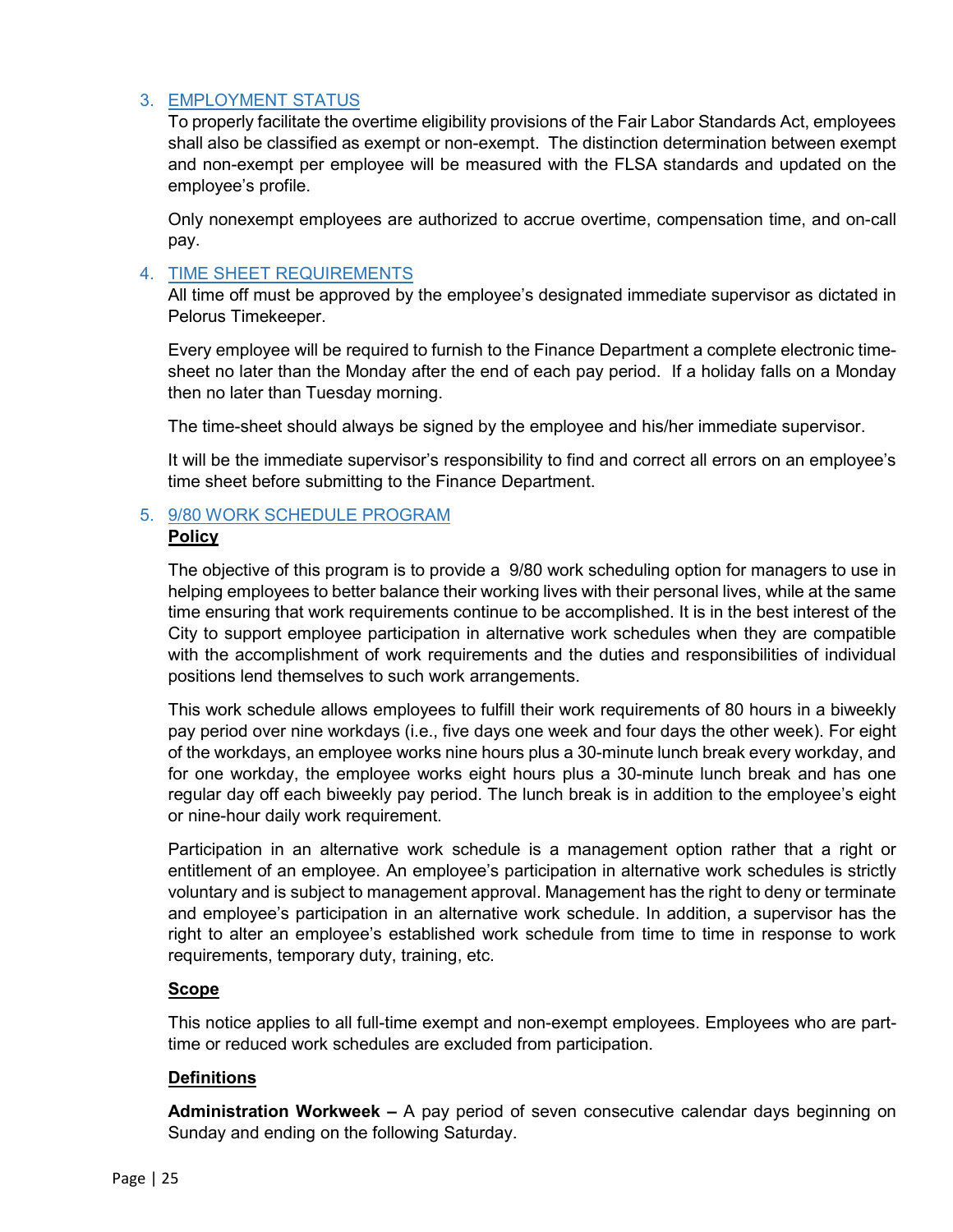**Basic Work Requirement –** The number of hours, excluding overtime hours, and employee is required to work or account for periods of absence by charging leave, holiday hours, excused absence, or leave without pay. A full-time employee must work 80 hours during a biweekly pay period.

**Basic Workweek –** The 40-hour workweek established for full-time employees within each administrative workweek. For the purposes of the 9/80 work schedule, the employee's new work week will begin exactly four (4) hours after the starting time of their 8-hour day, and end exactly one minute prior to that the following week. For example, if the employee's 8 hour work day is on Friday, and they are scheduled to work 8:00 a.m. to 5:00 p.m., the basic work week begins at noon on Friday, and ends at 11:59 a.m. the following Friday.

**Biweekly Pay Period –** The two week period for which an employee is scheduled to perform work.

**Core Hours –** the time periods of the workday, 8:00 a.m. to 5:00 p.m., during which an employee covered by this flexible work schedule is required to be present for work.

**Flexible Hours –** The time periods during the workday in which employees covered by a flexible work schedule may choose to schedule their arrival and departure times subject to manager approval.

**Flexible 9/80 Work Schedule –** A type of flexible work schedule in which an employee is allowed to complete the 80-hour biweekly basic work requirement over nine workdays (i.e., five days one week and four days the other week) subject to management approval. For eight of the workdays, an employee works nine hours plus a 30-minute lunch break each workday, and for one workday, the employee works eight hours plus a 30-minute lunch break and has one regular day off (eight hours) each biweekly pay period.

**Lunch Break –** The lunch break for employees participating in the 9/80 work schedule is a minimum 30 minutes which is in addition to the daily eight or nine-hour work requirement for that workday. Lunch breaks are unpaid time.

**Non-workday –** A day outside of the employee's basic workweek; full-time employee with a Monday through Friday workweek has Saturday and Sunday as non-workdays. The employee's regularly scheduled day off under the Flexible 9/80 work schedule also constitutes a non-workday or "flex day" based on the fact that the employee has voluntarily agreed to earn pay for that pay period on the other 9 workdays of that pay period.

**Schedule Change –** A modification or adjustment in the established work schedule of an employee which may be initiated by either the supervisor or employee on a permanent or temporary basis.

#### **Responsibilities**

# **Employees who are participating in the 9/80 work schedule option are responsible for:**

- Communicating and seeking mutual agreement with the supervisor on work schedules.
- Requesting participation in the Flexible 9/80 work schedule, if desires, by completing a Work Schedule Authorization Form, see appendix.
- Complying with provisions and requirements under this policy.
- Providing advance notification of leave and any permanent or temporary schedule changes in accordance with the timeframes specified in this policy under, "Changes in Work Schedules".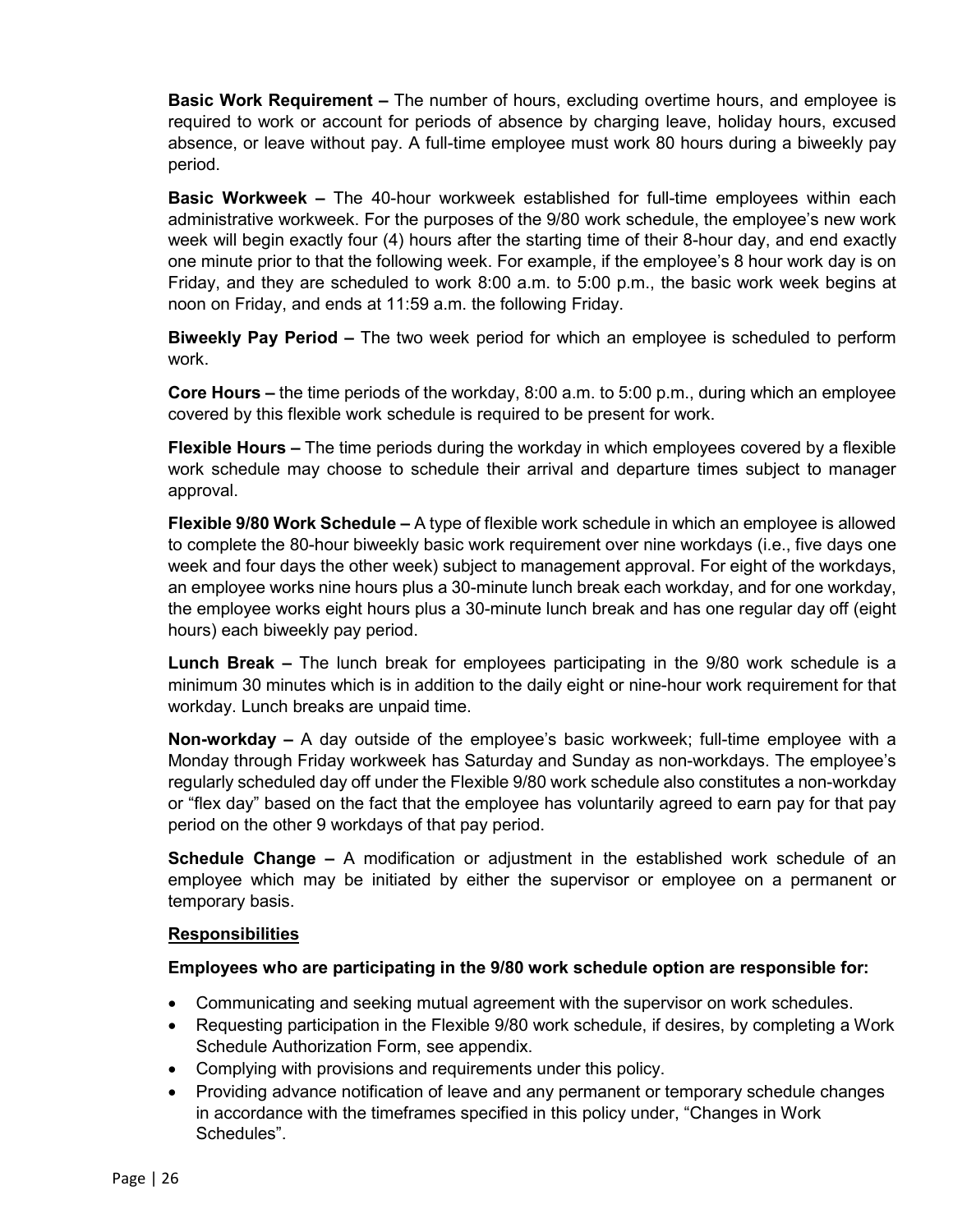- Non-exempt employees are required to maintain daily time and attendance in accordance to the systems procedures and established timeframes.
- Exempt employees are required to meet the "Basic Workweek Requirements" as defined under this policy.
- Certifying time and attendance by reviewing and "final submitting" to ensure that it accurately reflects hours worked, leave taken, and any overtime earned or used during the pay period.

#### **Supervisors who mare supervising employees on a 9/80 work schedule are responsible for:**

- Communicating and seeking mutual agreement with the employee on work schedules.
- Ensuring there is adequate office coverage during official hours  $(8:00 \text{ a.m.} 5:00 \text{ p.m.})$  and that customer service needs and work requirements are not adversely affected by employee participation in alternative work schedules.
- Reviewing and recommending approval or disapproval of employee Work Schedule Authorization Forms and permanent requests for changes.
- Suspending an employee's alternative work schedule when workload requirements, temporary duty, or training preclude participation.
- Informing employees of any modifications in work schedules in accordance with the timeframes specified in this policy under, "Changes in Work Schedules".
- Taking final action on approving all temporary changes in work schedules and permanent changes initiated by an employee to terminate participation.
- Recommending the termination of an individual employee's participation because of programmatic reasons, adverse impact on accomplishment of work, or employee noncompliance with procedural requirements.
- Certifying the time and attendance records submitted to Payroll each period for each employee are correct and accurately reflect the hours worked and that nay leave takes and any overtime has been properly recorded.

# **Department heads and City Manager are responsible for:**

- Final approval of an employee's Work Schedule Authorization Form to participate in the 9/80 work schedule.
- Ensuring that employee participation in alternative work schedules is equitable and consistent across work units within the organization.
- Determining the impact of work schedule on the department and taking appropriate action to expand, continue, or terminate participation.
- Taking final action on terminating an employee's participation because of programmatic reasons, adverse impact on accomplishment of work, or noncompliance with procedural requirements, based on the recommendations made by the immediate supervisor.

#### **Requesting Participation in the 9/80 Work Schedule Option**

• Employees must request permission to participate in the 9/80 work schedule. Employee requests to participate in the 9/80 work schedule must be made in writing ad in advance, taking into account the need for higher level management approval and the fact that the effective date on which an employee may begin the schedule must coincide with the beginning of a full pay period. Employees who wish to participate in this option must complete a Work Schedule Authorization Form, see appendix, and submit it to their immediate supervisor to obtain the necessary management approvals.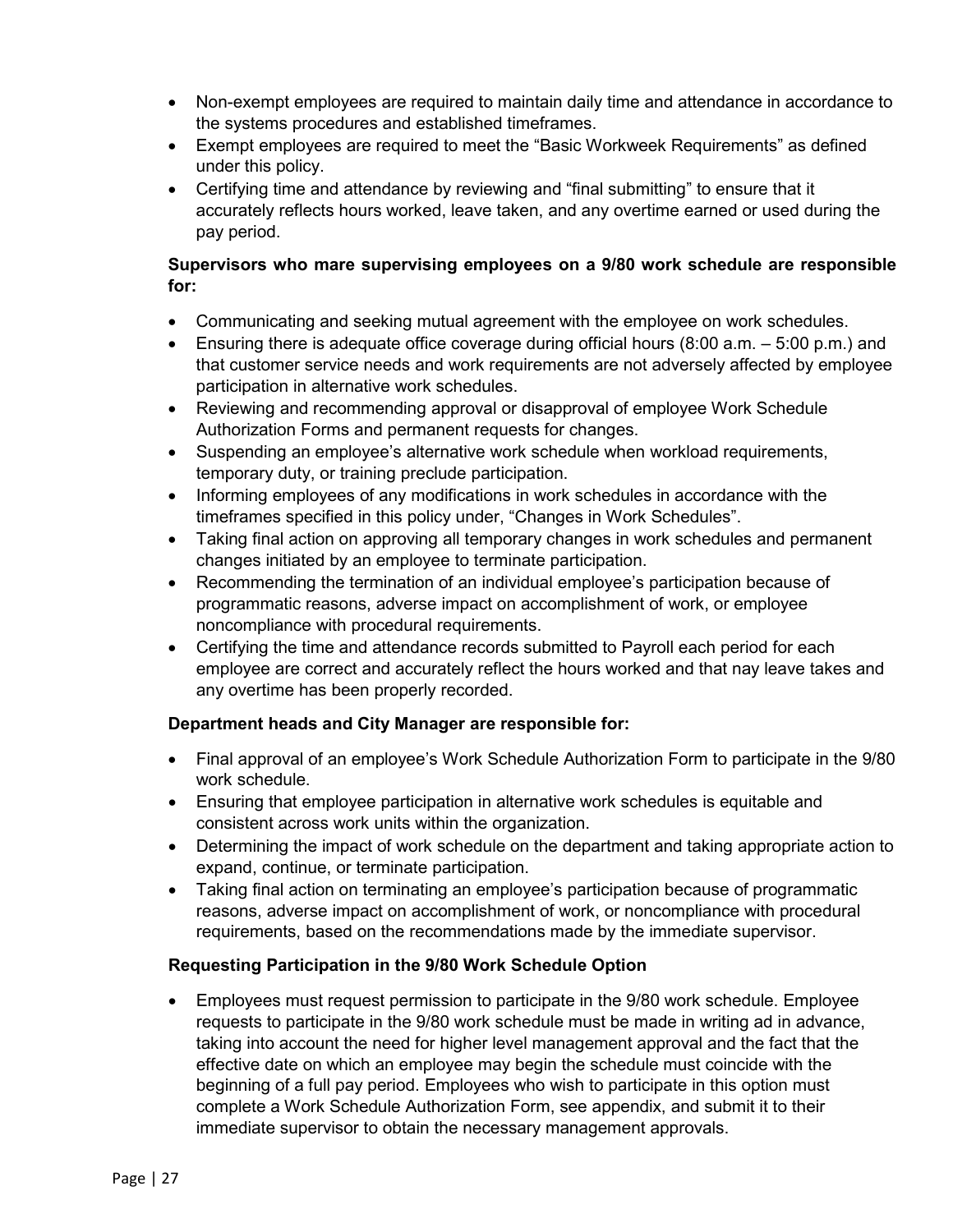- The immediate supervisor will review the employee's Work Schedule Authorization Form, Recommend for approval or disapproval, and forward the request to the Department head or City Manager for final approval.
- In reviewing an employee's Work Schedule Authorization From, the Supervisor and the Department of Head or City Manager shall consider the eligibility of the employee, the duties and responsibilities of the employee's position, and the requirements of the work situation based on the following criteria:
	- $\circ$  Adequate staff coverage is available during the employee's requested day off.
	- o Work unit's ability to efficiently fulfill its mission, including service to both internal and external customers.
	- $\circ$  Position does not have work requirements which preclude a reqularly day off every pay period.
	- $\circ$  Employee's performance demonstrates the ability to accomplish work assignments on a timely basis without continuous, direct supervision.
	- $\circ$  Within the previous twelve months, the employee has had no record of leave abuse, leave restriction, or other time and attendance problems.
	- $\circ$  The proposed final action on the employee's requested work schedule is consistent with decisions made on other positions with similar duties, responsibilities, and work requirements in that organization.
	- $\circ$  The employee is not currently participating in a part-time or reduced hour arrangement.
- If approved, the employee will be assigned to the schedule effective the first day of the next full pay period following the date of approval, unless otherwise instructed by the supervisor.
- Upon final approval, the supervisor will provide the employee with a signed copy of the Work Schedule Authorization Form, which becomes the employee's established work schedule. A copy will also be furnished to payroll and Human Resources to maintain on file.
- If an employee is promoted, reassigned, or detailed from a position in one work unit to a position in another work unit, the employee must complete a new Work Schedule Authorization Form for management approval.
- An employee's failure to comply with time reporting through proper procedures may constitute grounds for terminating an employee's participation in an alternative work schedule and may result in disciplinary action.

# **Pay and Leave Administration Procedures**

General guidance on the administration of 9/80 work schedules with respect to pay, leave, and holidays is presented below. Supervisors, employees, and the payroll coordinator should review this information carefully.

#### **Basic Work Requirement**

- The basic work requirement for a full-time employee is 80 hours in a biweekly pay period.
- Employees assigned to the Flexible 9/80 schedule fulfill their work requirement of 80 hours in a biweekly pay period over nine workdays (i.e., five days one week and four days the other week). For eight of the workdays, an employee works nine hours plus a 30-minute lunch break, and for one workday, the employee works eight hours plus a 30-minute lunch break and has one regular day off (eight hours) during the pay period.
- The basic work requirement is the same for exempt employees as it is for non-exempt employees for the purpose of this policy.

#### **Example of a 9/80 Work Schedule**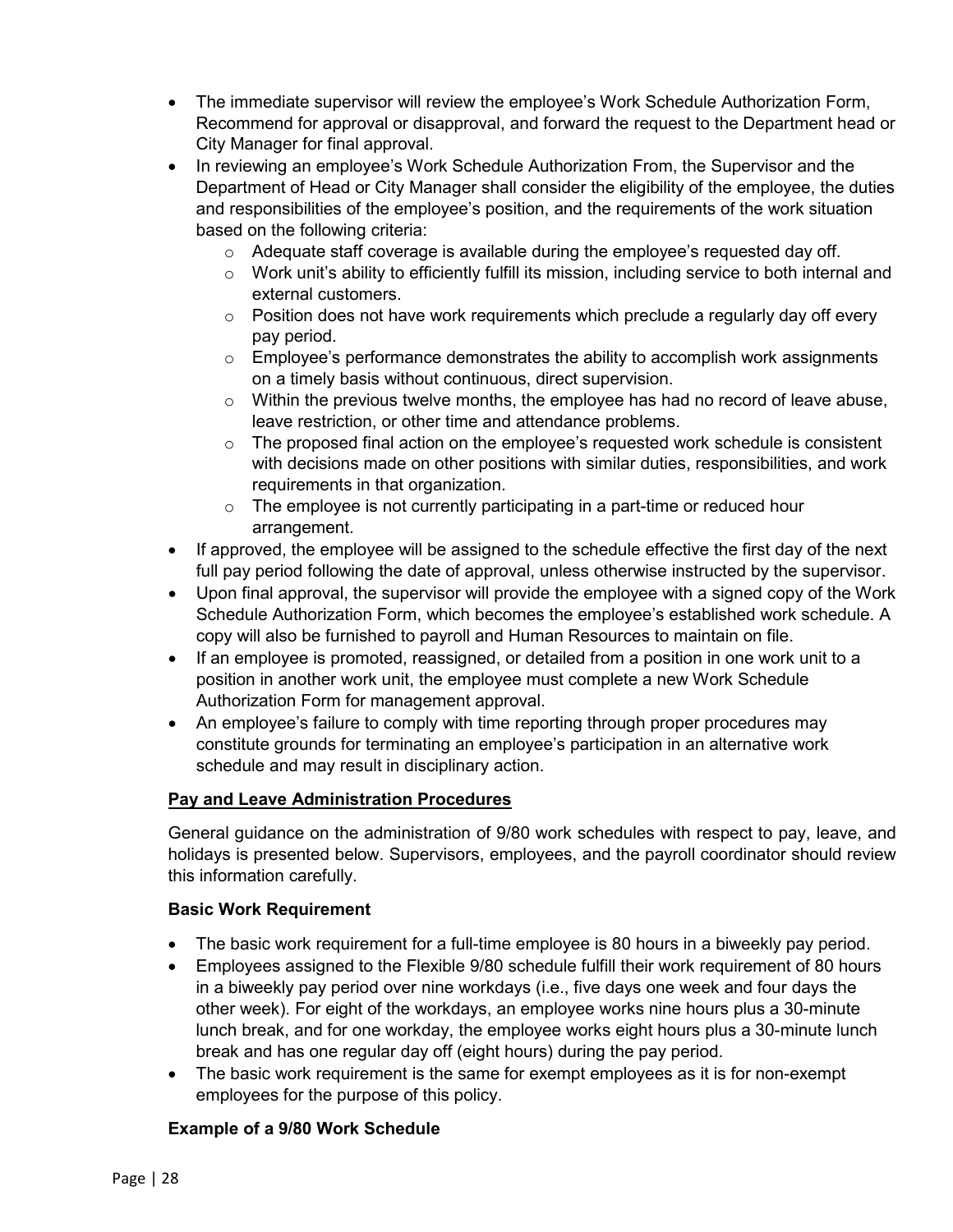| <b>Week 1 Schedule</b> |                        |     |     |              |            |            |              |
|------------------------|------------------------|-----|-----|--------------|------------|------------|--------------|
| Sun                    | Mon                    | Tue | Wed | <b>Thurs</b> | Fri        | <b>Sat</b> | <b>Total</b> |
|                        | 9                      | 9   | 9   | 9            | 8          |            | 44           |
|                        | <b>Week 2 Schedule</b> |     |     |              |            |            |              |
| Sun                    | <b>Mon</b>             | Tue | Wed | Thurs        | Fri        | <b>Sat</b> | <b>Total</b> |
|                        | 9                      | 9   | 9   | 9            | <b>OFF</b> |            | 36           |

# **Flexible Hours**

- Flexible Hours under 8/90 work schedule are defined as the hours between
	- $\circ$  7:00 a.m. to 8:00 a.m. (Scheduled Arrival Time)
	- o 11:30 a.m. to 1:30 p.m. (Scheduled 30-minute Lunch Break)
	- $\circ$  3:30 p.m. to 7:00 p.m. (Scheduled Departure Time)
- Employees are permitted to select arrival and departure times within the flexible hours designated above subject to management approval. If approved, the work hours are fixed but employees may request temporary changes to vary their arrival and departure times subject to supervisory approval.
- Based on the flexible hours designated above, the earliest an employee may arrive is 7:00 a.m.; the latest, 8:00 a.m. The earliest employee may leave is 4:00 p.m.; the latest, 6:00 p.m. Therefore, in order to complete a nine-hour workday with a 30-minute lunch break, an employee may not start work later than 8:00 a.m. in order to leave work by 5:30 p.m.

#### **Core Hours**

- Core Hours are time periods during the workday in which employees are required to be present or on scheduled leave. Core hours under this policy are defined as the hours between:
	- o 8:00 a.m. to 11:30 a.m.
	- $\circ$  1:30 p.m. to 4:00 p.m.
	- o Monday through Friday, except on the employees regular day off

#### **Overtime Work Determinations and Compensation**

- Overtime work is work that is ordered and approved in advance by management in excess of the employees daily eight or nine-hour basic work requirement for that workday.
- The existing rules on overtime under the Fair Labor Standards Act (FSLA) apply for all nonexempt employees.

#### **Lunch Break**

- The lunch break is 30 minutes, which is in addition to the eight or nine-hour daily work requirement. The lunch period may not be skipped in order to shorten an employee's workday or to make up any time missed during the workday.
- Employees who prefer a work schedule with a lunch break longer than 30 minutes have the option of using additional time during the flexible period between 11:30 a.m. and 1:30 p.m., if approved by their supervisor. Any such extended lunch break is in addition to the eight or nine-hour basic work requirement for that workday.

#### **Vacation or Sick or Other Leave**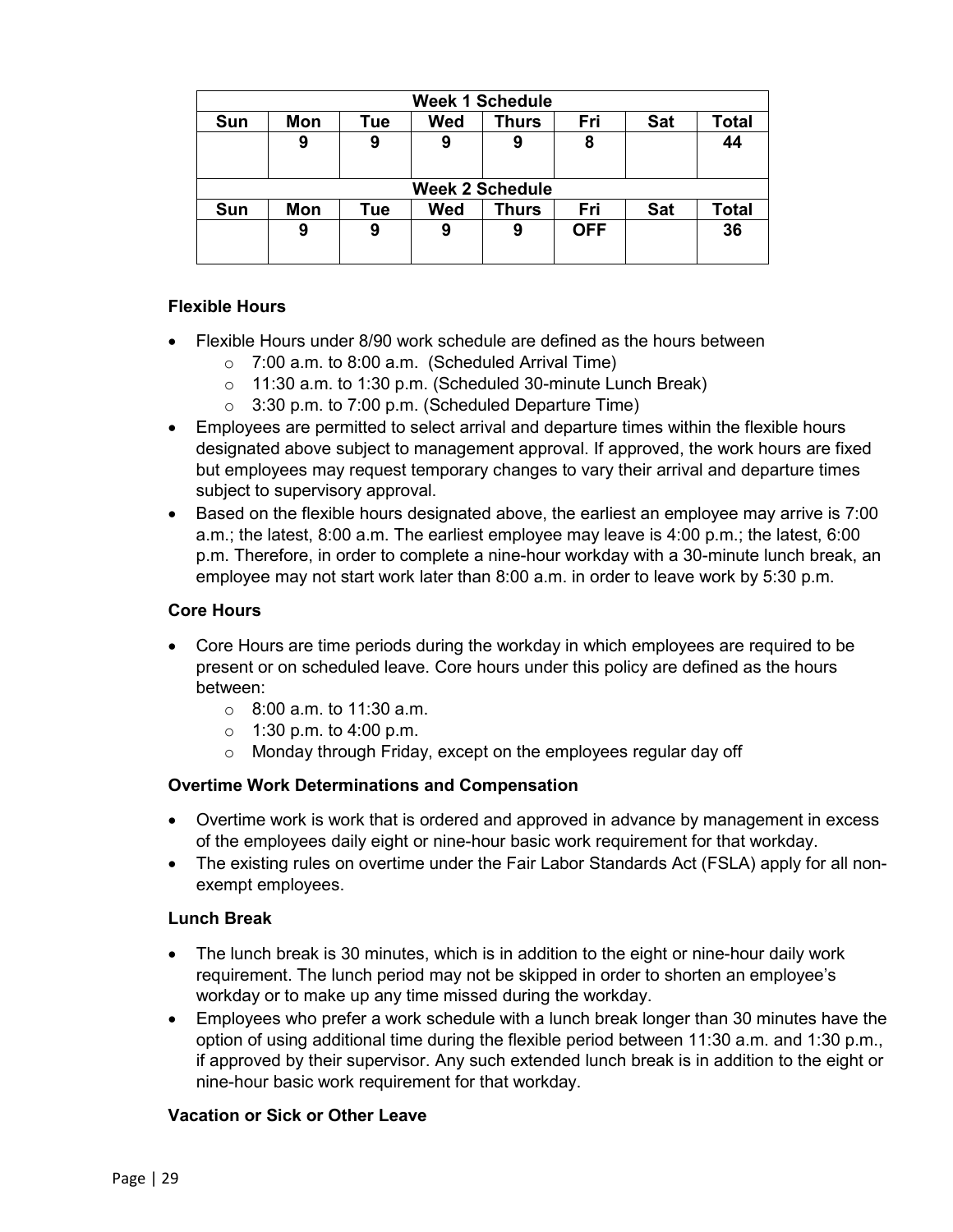- Time off from work for vacation or sick will be charged nine (9) hours for the time taken on a scheduled nine hour day. Time off from work on eight (8) hour work day will be charged eight (8) hours.
- Any other leave offered by the city will be paid at the normal rate or eight (8) hours.
- If FMLA leave is being calculated on a daily basis, it will be charged nine (9) hours for time taken on a scheduled nine hour day and time off from work on the eight (8) hour work day will be charged eight (8) hours.

#### **Holiday Pay (when no work is performed)**

- Employees who do not work on a day designated as a holiday (or a day observed as a holiday) are entitled to their rate of basic pay on that day for eight (8) hours. The first eight (8) hours of the employee's work schedule are designated as "holiday hours."
- Because an employee on a 9/80 work schedule cannot receive more than eight hours of pay on a holiday, that holiday will automatically become the employee's eight-hour workday for any pay period in which a holiday occurs.
- For example, if President's Day falls on Monday of the first week of the pay period and that happens to be a nine-hour workday of the employee, then the holiday will automatically become the employee's eight-hour workday for that particular pay period.
- If a situation occurs where one of the workdays in a pay period is the employee's regular day off and that particular day happens to be a holiday (e.g., Presidents Day), the employees participating in the 9/80 work schedule will revert back to a 5/8 workweek for that pay period.

#### **Changes in Work Schedules**

- A supervisor or an employee has the option to initiate changes in work schedules on a permanent or temporary basis.
- Supervisors will notify employees as soon as possible in advance of management required schedule changes. All changes in work schedules must me documented in writing by completing the Work Schedule Authorization Form, seen appendix.

#### **Permanent Changes**

- Management has the right to terminate an employee's established work schedule on a permanent basis. This may occur for various reasons including programmatic concerns, inability of the employee to accomplish work requirements, or employee's non-compliance with procedural requirements of the program.
- An employee may also request a permanent change in work schedule to terminate participation in the 9/80 work schedule.
- Employee-initiated schedule changes must be requested in writing and approved by the supervisor prior to the beginning of the pay period in which the change will occur. The employee should complete a Work Schedule Authorization Form, see Appendix, with the proposed new schedule and reason(s) for the change noted in the remarks section and submit it to the supervisor a week before the beginning of the pay period in which the change will take effect.
- First line supervisors have the authority to approve employee-initiated requests to terminate participation in the 9/80 work schedule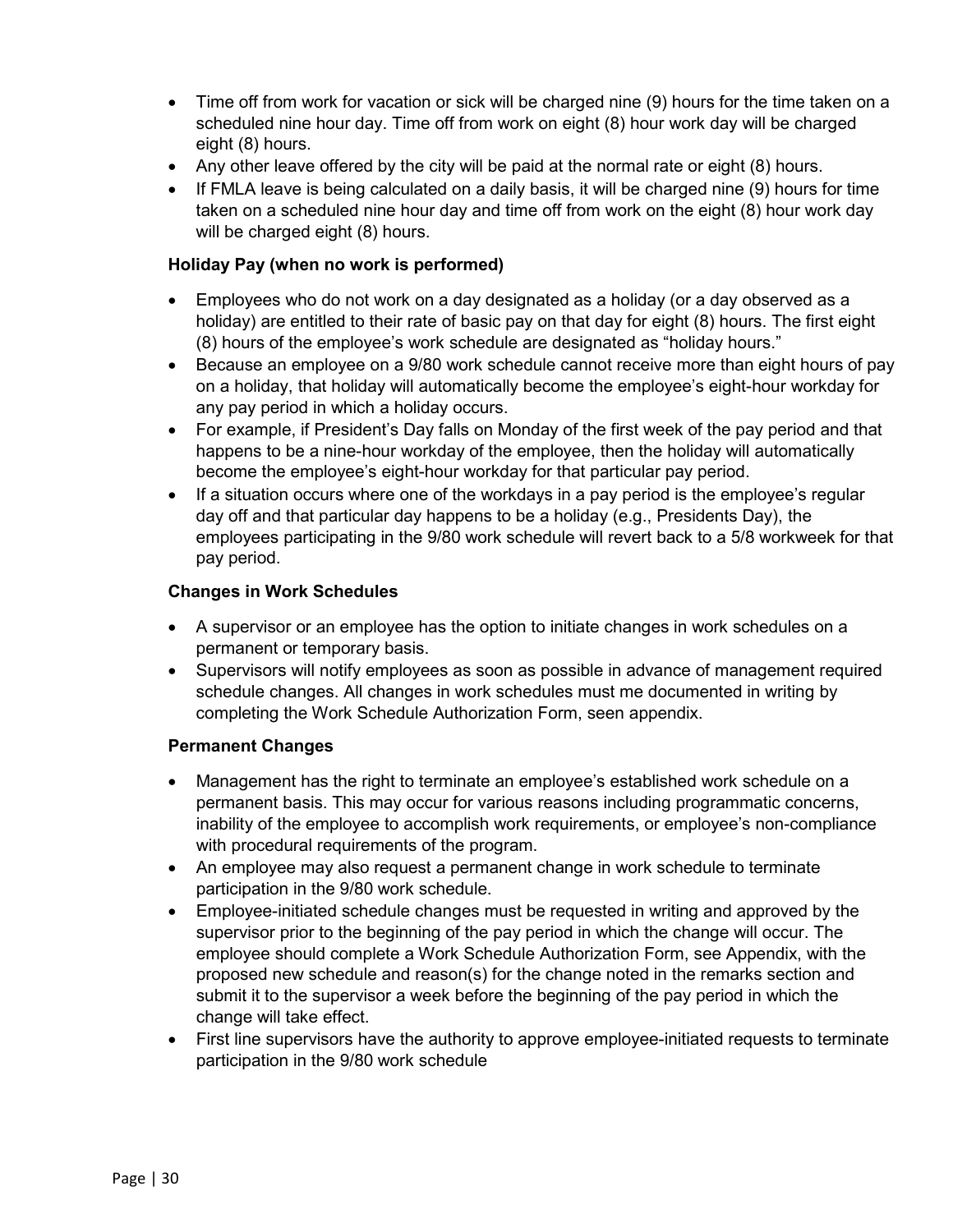#### **Temporary Changes**

- A supervisor has the right to temporarily change or modify an employee's work schedule and scheduled days off for operational reasons including anticipated or emergency work requirements, training, or temporary duty.
- Such temporary changes may be done at the request of the employee
- The duration of a temporary change will vary in length depending on the situation but normally will not exceed two pay periods.
- Schedule changes must be documented and communicated to employees in advance of the beginning of the administrative work.
- Schedule changes where the employee will have to return to an eight-hour workday, 40 hour workweek, must be effected at the beginning or the pay period in which the training, temporary duty, or other work requirement precipitating the change will occur.

When an employee covered by 9/80 work schedule is assigned to a temporary duty station using another work schedule, the supervisor should make necessary adjustments to the employee's work schedule on a case-by-case basis, ensuring that the 80-hour work requirement in a biweekly pay period is met. The employee may be permitted to continue to use the 9/80 work schedule, if appropriate. However, in many cases, the employee will be required to revert to the basic fiveday workweek or conform to the schedule used by the temporary worksite. If changed to the basic five-day workweek, the employees will remain on that work schedule for the duration of pay period(s) while in travel status.

#### <span id="page-30-0"></span>6. PAY PERIOD DEFINITIONS

Roosevelt City requires all employees to participate in a direct deposit payroll system. Employee wages will be transferred to the employees designated account by the Thursday following the end of each payroll period. This is subject to change by the city manager or designee.

#### <span id="page-30-1"></span>7. COMP TIME (Earned and Used)

Non-exempt employees will be eligible for comp time when they work above and beyond their normally scheduled forty (40) hour work week. A work week begins on Sunday and ends on the following Saturday.

- Before an employee can earn comp time the week must be completed.
- Only actual hours worked in a work week will be used to calculate comp time.
- Employees will be able to use comp time only when it has been approved by their department heads.

Comp time will be calculated at one and one-half times the hours actually worked above and beyond the regular forty (40) hour work week. The following formula will be used, (total hours –  $(40)$  x 1.5 = comp hours earned.

The Police Department will have until the end of the subsequent pay period to take the comp time they have earned the previous period. If it cannot be taken by that time, the Police Chief can authorize the officer to be paid for the unused comp hours. It will be the officer's and the Chief's responsibility to keep track of the comp hours they have accumulated.

Full-time employees will have until the end of the calendar year to use their comp time. (Fulltime, non-exempt parks department employees will have until March 31 of the following year.) It will be the employee's responsibility to keep track of their own comp hours.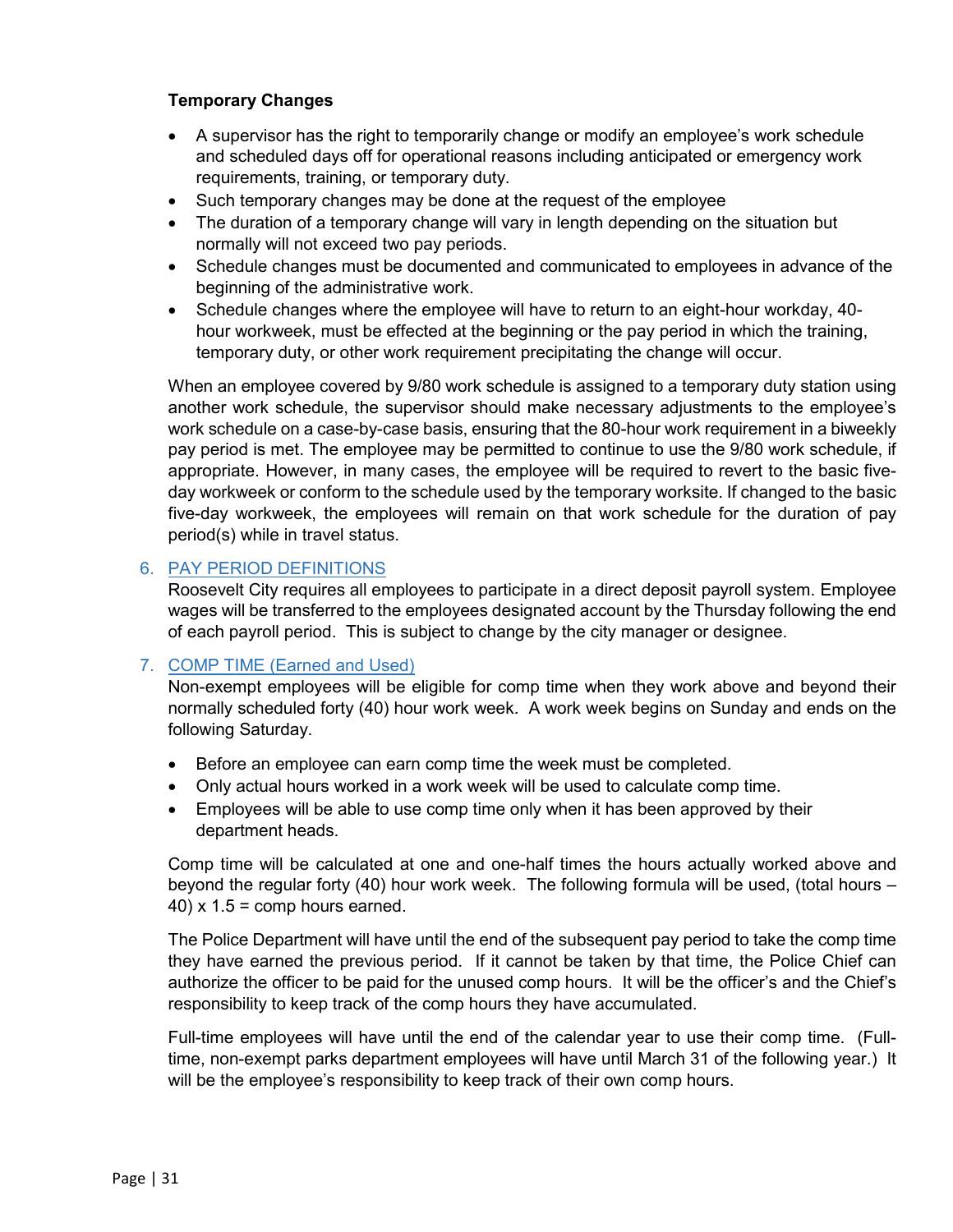The maximum carry over amount for all city employees from year to year is forty (40) comp hours. A cash out option will be required at the end calendar year, or March 31 for Parks Department, to reduce carryover to forty (40) hours after approval of the city manager.

Exempt employees are eligible for admin leave, not comp time.

Any departmental exemptions to comp time earning and usage would need to be approved by the city manager.

# <span id="page-31-0"></span>8. OVERTIME

All overtime will be paid as comp time for full time non-exempt employees unless payment is authorized by the supervisor and approved by the city manager.

Only actual hours worked in a work week will be used to calculate overtime. The defined work week will be used to determine overtime.

Seasonal and part time employees will be paid time and one-half for all hours worked beyond forty (40) hours in the defined work week for that respective employee.

All hours worked on a city approved holiday must be approved by a Supervisor.

Any departmental exemptions to overtime earning and usage would need to be approved by the city manager.

# <span id="page-31-1"></span>9. PAYROLL ADVANCES

Roosevelt City does not allow payroll advances.

#### <span id="page-31-2"></span>10. ON-CALL COVERAGE

Roosevelt City requires weekend and after hours coverage in several departments. Employees will be notified as part of the hiring process whether or not they will be required to be on-call. Each on-call employee is required to adhere to the following guidelines. To be on-call is to be required for immediate contact availability for all hours assigned to be on-call

- An on-call schedule will be established by each department head.
- Designated on-call nonexempt employees will be compensated at a rate of \$125 for each week that they are on-call. All routine, and regular tasks are compensated through the rate of \$125 for each week and will not be compensated by additional hours. Any hours worked while on-call for tasks that are above and beyond routine and regular will be paid as regular work hours. (ie. An example of routine is week end check on sprinklers.)
- On-call nonexempt employees will be allowed to drive a Roosevelt City vehicle home based on availability for the time they are on-call.
- When an employee is on-call he/she is required to be less than 30 minutes away from the city at all times. Failure to respond in a timely manner could negate the on-call pay for that week.
- During the winter months a secondary on-call person may be required. In this case the back-up will be compensated at a rate of \$50 for each week that they are on-call. Additionally, the back-up on-call does not have to be within 30 minutes, but will need to coordinate with the primary on-call and be able to respond within 90 minutes.
- Violation of the on-call policy will lead to disciplinary action which may include termination.

# <span id="page-31-4"></span><span id="page-31-3"></span>SECTION – X

# 1. WORKERS COMPENSATION

All employees are covered by Workers Compensation insurance which provides medical reimbursement and disability benefits for job related illness or injury. An employee does not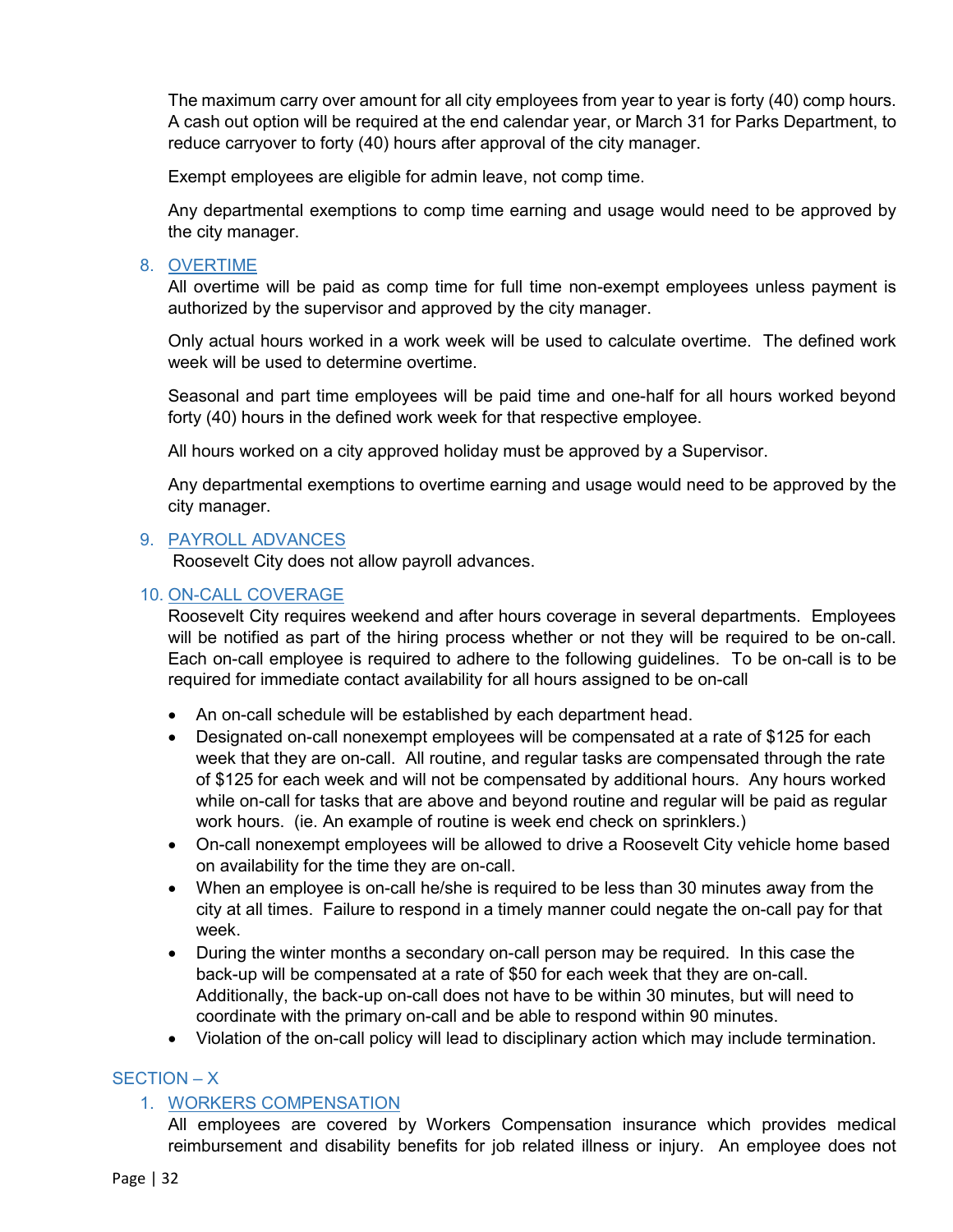accrue benefits while receiving Workers Compensation payments. Details may be found in the compensation contract on file with the city manager.

- Employees may use earned vacation or sick leave to make up the difference between Workers Compensation benefits and their take home pay.
- Medical Attention. An employee who sustains a bona fide, on-the-job injury or illness may seek medical attention from the employer identified work comp clinic or health care provider. They must tell the doctor, HOW, WHEN and WHERE the accident occurred or illness was contracted. The doctor will complete a medical report, copies of which should be sent within seven (7) days to the insurance carrier, the Industrial Commission, and to the sustaining employee. Medical bills for on-the-job related injury or illness shall not be submitted to the regular medical plan.
- Initial Reporting of Illness or Injury. Reporting the accident or illness is critical to qualification for payment under Workers Compensation. All job related injuries or illness, no matter how minor, should be reported to the city manager, department head, and assistant city manager immediately (within 15min) and Immediate supervisor. Failure to do so may result in disciplinary action up to termination. After Form 122 is filled out, both the Industrial Commission and the insurance carrier copies are sent to the insurance carrier within seven (7) days of the date of the injury or illness.
- Reporting While Off The Job. While on leave because of a bona fide, on-the-job injury or illness, an employee must contact his/her supervisor or the city manager to report on his/her daily condition. Failure to provide the required medical status reports may result in revocation of the leave and/or immediate termination.
- Return to Work. All employees must return to work after release by the attending physician. A statement from the attending physician stating the employee is able to resume normal duties will be required before returning to work. Failure to return to work when so released may result in immediate termination. An employee who is able to return to work in light duty status may be required to work in a different department and perform duties not contained within his/her current job classification.
- Return To Work Accommodation. At the time of final release or settlement of a Workers Compensation claim, if no sick or vacancy leave exists; and if a reasonable effort, which has proven to be unsuccessful, has been made to place the employee in another position, he/she may be terminated and paid any accrued benefits due to them.

# <span id="page-32-0"></span>2. SOCIAL SECURITY/FICA

All employees are covered by the Social Security/Medicare insurance as provided by law. Contributions by the employee and Roosevelt City will be made in accordance with the provision of the law.

# <span id="page-32-1"></span>3. INSURANCE

- **Medical Health Insurance.** Medical insurance is available for all full time employees after successfully completing the probationary period.
- **Life Insurance.** Basic life insurance and AD&D insurance is available for all full time employees after successful completion of the probationary period. Additional group term, spouse coverage, and AD&D are also available at the employee's expense.
- **Disability Insurance.** Disability insurance coverage is available for full-time employees starting the first day of employment.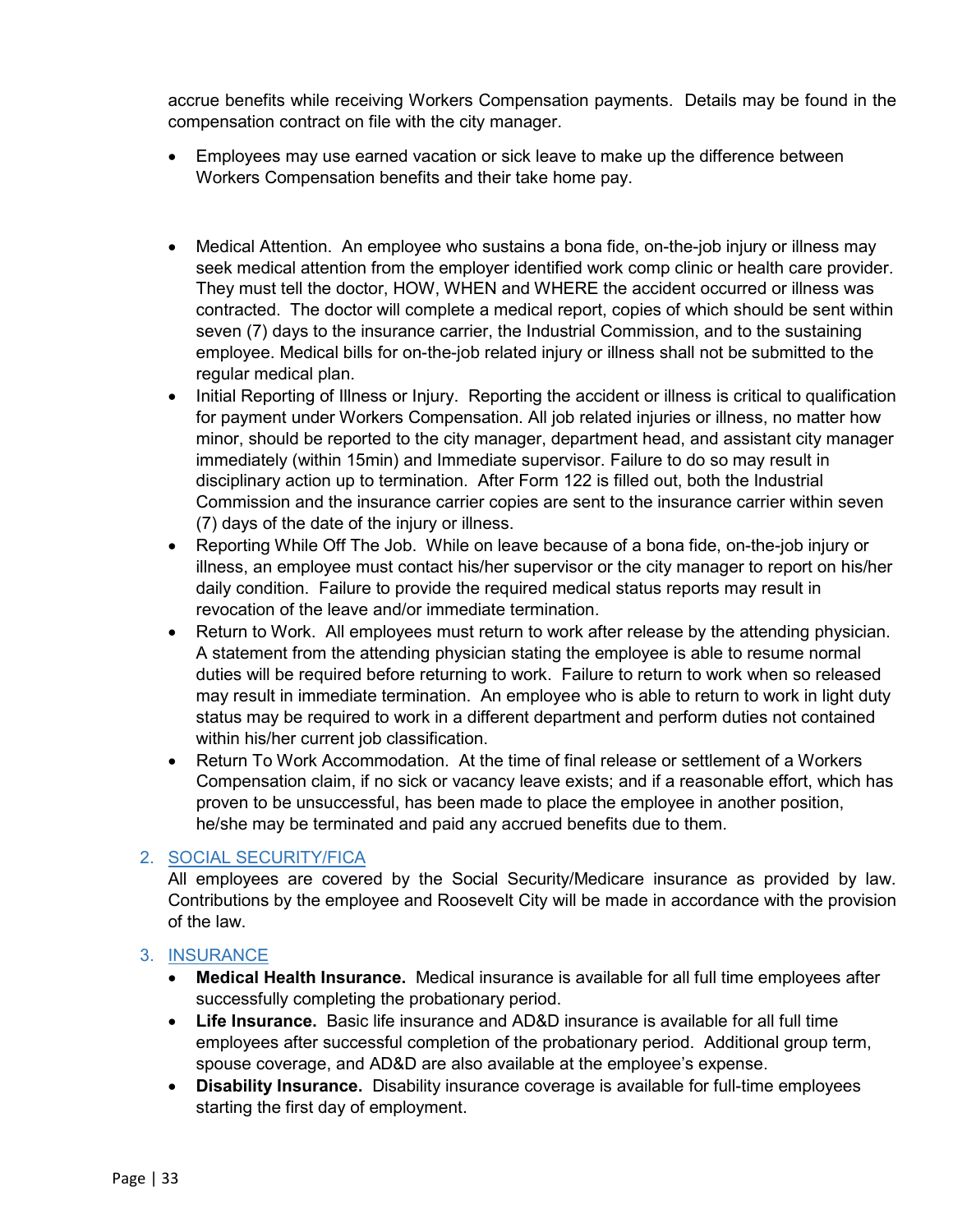• **Dental Insurance.** Dental insurance coverage is available for full-time time employees if the employee agrees to and pays a portion of the cost of the premium. This coverage is available after successful completion of the probationary period.

# <span id="page-33-0"></span>4. STATE AND FEDERAL UNEMPLOYMENT

All employees are covered by the benefits of State and Federal Unemployment. Contributions of the employee and Roosevelt City will be made in accordance with the provision of the law.

# <span id="page-33-1"></span>5. RETIREMENT SYSTEM

The retirement for all full-time employees and eligible elected officials is through the Utah State Retirement System pursuant to Utah State Code 1953 as amended. This benefit is available the first day of full-time employment. Additional information is available from the city manager or designee.

- Exemption from Participation in the Utah Retirement Systems (URS)
	- $\circ$  The following positions may be exempted from participating in the Utah Retirement Systems:
		- **City Manager**
		- **Assistant City Manager**
		- **Finance Director**
		- **Police Chief**
		- **Public Works Director**
		- **Water Source Director**
- Below is an outline of the amounts that can be applied toward the basis calculation of retirement from the following leave cash outs:
	- $\circ$  Vacation Leave if authorized by the city manager or designee, vacation may be cashed out. Of this cash out amount, only the amount that could have been accrued for in the past year from the date of cash out can be applied toward the basis of the retirement calculation.
	- $\circ$  Sick Leave after the end of each calendar year has completed, any employee that has in excess of 300 hours will be required to rollover into a personal retirement savings plan such as a 401K, 457, or IRA. Only those excess hours that could have been accrued for in the most recent years' time will be allowable toward the basis of the retirement calculation. (i.e. for employee's in their first year of employment they are allowed up to 104 hours toward the basis, and those after the first year will be allowed up to 52 hours.)
	- $\circ$  Compensatory Time after the end of each calendar year has completed, any employee that has in excess of 40 comp hours will be required to cash out the excess. (March 31 for Parks Department.) Up to 300 hours of this cash out can be applied toward the basis of the retirement calculation each year.

# <span id="page-33-2"></span>6. EDUCATION AND TRAINING

Roosevelt City may reimburse a full-time employee's tuition and fees for approved training and education. Each individual requesting reimbursement must demonstrate how the classes or program directly relate to the employee's job and how it will be beneficial to the City. Each request will be reviewed on an individual basis and all requests must be pre-approved by the City Manager. The amount of reimbursement will be negotiated by the City Manager. Reimbursement will be contingent upon having a final grade of B or above or the equivalent in a different grading system. The employee must provide written proof of tuition and/or fee expenditures and remain an employee of Roosevelt City for at least one full year for each year or part of a year employee participates in this reimbursement program. If employee terminates employment or is dismissed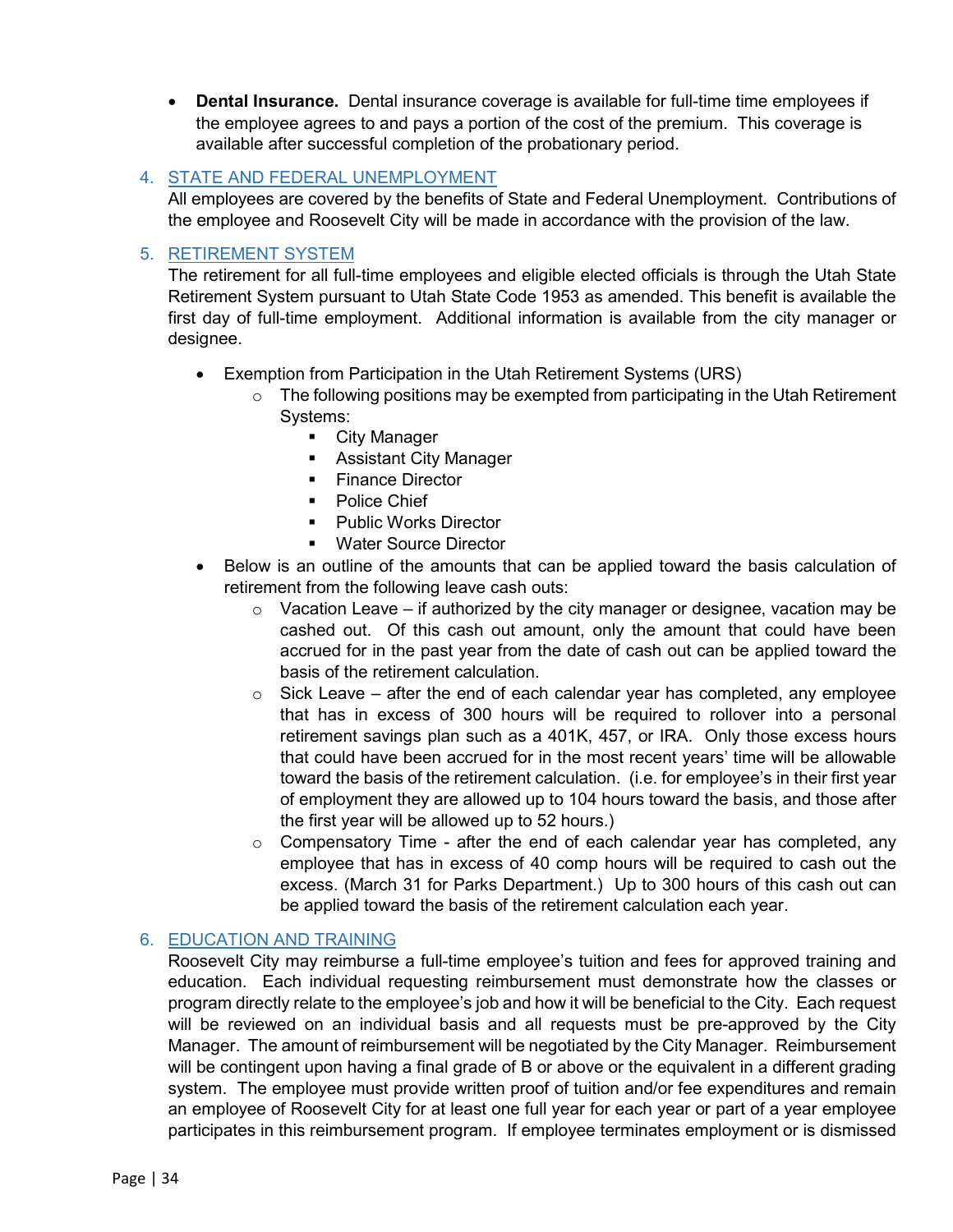from employment before the required amount of time is fulfilled, reimbursed costs may be withheld from any exit wages, salary or benefits due from Roosevelt City.

NOTE: During times when the budget is strained and funds are low or unavailable Roosevelt City may determine that it is not feasible to offer the Education and Training benefit.

# <span id="page-34-0"></span>7. TENURE BONUSES

Each full-time employee will receive a tenure bonus after being employed by Roosevelt City for given set periods of continuous employment. Payment will be issued on a yearly basis in December. As an example, if an employee reaches 10 years of employment during the middle of the year, the tenure bonus will be paid for those 10 years the following December. The tenure bonus periods and amounts are the following:

- Five  $(5)$  years of service  $50.00$ • Ten (10) years of service 100.00
- Fifteen (15) years of service 150.00
- Twenty (20) years of service 200.00
- Twenty-five (25) years of service 250.00
- Thirty (30) years of service 300.00
- Thirty-five (35) years of service 350.00
- Forty  $(40)$  years of service  $400.00$

# <span id="page-34-1"></span>8. EDUCATION/ CERTIFICATION INCREASE

Any employee who wishes to increase their value to Roosevelt City by increasing their education or becoming certified in an area that will benefit Roosevelt City may do so pursuant to the following:

- Certification or degree must be pre-approved by the City Manager.
- Value must be significant enough to warrant an increase.
- Investment of employee in time and effort must coincide with value of increase.
- Certification or degree must be consistent with the position employee holds with Roosevelt City.
- Budget must be available to fund any increase. During times when the budget is strained and funds are low or unavailable the increase will not be available.
- A combination of lesser certificates and/or educational training can be combined to qualify as significant enough to warrant the increase as determined by the City Manager and the employee's supervisor.

# <span id="page-34-2"></span>9. EXERCISE ROOM USE

Any employee who wishes to use Roosevelt City's weight room may do so after signing a Waiver of Responsibility. Immediate family members 16 an over may accompany employee in using the weight room. Immediate family members of employee must be accompanied by said employee at all times. The use of the weight room is strictly for the use of those employees who have signed the Waiver of Responsibility.

# <span id="page-34-3"></span>10. GOLF/SWIM PURCHASE

Full-time employees may purchase any type of season golf or swim passes at 20% off the regular price for personal use. Passes may be purchased for employee use only.

# **Roosevelt City Pool Benefits**

• Current/ Active seasonal/part-time **employees** that have worked for the Roosevelt City Swimming Pool **for five years or less**: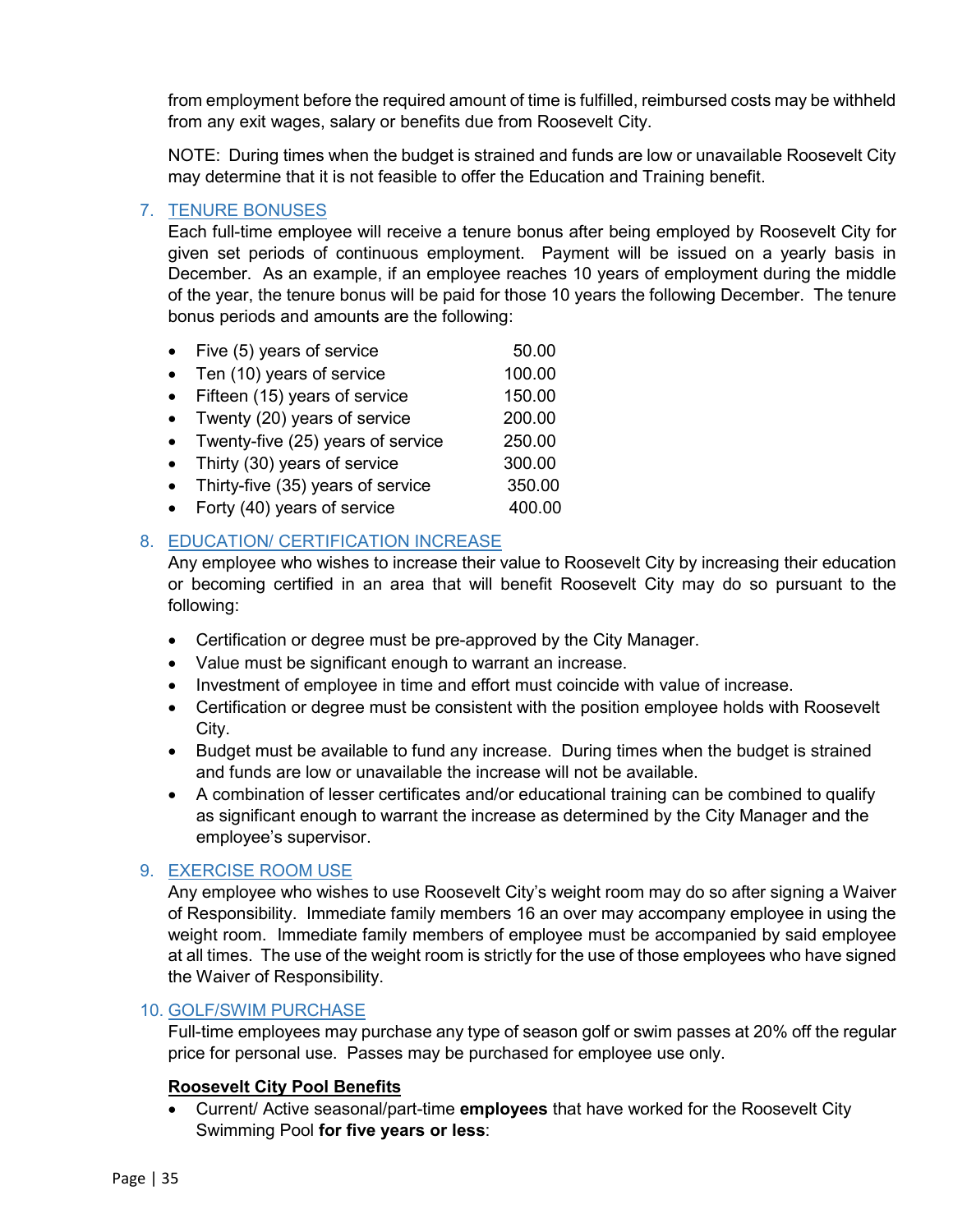- $\circ$  Are allowed to swim at the facility free of charge, during any daily activities at the city pool, as long as they are not scheduled to work
	- These activities include:
		- Lap swim both in the morning and in the evening
		- Water Aerobics
		- Adult Swim
			- o Only for staff that are 18 years and older
		- Open Swim
- $\circ$  No employee receives any discount on merchandise (goggles, swim caps, nose plugs etc.)
- o No discounts on pool rentals
- Current/ Active seasonal/part-time employees that have worked for the Roosevelt City Swimming Pool **for six or more CONSECUTIVE years**:
	- o Are allowed all of the above mentioned plus:
		- 20% off admission **for your family household** (those that live with you)
			- This includes 20% off:
				- o Season family passes, punch passes, monthly pass
				- o Swimming lesson/scout merit badge registration
				- o DOES NOT include daily admission
	- $\circ$  No employee receives any discount on merchandise (goggles, swim caps, nose plugs etc.)
	- o **No discounts on pool rentals**
- All full-time Roosevelt City employees, police officers, and firemen have the benefit of:
	- o 20% off admission **for your family household** (those that live with you)
		- 20% off admission is only applicable to 3 month, 6 month, and annual memberships passes of all types, which includes the corporate payroll deduction program, and punch passes.
		- Can only be paid for at the Swimming Pool and must be paid by cash or check only
	- o No employee receives any discount on merchandise (goggles, swim caps, nose plugs etc.)
	- o **No discounts on pool rentals**

# <span id="page-35-1"></span><span id="page-35-0"></span>SECTION XI – FAMILY AND MEDICAL LEAVE ACT

1. GENERAL POLICY

Roosevelt City complies with the Family Medical Leave Act (FMLA) of 1993, which protects employee's jobs and benefits in the event of medical or family circumstances which requires the employee to take time off from work without pay. Family and Medical Leaves are granted as follows:

#### **General Provisions**

Under this policy, Roosevelt City will grant up to 12 weeks (or up to 26 weeks of military caregiver leave to care for a covered service member with a serious injury or illness) during a 12-month period to eligible employees. The leave may be paid, unpaid or a combination of paid and unpaid leave, depending on the circumstances of the leave and as specified in this policy.

#### **Amount of Leave**

An eligible employee may take up to 12 weeks for the first five FMLA circumstances above (under heading "Type of Leave Covered") under this policy during any 12-month period. The Roosevelt City will measure the 12-month period as a rolling 12-month period measured backward from the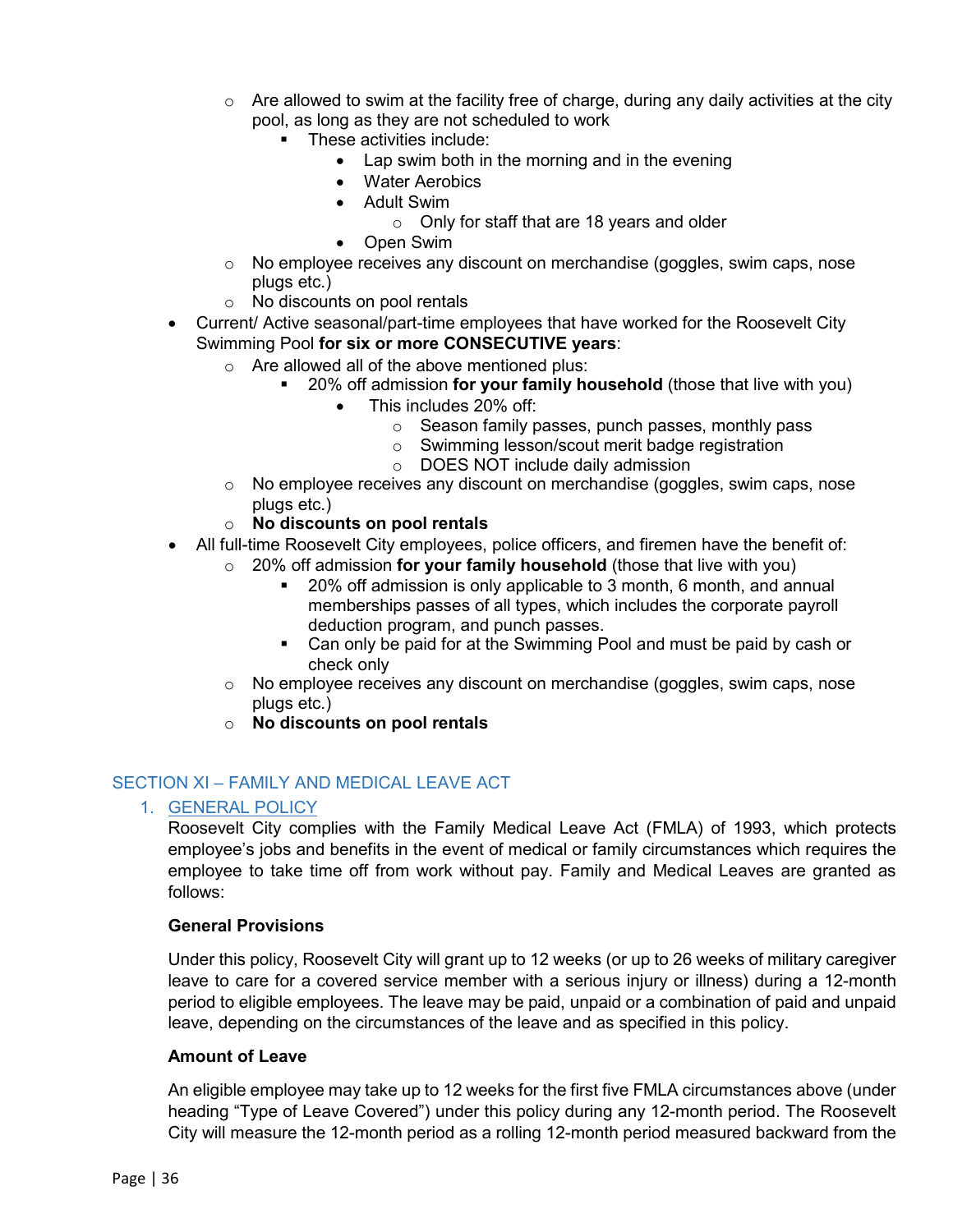date an employee uses any leave under this policy. Each time an employee takes leave, Roosevelt City will compute the amount of leave the employee has taken under this policy in the last 12 months and subtract it from the 12 weeks of available leave, and the balance remaining is the amount of time the employee is entitled to take at that time.

An eligible employee can take up to 26 weeks for the FMLA military caregiver leave circumstance above during a single 12-month period. For this military caregiver leave, Roosevelt City will measure the 12-month period as a rolling 12-month period measured forward. FMLA leave already taken for other FMLA circumstances will be deducted from the total of 26 weeks available.

If spouses both work for Roosevelt City and each wishes to take leave for the birth of a child, adoption or placement of a child in foster care, or to care for a parent (but not a parent "in-law") with a serious health condition, the spouses may only take a combined total of 12 weeks of leave. If spouses both work for Roosevelt City and each wishes to take leave to care for a covered injured or ill service member, the spouses may only take a combined total of 26 weeks of leave.

#### **Employee Status and Benefits during Leave**

While an employee is on leave, Roosevelt City will continue the employee's health benefits during the leave period at the same level and under the same conditions as if the employee had continued to work.

#### **Employee Status after Leave**

An employee who takes leave under this policy may be asked to provide a fitness for duty (FFD) clearance from the health care provider.

#### **Use of Paid and Unpaid Leave**

All paid vacation, personal, and sick leave runs concurrently with FMLA leave.

Disability leave for the birth of a child and for an employee's serious health condition, including workers' compensation leave (to the extent that it qualifies), will be designated as FMLA leave and will run concurrently with FMLA.

# **Certification for the Employee's Serious Health Condition**

Roosevelt City will require certification for the employee's serious health condition. The employee must respond to such a request within 15 days of the request or provide a reasonable explanation for the delay. Failure to provide certification may result in a denial of continuation of leave.

# **Certification for the Family Member's Serious Health Condition**

Roosevelt City will require certification for the family member's serious health condition. The employee must respond to such a request within 15 days of the request or provide a reasonable explanation for the delay. Failure to provide certification may result in a denial of continuation of leave.

# **Certification of Qualifying Exigency for Military Family Leave**

Roosevelt City will require certification of the qualifying exigency for military family leave. The employee must respond to such a request within 15 days of the request or provide a reasonable explanation for the delay. Failure to provide certification may result in a denial of continuation of leave.

#### **Certification for Serious Injury or Illness of Covered Service Member for Military Family Leave**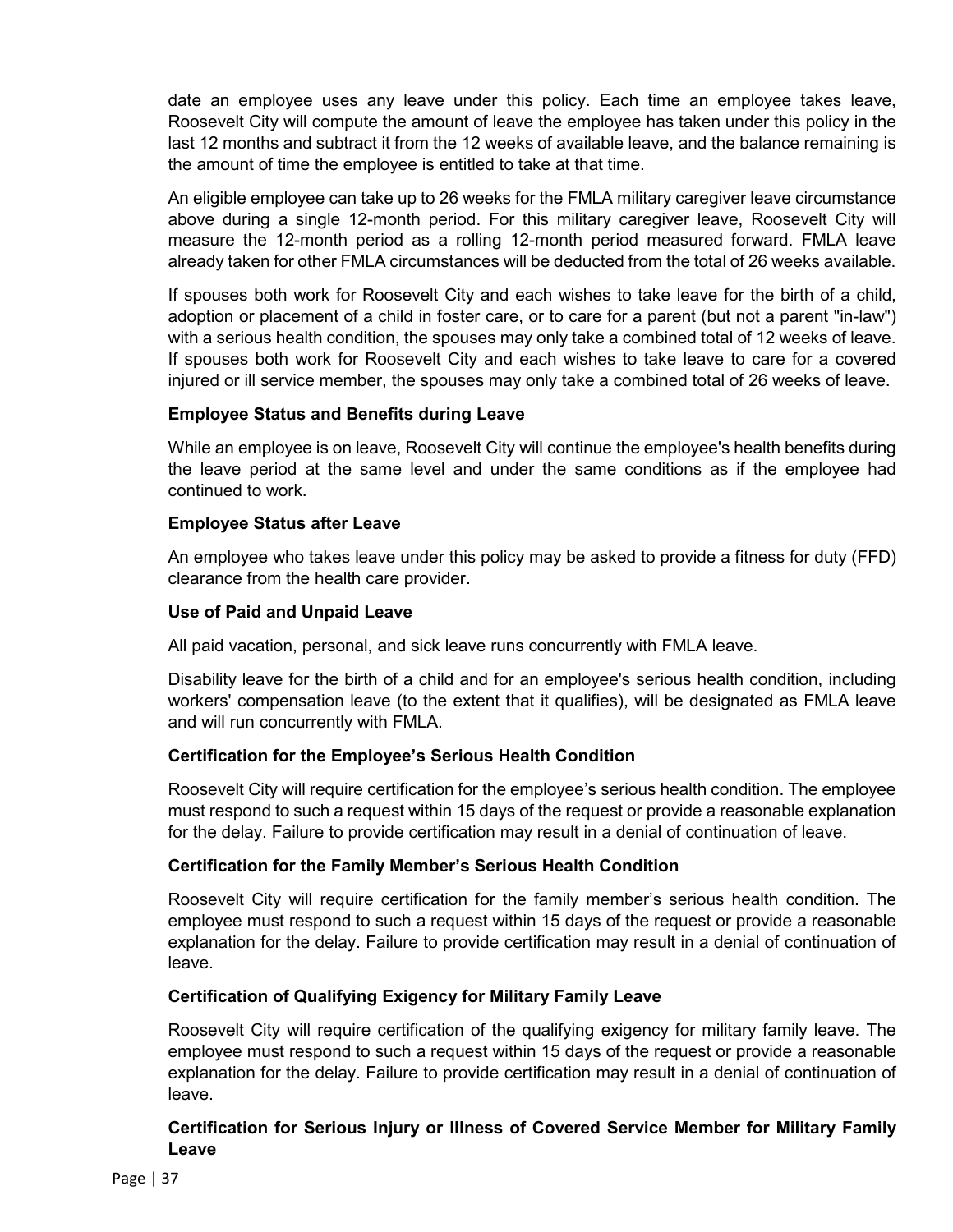Roosevelt City will require certification for the serious injury or illness of the covered service member. The employee must respond to such a request within 15 days of the request or provide a reasonable explanation for the delay. Failure to provide certification may result in a denial of continuation of leave.

#### **Recertification**

Roosevelt City may request recertification for the serious health condition of the employee or the employee's family member when circumstances have changed significantly, or if the employer receives information casting doubt on the reason given for the absence, or if the employee seeks an extension of his or her leave. Otherwise, Roosevelt City may request recertification for the serious health condition of the employee or the employee's family member every six months in connection with an FMLA absence.

#### **Procedure for Requesting FMLA Leave**

All employees requesting FMLA leave must provide the city manager with verbal or written notice of the need for the leave. Within five business days after the employee has provided this notice, the city manager will provide the employee with the DOL Notice of Eligibility and Rights.

When the need for the leave is foreseeable, the employee must provide the employer with at least 30 days' notice. When an employee becomes aware of a need for FMLA leave less than 30 days in advance, the employee must provide notice of the need for the leave either the same day or the next business day. When the need for FMLA leave is not foreseeable, the employee must comply with Roosevelt City's usual and customary notice and procedural requirements for requesting leave.

#### **Designation of FMLA Leave**

Within five business days after the employee has submitted the appropriate certification form, the city manager will provide the employee with a written response to the employee's request for FMLA leave.

#### **Intent to Return to Work from FMLA Leave**

Roosevelt City may require an employee on FMLA leave to report periodically on the employee's status and intent to return to work.

#### <span id="page-37-0"></span>2. ELIGIBILITY

To be eligible for benefits under the FMLA, an employee must have been employed by Roosevelt City for at least twelve (12) months. The FMLA's regulations state that these twelve months of employment do not need to be consecutive. In addition to the requirement of twelve (12) months of employment, the employee must have worked at least 1250 hours during the previous twelve consecutive months.

#### <span id="page-37-1"></span>3. LEAVE ENTITLEMENTS

Eligible employees are entitled to 12 work weeks without pay of FMLA leave per year for any of the following reasons:

- Birth of an employee's child.
- Adoption of a child by an employee.
- Placement of a child with the employee for foster care.
- To care for an immediate family member (spouse, child, or parent) with a "serious health condition".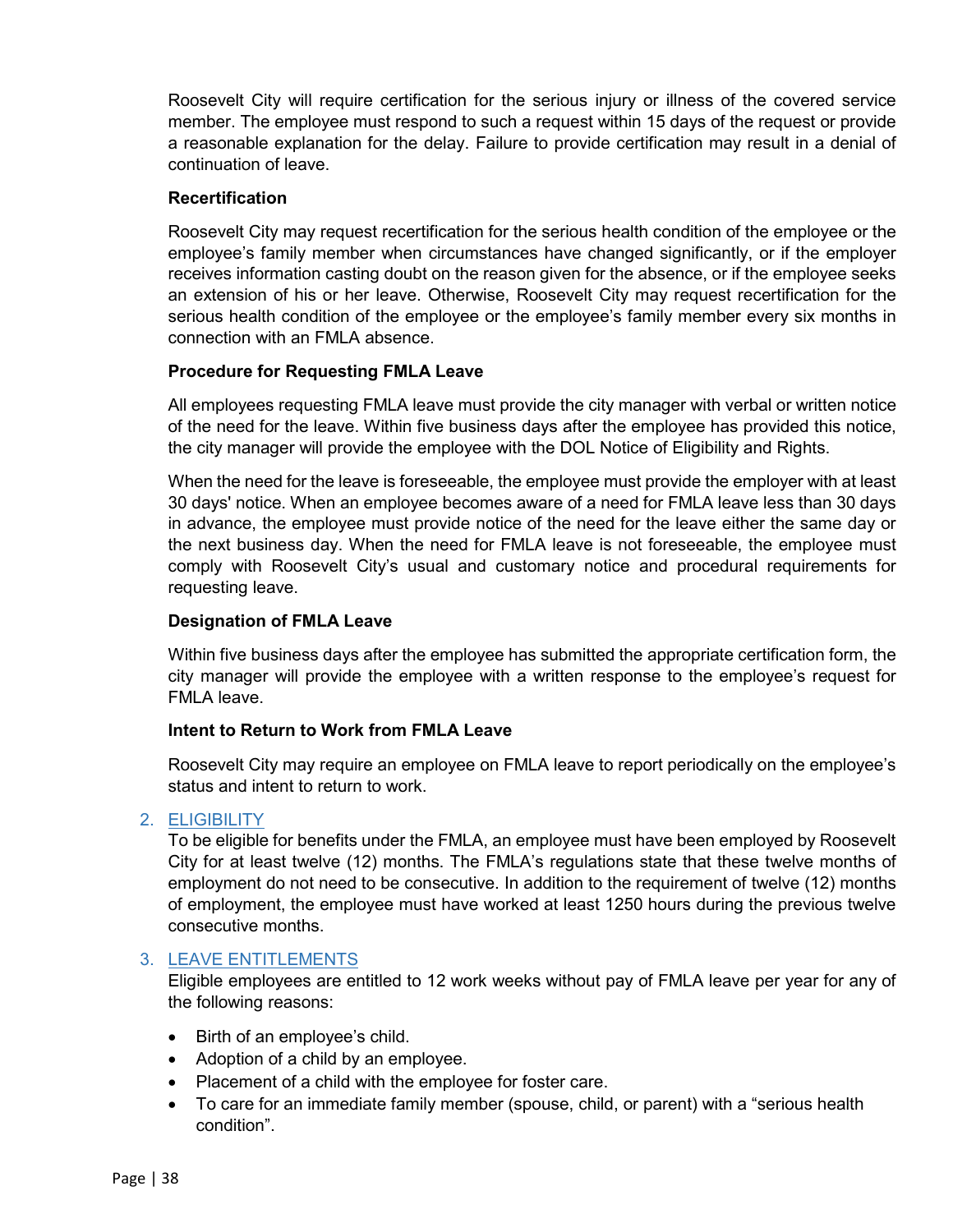- To take medical leave when the employee is unable to work because of a "serious health condition".
- If both spouses are employed by Roosevelt City and seek leave to care for a child or a parent with a "serious health condition", their combined leave is limited to twelve weeks.

#### <span id="page-38-0"></span>4. INTERMITENT LEAVE

FMLA leave may be taken intermittently whenever it is medically necessary to care for a seriously ill immediate family member (spouse, child, parent), or because the employee is seriously ill and unable to work. Intermittent leave means taking leave in blocks of time or by reducing the normal weekly or daily work schedule.

#### <span id="page-38-1"></span>5. SUBSTITUTION OF OTHER AVAILABLE LEAVE FOR FMLA LEAVE

An employee will be required to substitute any accrued Vacation & Sick Leave as part of the up to twelve week leave provided by FMLA. Thus, the FMLA leave will be paid to the extent an employee has accrued Vacation & Sick Leave and unpaid after the substituted Vacation & Sick Leave is exhausted.

#### <span id="page-38-2"></span>6. SERIOUS HEALTH CONDITION

A "Serious Health Condition" means an illness, injury, impairment, or physical or medical condition that involves one of the following:

#### **Hospital Care**

Inpatient care (i.e. an overnight stay) in a hospital, hospice or residential medical care facility including any period of incapacity or subsequent treatment in connection with or consequent to such inpatient care.

#### **Absence Plus Treatment**

A period of incapacity of more than three consecutive calendar days (including any subsequent treatment of period of incapacity relating to the same condition), then also involves:

- Treatment two or more times by a health care provider, by a nurse or physician's assistant under direct supervision of a health care provider, or by a provider of health care services (i.e., physical therapist) under orders of, or on referral by a health care provider; or
- Treatment by a health care provider on at least one occasion which results in a regimen of continuing treatment under the supervision of the health care provider.

#### **Pregnancy**

• Any period of incapacity due to pregnancy or for prenatal care.

#### **Chronic Conditions Requiring Treatments**

A chronic condition which:

- Requires periodic visits for treatment by a health care provider, or by a nurse or physician's assistant under direct supervision of a health care provider;
- Continues over an extended period of time (including recurring episodes of a single underlying condition); and
- May cause episodic rather than a continuing period of incapacity (i.e. asthma, diabetes, epilepsy, etc.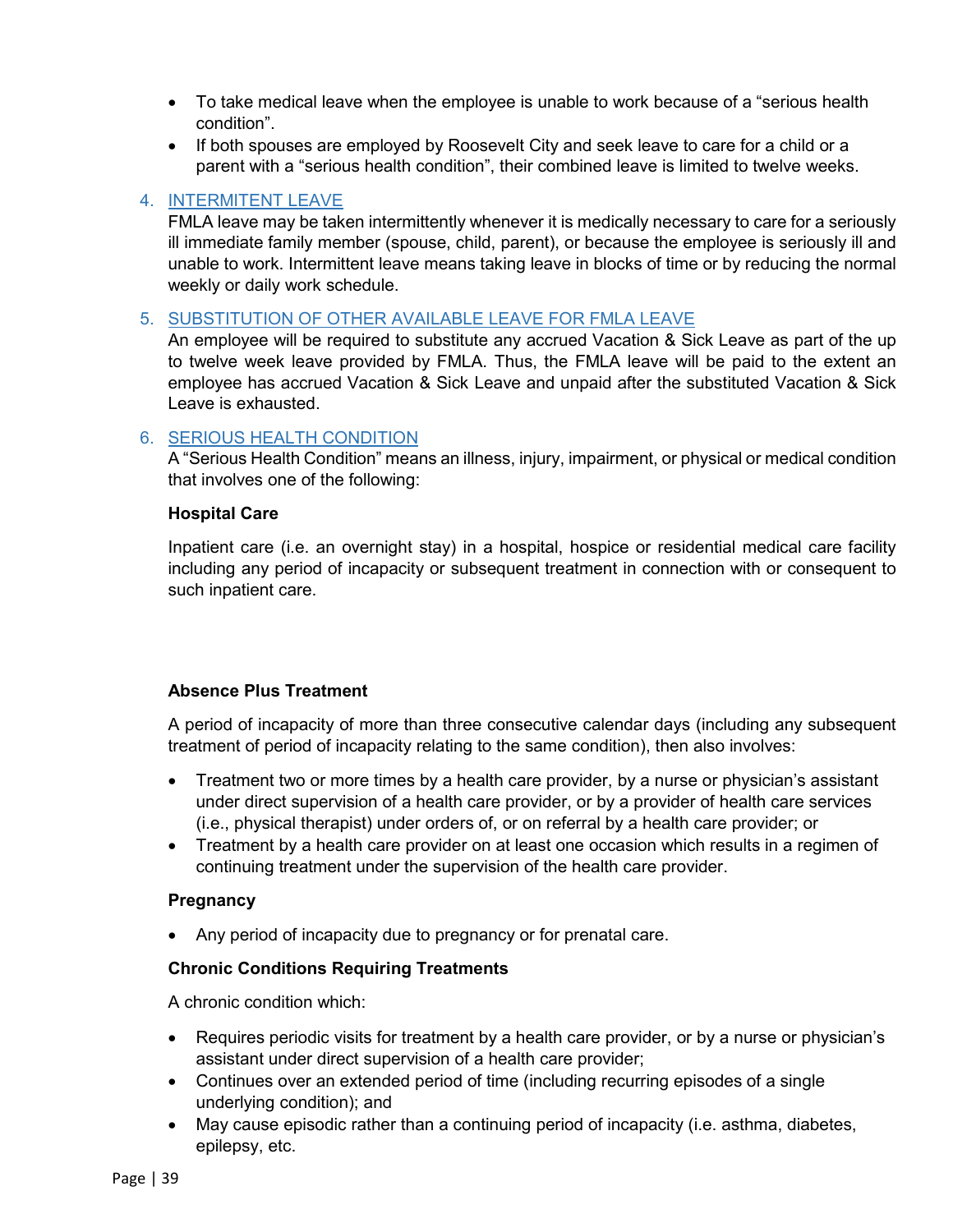#### **Permanent/Long-term Conditions Requiring Supervision**

• A period of incapacity which is permanent or long-term due to a condition for which treatment may not be effective. The employee or family member must be under the continuing supervision, but need not be receiving active treatment, of a health care provider. Examples include Alzheimer's, a severe stroke, or terminal stages of disease.

#### **Multiple Treatments (Non Chronic Conditions)**

• Any period of absence to receive multiple treatments (including any period of recovery therefrom) by a health care provider or by a provider of health care services under orders of, or on referral by, a health care provider, either for restorative surgery after an accident or other injury, or for a condition that would likely result in a period of incapacity of more than three consecutive calendar days in the absence of medical intervention or treatment, such as cancer (chemotherapy, radiation, etc.), severe arthritis (physical therapy), kidney disease (dialysis).

"Incapacity", for purposes of the FMLA, is defined to mean inability to work, attend school, or perform other regular daily activities due to the serious health condition, treatment therefore, or recovery there from.

Treatment includes examinations to determine if a serious health condition exists and evaluations of the condition. Treatment does not include routine physical examinations, eye examinations, or dental examinations.

A regimen of continuing treatment includes, for example, a course of prescription medications (i.e., an antibiotic) or therapy requiring special equipment to resolve or alleviated the health condition. A regimen of treatment does not include the taking of over-the-counter medications such as aspirin, antihistamines, salve, bed-rest, drinking fluids, exercise, and other similar activities that can be initiated without a visit to a health care provider.

# <span id="page-39-1"></span><span id="page-39-0"></span>SECTION XII – LEAVE OF ABSENCE

# 1. ABSENT WITHOUT LEAVE

Any unauthorized absence of an employee from duty shall be grounds for disciplinary action, up to and including termination.

Any employee who is absent for three (3) or more consecutive work days without authorized leave shall be deemed to have resigned without notice. Where extenuating circumstances are found to have existed, however, such absence may be considered by the city manager by subsequent grant of leave with or without pay as the circumstances dictate.

# <span id="page-39-2"></span>2. VACATION LEAVE

- Only full-time employees are eligible for Vacation Leave.
- Vacation Leave hours will be issued each bi-weekly payroll period on a prorated basis and is based on consecutive employment years. As an example, in your first year as a full time employee you will be issued 1.538 hours every pay period (40 hours divided by 26 pay periods in a year.) Once you enter into your second year of employment the hours issued will go up to 3.384 hours every pay period (88 hours divided by 26 pay periods in a year.)
- Authorization of vacation use will be determined by department heads or immediate supervisor.
- Issuance of Vacation Leave hours will be based on the following tier structure:
	- o 1st Year of Employment
		- $-40$  hours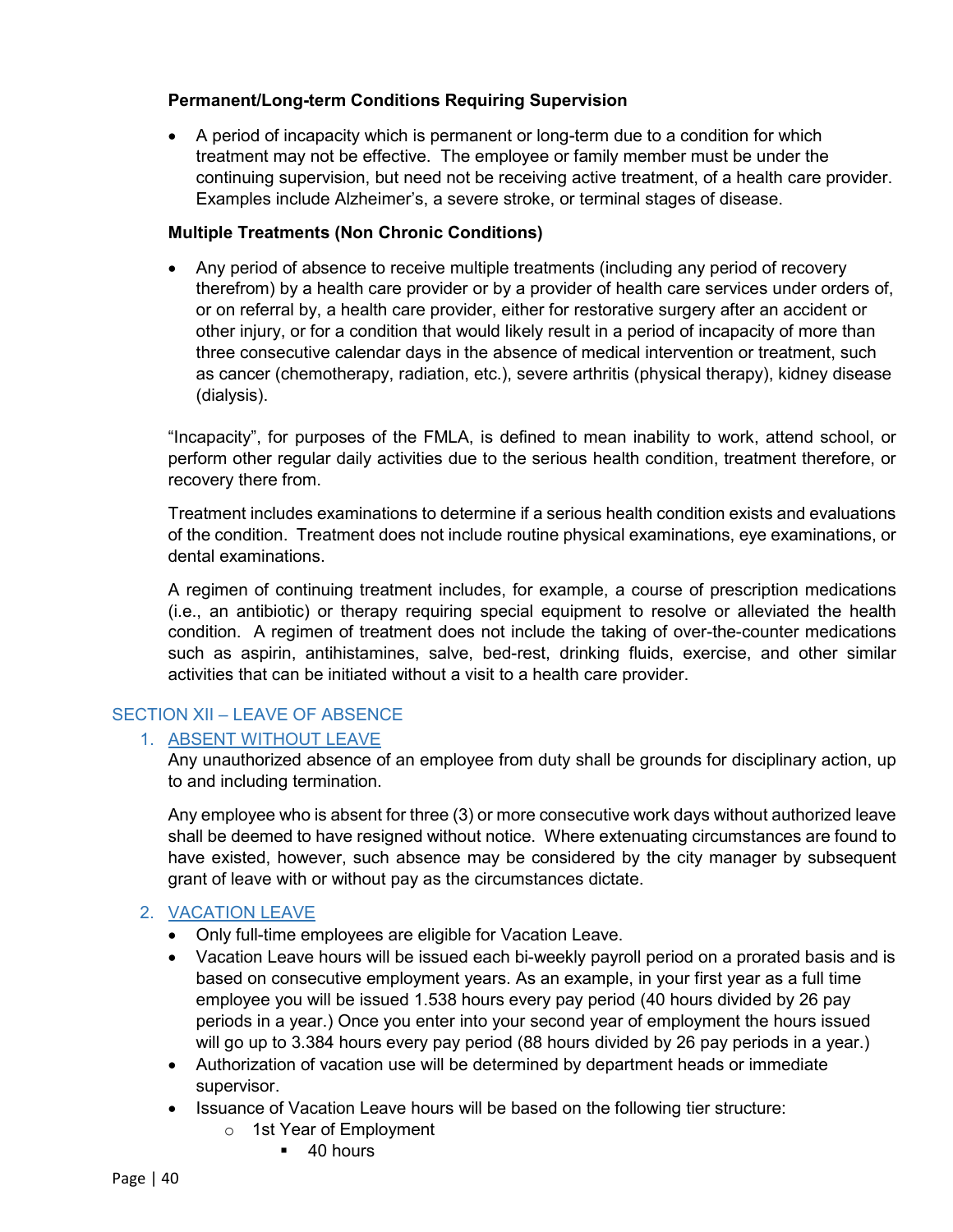- 1.538 hours per pay period
- $\circ$  2nd 4th Years of Employment
	- 88 hours
	- 3.384 hours per pay period
- $\circ$  5th 9th Years of Employment
	- $128$  hours
	- 4.923 hours per pay period
- o 10th and beyond Years of Employment
	- $-168$  hours
	- 6.461 hours per pay period
- A maximum of eighty (80) hours may be carried over into the next employment year.
- If a full time employee completes a successful retirement with Roosevelt City, they will be paid out all Vacation Leave hours remaining in the last payroll period they are employed.

Any departmental exemptions to this vacation policy would need to be approved by the City Manager.

#### <span id="page-40-0"></span>3. HOLIDAY LEAVE

Permanent full-time employees are given the following paid holidays each year:

- New Year's Day, 1st of January
- Human Rights Day, 3rd Monday in January
- Presidents Day, 3rd Monday in February
- Memorial Day, last Monday in May
- Independence Day, 4th day of July
- Pioneer Day, 24th day of July
- Labor Day, 1st Monday in September
- Veterans Day, 11th day of November
- Thanksgiving Day, 4th Thursday in November
- Day After Thanksgiving
- Christmas Eve, 24th of December
- Christmas Day, 25th day of December

Holidays falling on Sunday will be observed the following Monday, holidays falling on Saturday will be observed the previous Friday.

Non-exempt full-time employees who are required to work on a holiday will be paid holiday pay as well as time for the hours worked.

There will be no carry-over allowed on holiday hours into the next calendar year.

Any departmental exemptions to this holiday policy would need to be approved by the city manager.

#### <span id="page-40-1"></span>4. SICK LEAVE

**Purpose**. Sick leave shall not be considered as a privilege which an employee may use at their discretion, but shall be allowed only in case of necessity and actual sickness or disability of the employee or his/her immediate family.

**Eligibility**. Only full-time employees are eligible for sick leave.

**Sick Leave Accrual**. An employee who starts work between the first (1<sup>st</sup>) and the fifteenth (15<sup>th</sup>) of the month will receive credit for that month. An individual who starts work between the sixteenth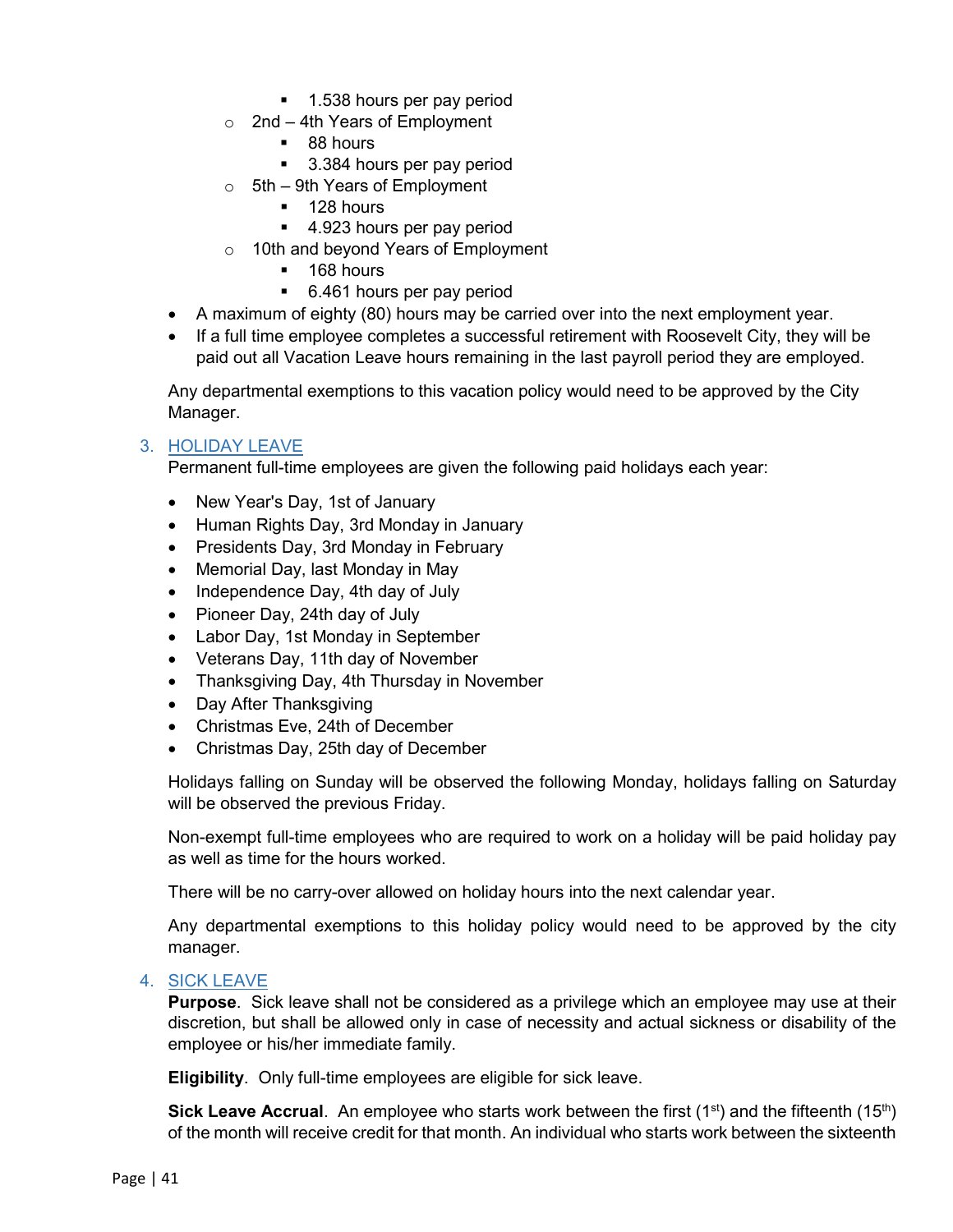$(16<sup>th</sup>)$  and the last day of the month will earn sick leave time beginning on the first (1<sup>st</sup>) day of the following month. Employees will be eligible to use sick leave which they have accrued after they have successfully completed the probationary period in the first  $(1<sup>st</sup>)$  year of permanent employment. Individual department heads will issue approval or disapproval on all sick leave requests.

**Sick Leave Use**. Sick leave may be used at any time with approval of their immediate supervisor or manager for any of the following reasons:

- When the employee is unable to perform their regular duties or other temporary work to which he/she may be assigned.
- Visits to hospitals, clinics, doctors and dentists offices for diagnosis or treatment of illness or injury or examination. The minimum time that may be taken for any of these purposes is one (1) hour, and the maximum is 8 hours on a single day.

**Sick Leave Accrual Rate.** During the first year of employment an employee will accrue four (4) hours of sick leave per pay period. After the first year of employment an employee will accrue two (2) hours of sick leave per pay period.

**Sick Leave Carryover**. Carryover of sick leave will be allowed into the next calendar year. Three hundred (300) hours is the maximum allowable limit of carryover hours. Any hours accrued over 300 will require rollover into a personal retirement savings plan such as a 401K, 457, or IRA. The City Finance Director will work with the employee to coordinate the rollover.

**Sick Leave Cash Out Provisions.** At the time of termination all remaining sick leave hours will be rolled over to their retirement account at the regular hourly rate of pay.

#### <span id="page-41-0"></span>5. MILITARY LEAVE

A full-time employee shall be granted leave with compensation for the difference in salary for active duty in the National Guard or in the Armed Forces reserves for the purpose of fulfilling annual field training. Paid military leave shall not exceed ten (10) working days in any one (1) calendar year.

#### <span id="page-41-1"></span>6. JURY LEAVE

All full-time employees will be granted leave with full pay when performing jury duty or when required to serve as a witness in any municipal, county, state, or federal court, or before an a administrative tribunal. Paid leave will not be granted when the employee is serving as his own witness in financial and related suits in which he/she is a party.

#### <span id="page-41-2"></span>7. ADMINISTRATIVE LEAVE

Exempt employees who work more than 2,128 hours in a year are granted 48 hours per year of paid leave. Leave must be accrued before use.

# <span id="page-41-3"></span>8. FUNERAL LEAVE

The city manager or designee shall grant full-time employees up to three (3) days of funeral leave with pay to attend the funeral of the employee's spouse, child, step-child, daughter or son-in-law, parent, step-parent, grandchild, mother or father-in-law, sister or brother-in-law, grandparent, spouses' grandparent, brother or sister. Such leave shall not be charged against accrued sick or vacation leave. Three (3) days shall be the maximum time allowed per occurrence.

#### <span id="page-41-4"></span>9. LACTATION/ BREAST FEEDING

For up to one year after a child's birth, any employee who is breastfeeding her child will be provided reasonable break times as needed to express breast milk for her baby. Roosevelt City has designated a room located at the City Hall offices for this purpose. A refrigerator reserved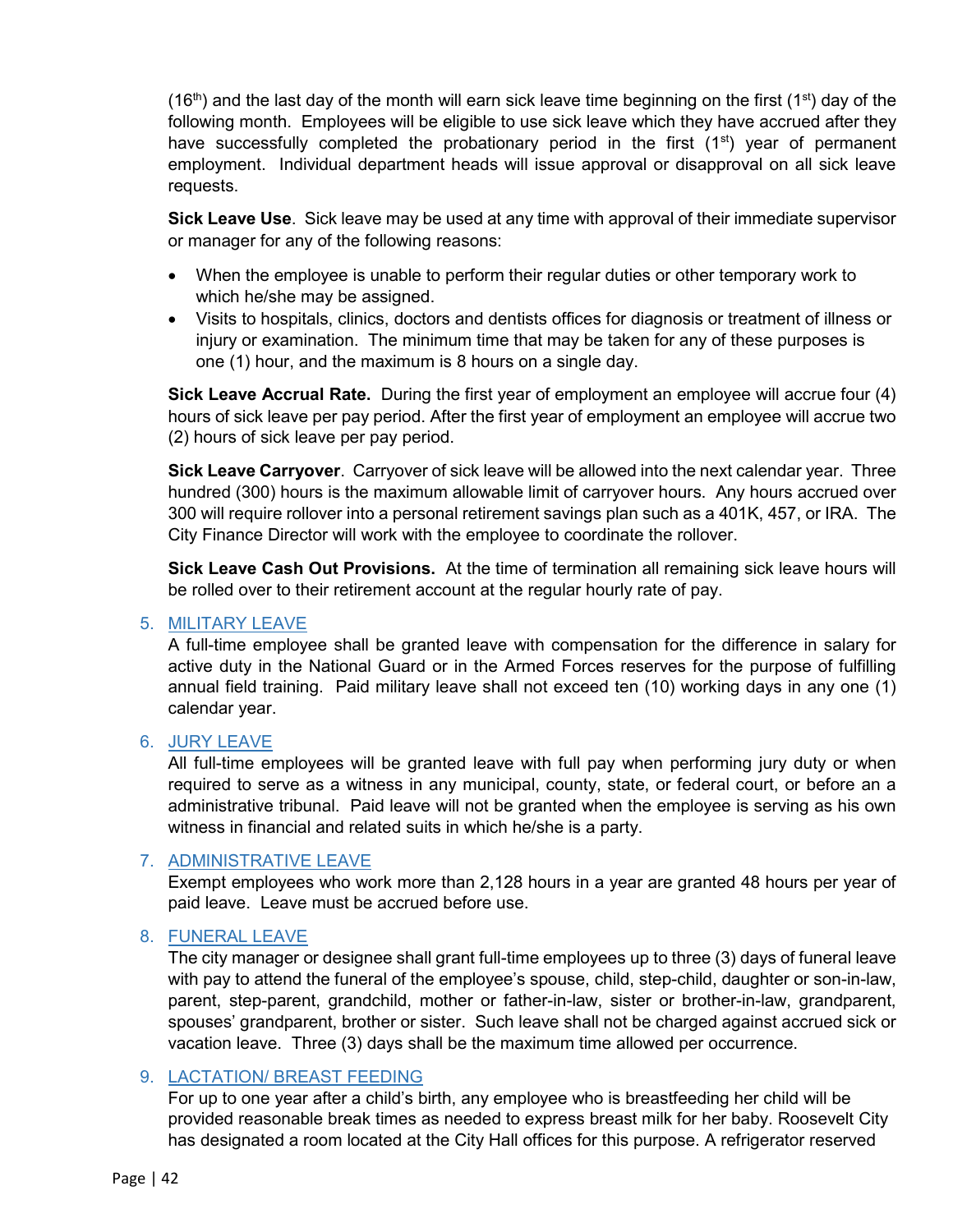for the specific storage of breast milk is available. Any breast milk stored in the refrigerator must be labeled with the name of the employee and the date of expressing the breast milk. Any nonconforming products stored in the refrigerator may be disposed of. Employees storing milk in the refrigerator assume all responsibility for the safety of the milk and the risk of harm for any reason, including improper storage or refrigeration and tampering. Nursing mothers wishing to use this room must request/reserve the room by contacting the Account Payable Technician at 435-722-5001. Additional rules for use of the room and refrigerator storage are posted in the room. Employees who work off-site or in other locations will be accommodated with a private area as necessary.

Breaks of more than 20 minutes in length will be unpaid, and the employee should indicate this break period on her time record.

#### <span id="page-42-0"></span>SECTION XIII – FIREMAN BENEFITS

Roosevelt City has a volunteer fire department. Roosevelt City provides workers compensation coverage and unemployment compensation coverage. Roosevelt City will compensate each paid on-call fire fighter a bi-weekly wage. Fire fighters will be paid on a bi-weekly payroll basis.

#### <span id="page-42-2"></span><span id="page-42-1"></span>SECTION XIV – OSHA REQUIREMENTS

# 1. GENERAL POLICY

It is the policy of Roosevelt City to maintain an environment which is free from any recognizable hazard which is likely to cause death or serious injury.

#### <span id="page-42-3"></span>2. POSTING OSHA NOTICES

Roosevelt City will post all required OSHA notices in conspicuous places (such as employee bulletin boards or where similar notices are usually posted). Employees may obtain additional information from the city manager or HR rep when they have questions about any of the standards which are provided under OSHA.

# <span id="page-42-4"></span>3. INSPECTION PROCEDURES

All employees will follow the procedures listed below in the event inspector(s) from UOSHA present themselves on the job site.

- Employees are not authorized to offer any information requested by an inspector.
- Employees will inform the inspector that the employee will contact the city manager, and their department head or designee who will accompany the inspector during any inspection.
- The city manager should make sure that all employees know who they are required to contact, including all alternates, in the event an UOSHA inspector shows up on the job site.
- If the UOSHA inspector does not reveal the appropriate credentials at the outset of the inspection, the city manager or designee should ask the inspector to reveal his/her credentials and should then examine them before allowing an inspection of the job site.
- The city manager or designee may refuse an inspection of the job site where the inspector does not have a warrant to inspect.
- If the inspector's credentials are appropriate and before beginning the inspection, the city manager or designee should ask the inspector the reason the inspection is being conducted. If the inspection is due to an employee complaint, the city manager or designee should request a copy of the complaint.
- The city manager or designee should accompany the inspector during the entire inspection of the job site.
- The city manager or designee should note every comment and observation made by those participating in the inspection but should not volunteer any unsolicited information.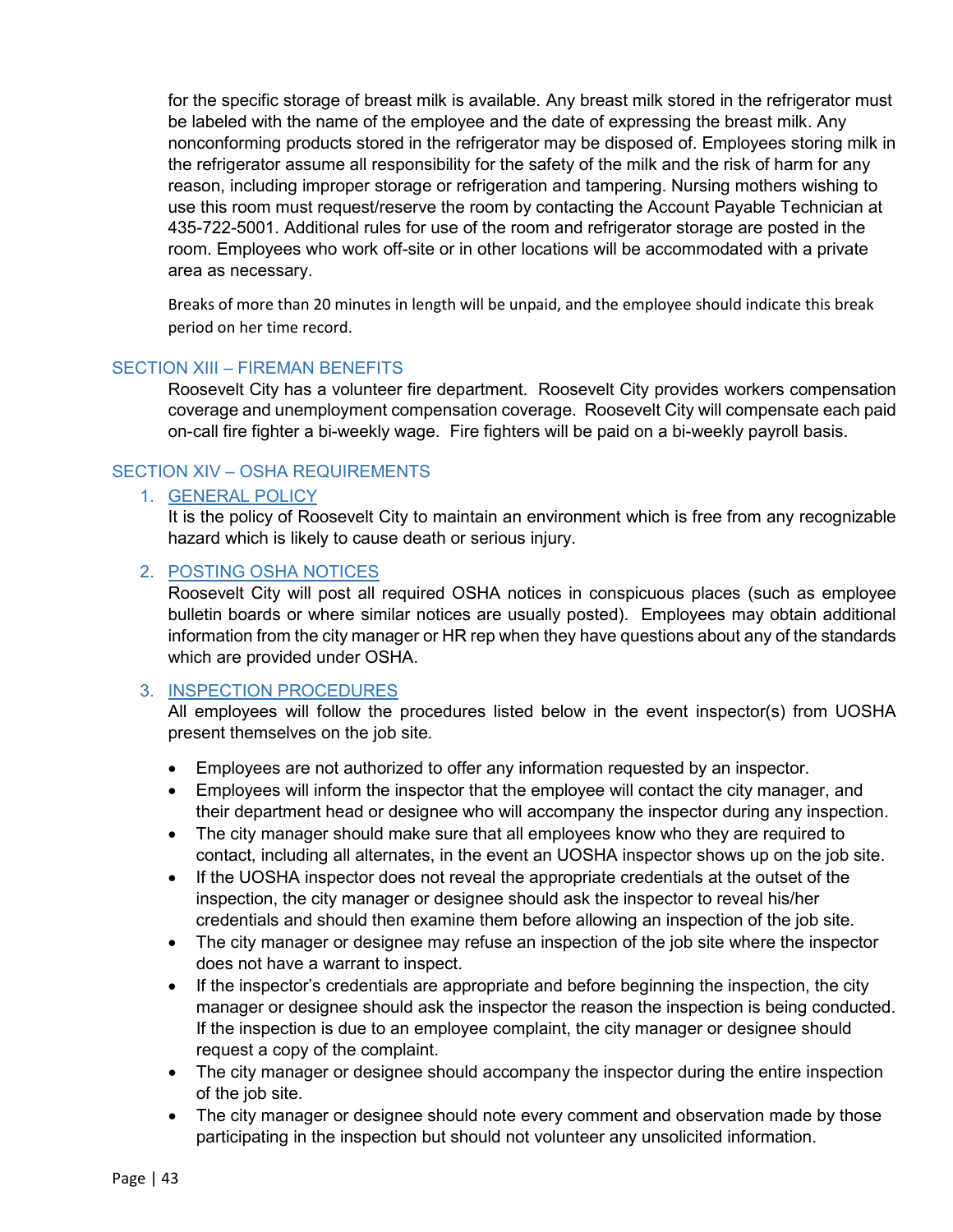# <span id="page-43-0"></span>4. ACCIDENT REPORTING PROCEDURES

Employees who are injured in connection with employment, regardless of the severity of the injury, must immediately notify the city manager and their supervisor who will ensure prompt and qualified medical attention is provided and all required UOSHA reports are completed. Employees, who do not and/or will not accept qualified medical attention when directed by the city manager or designee, shall be subject to disciplinary action up to and including termination.

- The city manager or designee will investigate the job related injury to determine its cause.
- The city manager or designee shall contact UOSHA within twelve (12) hours of the occurrence of any job related death, disabling, serious or significant injury, and/or any occupational disease.
- The city manager or designee shall file the required report with UOSHA within seven (7) days after first knowledge or notification of an injury or occupational disease resulting in medical treatment, loss of consciousness, loss of work, restriction of work, or transfer to another job. Minor injuries such as scratches and cuts do not need to be reported to UOSHA if they require only minor first-aid treatment.
- The city manager or designee shall keep a copy of the UOSHA report in its UOSHA file.
- The city manager or designee shall give the employee a copy of the UOSHA report and explain the employee's rights and responsibilities concerning the work related injury or occupational disease.

If an employee later dies as a result of a work related injury, the city manager or designee shall file a report with UOSHA within seven (7) days of first knowledge or notification of the death.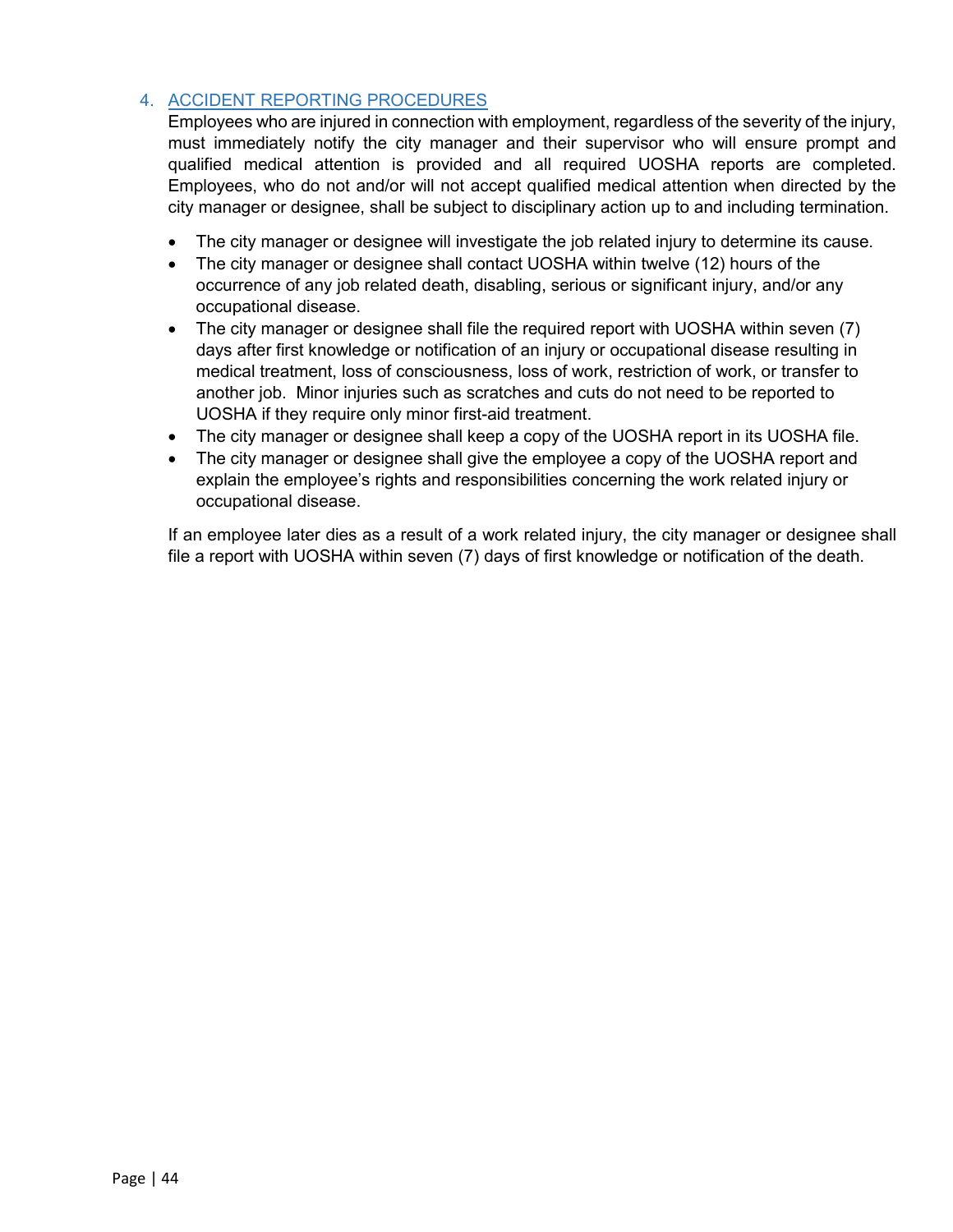<span id="page-44-0"></span>Appendix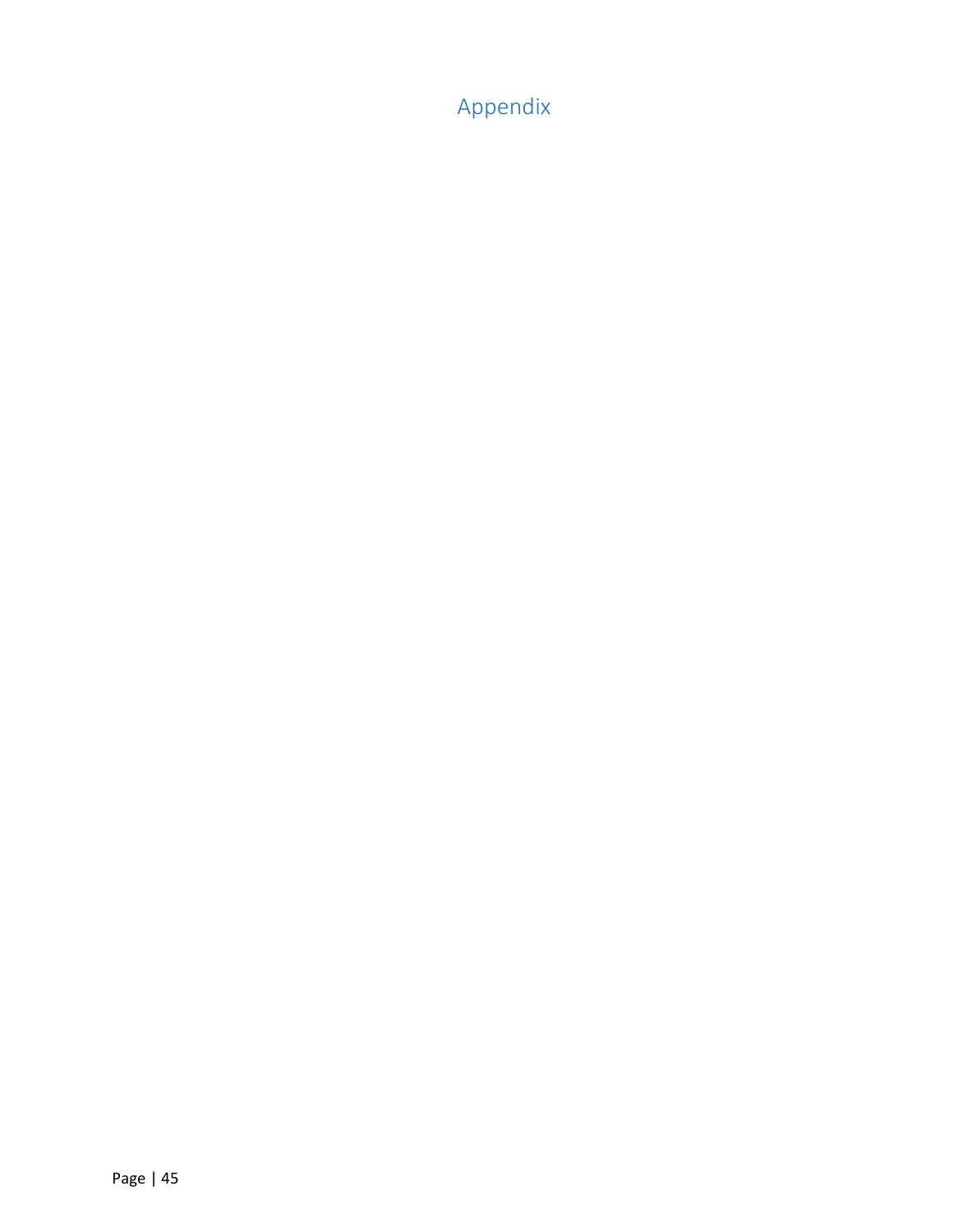# <span id="page-45-0"></span>**FORM – OBSERVED BEHAVIOR – REASONABLE SUSPICION RECORD**

| <b>Employee Name</b>                                                                                       | <b>Social Security Number</b>                                 |                         | <b>Date of Birth</b> |
|------------------------------------------------------------------------------------------------------------|---------------------------------------------------------------|-------------------------|----------------------|
|                                                                                                            | <u>a.m./p.m.</u>                                              |                         |                      |
| Location                                                                                                   | <b>Observation Time</b>                                       | <b>Observation Date</b> |                      |
| Reasonable suspicion of current use or impairment by:                                                      |                                                               |                         |                      |
| $\Box$ Alcohol<br>$\Box$ Drugs<br>$\Box$ Both                                                              |                                                               |                         |                      |
| <b>Cause for Suspicion</b>                                                                                 |                                                               |                         |                      |
| <b>Appearance</b>                                                                                          |                                                               |                         |                      |
| $\Box$ Normal $\Box$ Flushed                                                                               | $\Box$ Puncture Marks $\Box$ Disheveled $\Box$ Bloodshot Eyes |                         | $\Box$ Tremors       |
| □ Dilated/Constricted Pupils □ Profuse Sweating □ Dry-Mouth □ Runny<br><b>Nose/Sores/Frequent Sniffing</b> |                                                               |                         |                      |
| $\Box$ Inappropriate Wearing of Sunglasses $\Box$ Other:                                                   |                                                               |                         |                      |
| <b>Behavior: Speech</b>                                                                                    |                                                               |                         |                      |
| $\Box$ Normal $\Box$ Incoherent $\Box$ Slurred                                                             | $\Box$ Silent                                                 | □ Confused □ Slowed     |                      |
| $\Box$ Loud<br>$\Box$ Other:<br>$\Box$ Whispering                                                          |                                                               |                         |                      |
| <b>Behavior: Awareness</b>                                                                                 |                                                               |                         |                      |
| □ Normal □ Confused □ Mood Swing                                                                           | $\Box$ Euphoria                                               | $\Box$ Lethargic        | <b>D</b> Disoriented |
| □ Lack of Coordination                                                                                     | □ Aggressive/Violent □ Paranoid                               | $\Box$ Other:           |                      |
| <b>Motor Skills: Balance</b>                                                                               |                                                               |                         |                      |
| $\Box$ Normal<br>$\Box$ Falling<br>$\Box$ Swaying                                                          | $\Box$ Staggering $\Box$ Head bobbing                         |                         |                      |
| $\Box$ Other:                                                                                              |                                                               |                         |                      |
|                                                                                                            |                                                               |                         |                      |

# **Motor Skills: Walking and Turning**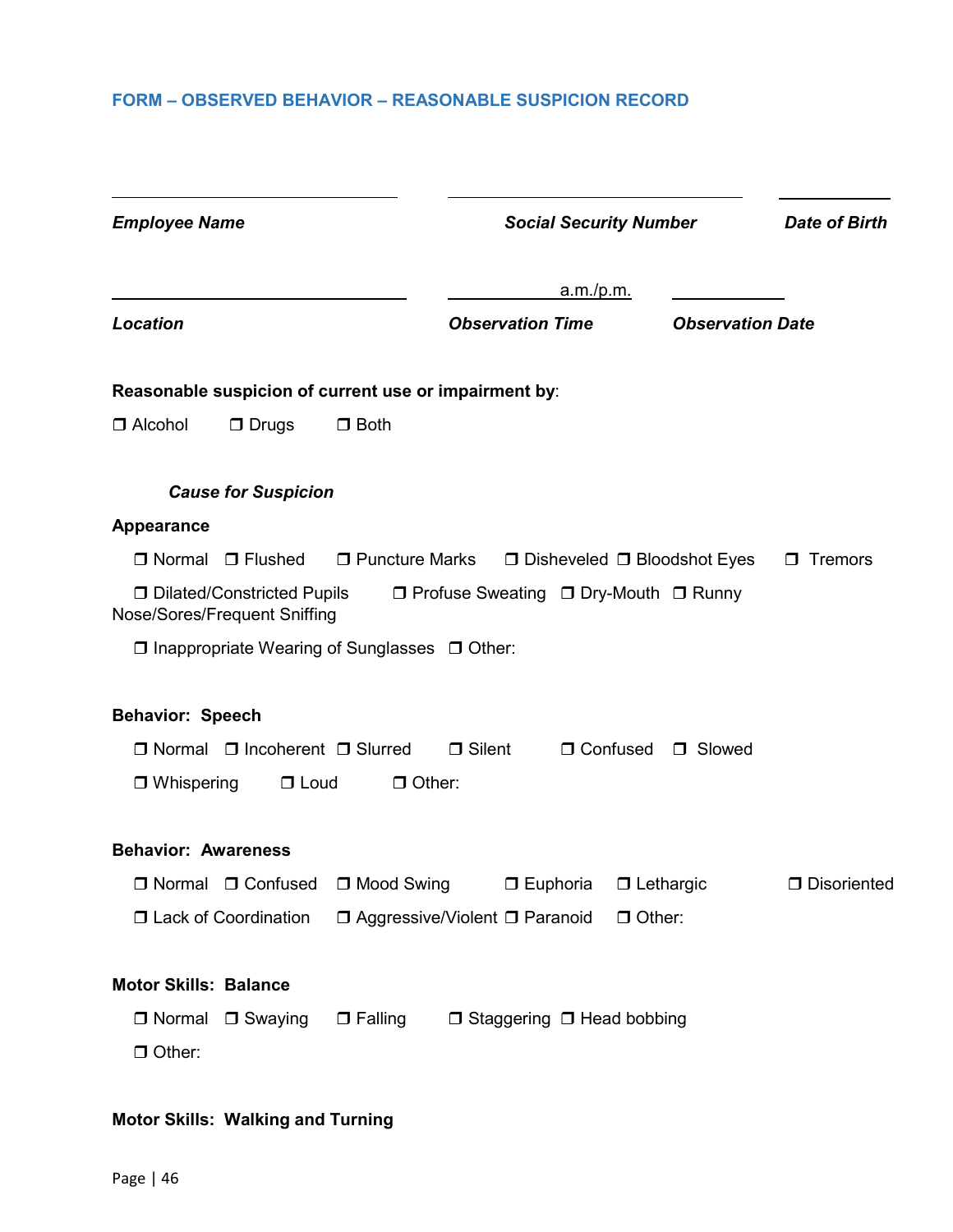$\overline{a}$ 

 $\Box$  Normal  $\Box$  Swaying  $\Box$  Arms raised for balance  $\Box$  Stumbling  $\Box$  Falling

 $\Box$  Reaching for support  $\Box$  Other:

#### **Motor Skills: Other**

 $\Box$  Dropping things  $\Box$  Lack of Coordination  $\Box$  Slowed reaction time

#### **Other Observable Actions of Behavior (Specify):**

#### **Check if the following conditions are met,** *(test only if both conditions are met)***:**

- $\Box$  Observations are specific, contemporaneous, and articulable on the appearance, behavior, speech, or body odors of the individual
- $\Box$  For alcohol testing, observations are made during, just preceding, or just after the individual is required to be in compliance (performing safety-sensitive functions) with DOT/FHWA regulations

**If unable to test in 2 hours of reasonable suspicion determination, state reasons**:

**If unable to test within 8 hours of reasonable suspicion determination, cease attempts to test and state reasons**:

**Supervisor/Company Official's Name Signature Date**

**Comments and/or corroboration by a second supervisor or Company Official**

**Supervisor/Company Official's Name Signature Date**

\_\_\_\_\_\_\_\_\_\_\_\_\_\_\_\_\_\_\_\_\_\_\_\_\_\_\_\_\_\_\_\_\_\_\_\_\_\_\_\_ \_\_\_\_\_\_\_\_\_\_\_\_\_\_\_\_\_\_\_\_\_\_\_\_\_\_\_\_\_\_\_\_\_\_\_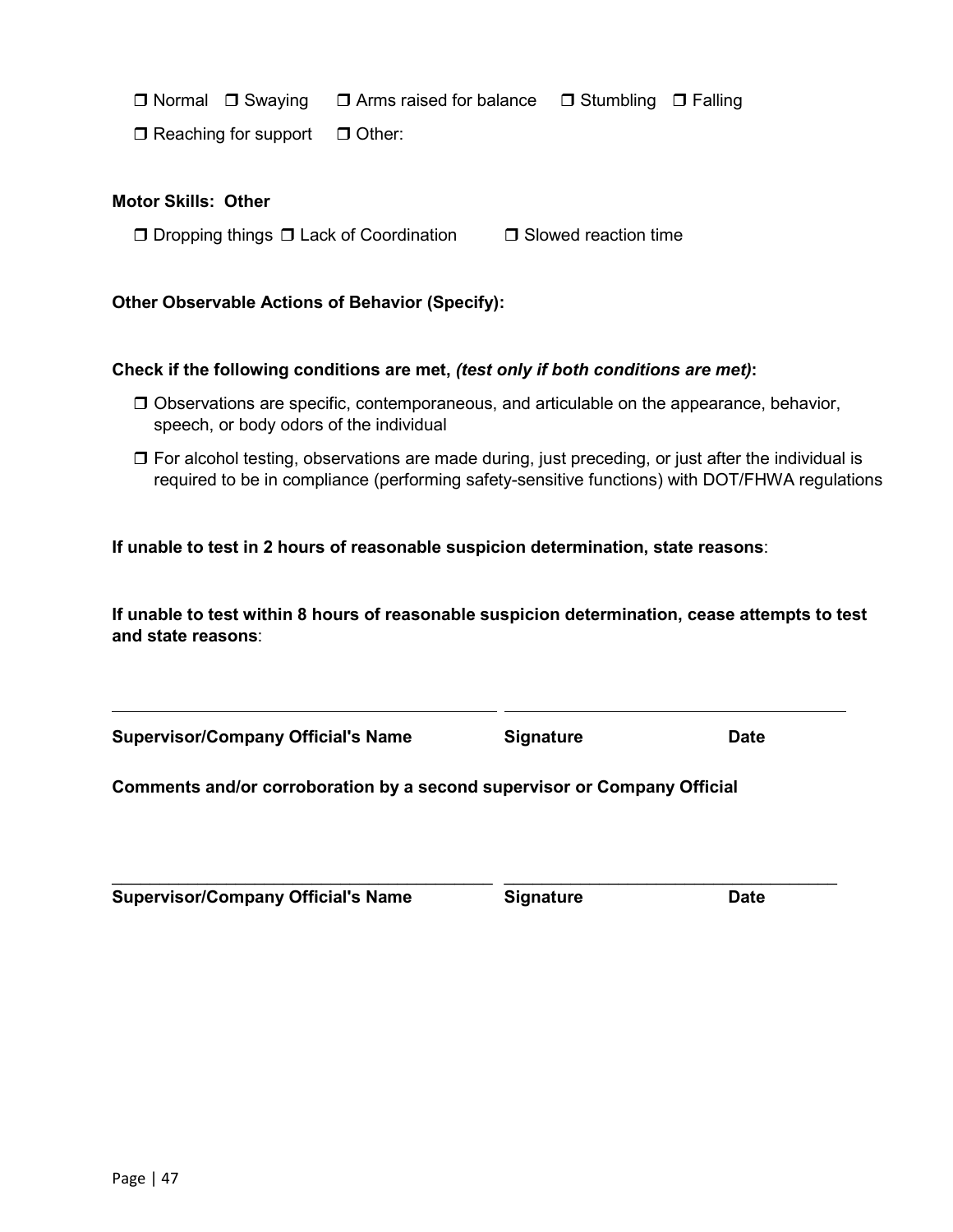#### <span id="page-47-0"></span>**FORM – ROOSEVELT CITY WEIGHT ROOM**

1. AUTHORIZED PERSONNEL – All year-round Roosevelt City employees, part-time employees 20 years of age or older, including the fire department. Immediate family members of employee must be accompanied by said employee at all times. The use of the weight room is strictly for the use of those employees who have signed the Waiver of Responsibility.

2. RULES FOR WEIGHT ROOM USE –

- A. No food or drink in weight room.
- B. Do not drop or bang weights.
- C. Replace all dumbbells and free weights to racks after workout.
- D. Turn lights and fans off after workout and shut doors.
- E. Avoid tracking mud and dirt onto weight room floor.
- F. No loud music.
- G. Report any damage of equipment to City Manager as soon as possible.

\*\*\*\*\*\*\*\*\*\*\*\*\*\*\*\*\*\*\*\*\*\*\*\*\*\*\*\*\*\*\*\*\*\*\*\*\*\*\*\*\*\*\*\*\*\*\*\*\*\*\*\*\*\*\*\*\*\*\*\*\*\*\*\*\*\*\*\*\*\*\*\*\*\*\*\*\*\*\*\*\*\*\*\*\*\*\*\*\*\*\*\*\*\*\*\*\*\*\*\*\*\*\*\*\*\*\*\*\*

# ROOSEVELT CITY WEIGHT ROOM

# **LIABILITY RELEASE**

|  | , an employee of Roosevelt City, have read the above policy |  |
|--|-------------------------------------------------------------|--|
|--|-------------------------------------------------------------|--|

governing the use of the Roosevelt city weight room and exercise equipment and upon signing this release, acknowledge that I fully understand the rules and agree to abide by them.

I further agree to indemnify Roosevelt City, its employees, officials, personnel, and/or agents from any and all personal injury or property damage I may sustain while using the exercise equipment and weight room.

SIGNED: Date:

WITNESS:

This form must be kept on file.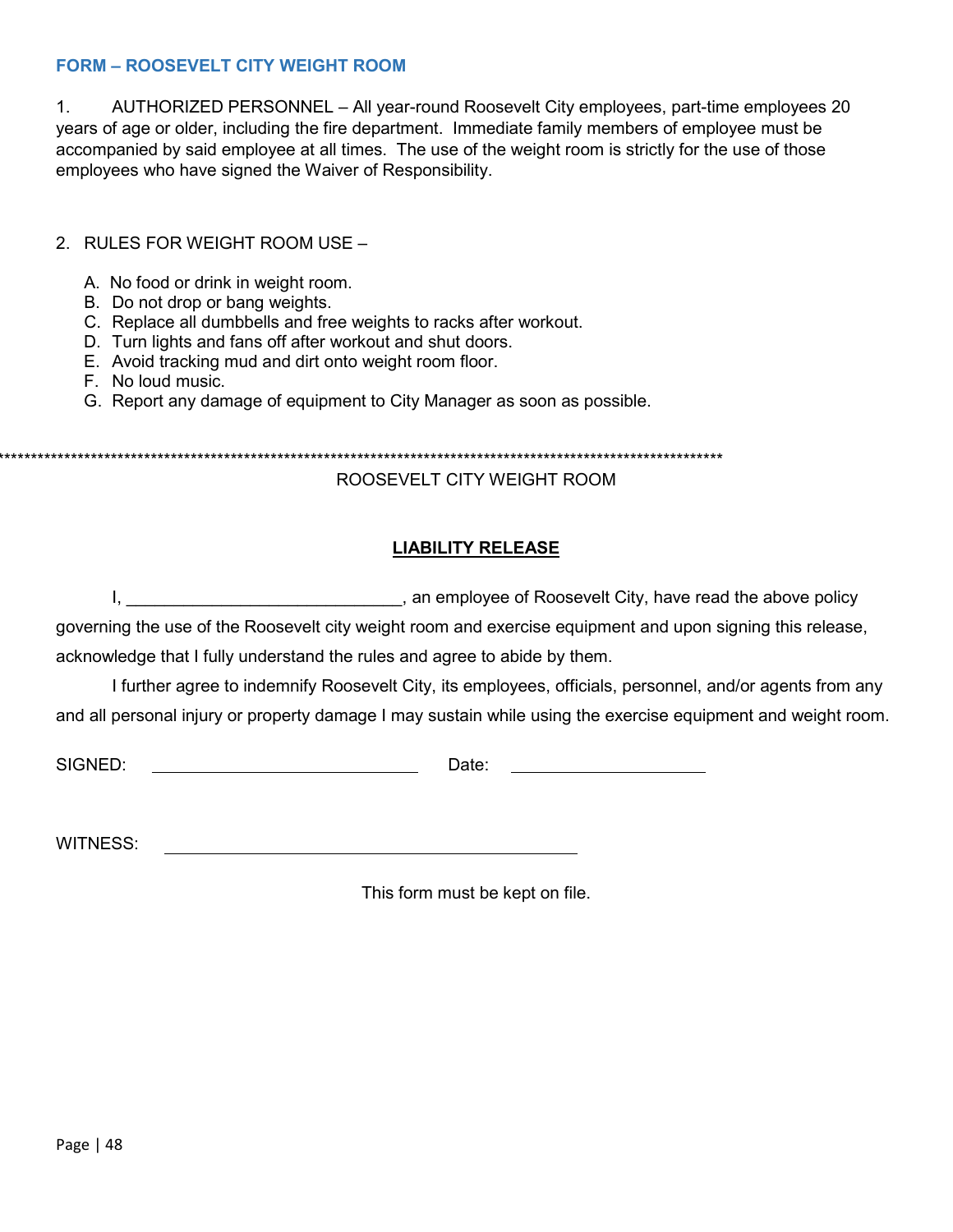# <span id="page-48-0"></span>**FORM – PERSONNEL POLICIES AND PROCEDURES MANUAL ACKNOWLEDGEMENT (Manual 8-7-2018)**

I hereby acknowledge that I have read and fully understand the personnel policies and procedures of ROOSEVELT CITY CORPORATION as outlined and explained in this manual. Any questions that I may have had, have been explained to my satisfaction and I hereby agree to and accept the policies and procedures as given.

I understand, while it is the policy of Roosevelt City Corporation to establish reasonable rules of employment conduct and to ensure compliance with these rules through a program consistent with the best interest of the City and the employee, THIS MANUAL IS NOT AND SHALL NOT BE CONSTRUED AS AN EXPLICIT OR IMPLIED CONTRACT AND SHALL NOT MODIFY THE EMPLOYEE'S STATUS AS AN AT-WILL EMPLOYEE.

| Signed this               | day of |  |
|---------------------------|--------|--|
|                           |        |  |
|                           |        |  |
|                           |        |  |
| Employee Signature:       |        |  |
|                           |        |  |
|                           |        |  |
| <b>Please Print Name:</b> |        |  |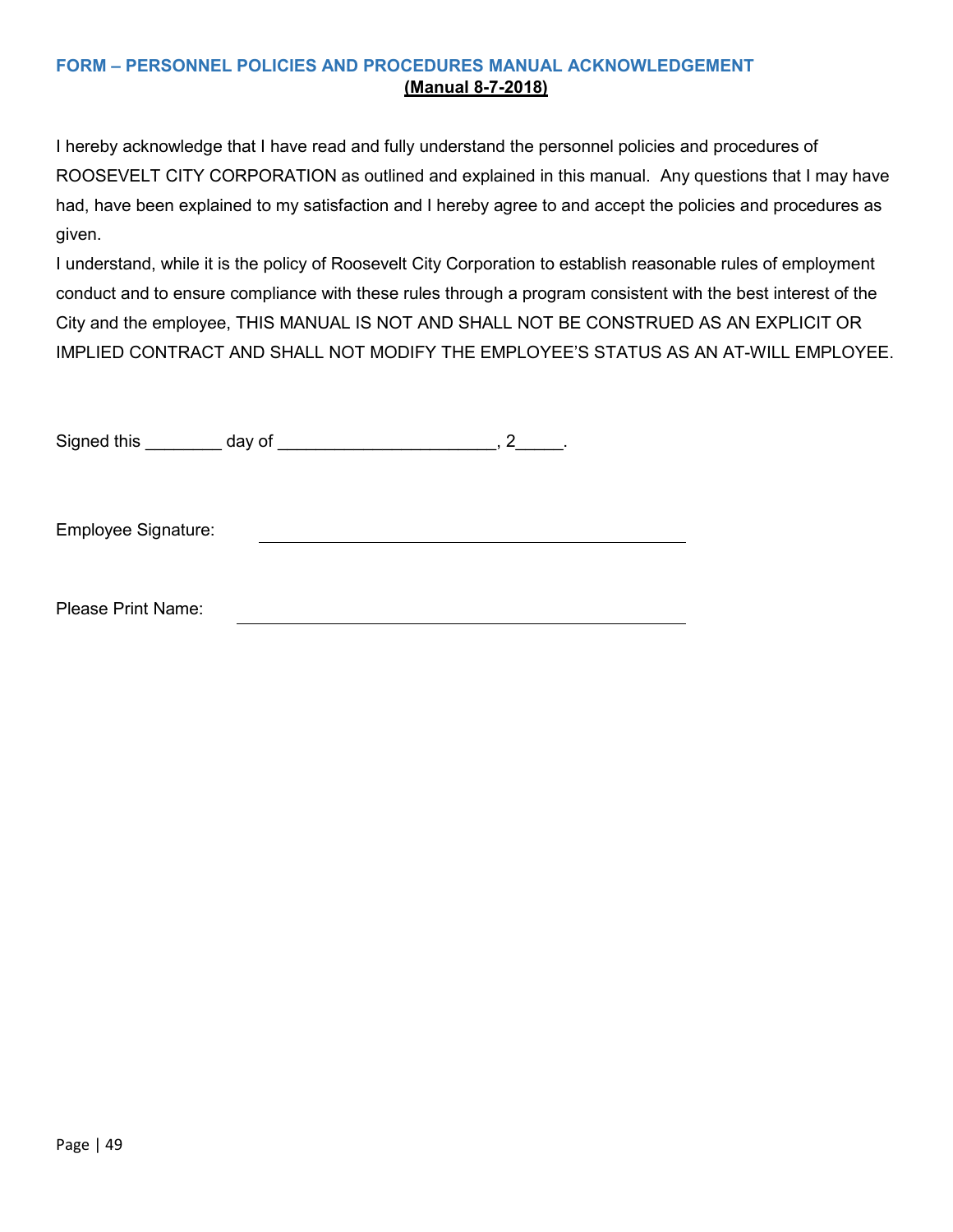#### <span id="page-49-0"></span>**FORM – APPLICATION FOR FAMILY MEDICAL LEAVE**

#### **ROOSEVELT CITY APPLICATION FOR FAMILY MEDICAL LEAVE**

| Start Date of Anticipated Leave:<br><u> Canadian Communication</u> Catalonic Catalonic Catalonic Catalonic Catalonic Catalonic Catalonic Catalonic Catalonic |  |  |
|--------------------------------------------------------------------------------------------------------------------------------------------------------------|--|--|
|                                                                                                                                                              |  |  |
|                                                                                                                                                              |  |  |
|                                                                                                                                                              |  |  |
|                                                                                                                                                              |  |  |
|                                                                                                                                                              |  |  |

**Note:** A leave request based on an employee's serious health condition or the serious health condition of an employee's spouse, child or parent must be accompanied by a verifying medical certification from a physician. You must have your physician fill out the certification prior to taking a FMLA or the commencement of your leave may be delayed until certification is submitted.

Roosevelt City requires that you substitute all accrued vacation and sick leave or other paid time off for unpaid FMLA leave. Payroll will be instructed to exhaust and substitute your accrued vacation and sick leave.

I hereby authorize Roosevelt City to contact my physician to verify the reason for my requested leave or for any other information concerning my requested family medical leave.

I understand that a failure to work at the end of my leave period may be treated as a resignation unless an extension has been agreed upon and approved in writing by Roosevelt City.

| Employee Signature:           | Date: |
|-------------------------------|-------|
| <b>Approved By:</b>           |       |
| Supervisor:                   | Date: |
| Roosevelt City Payroll Dept.: | Date: |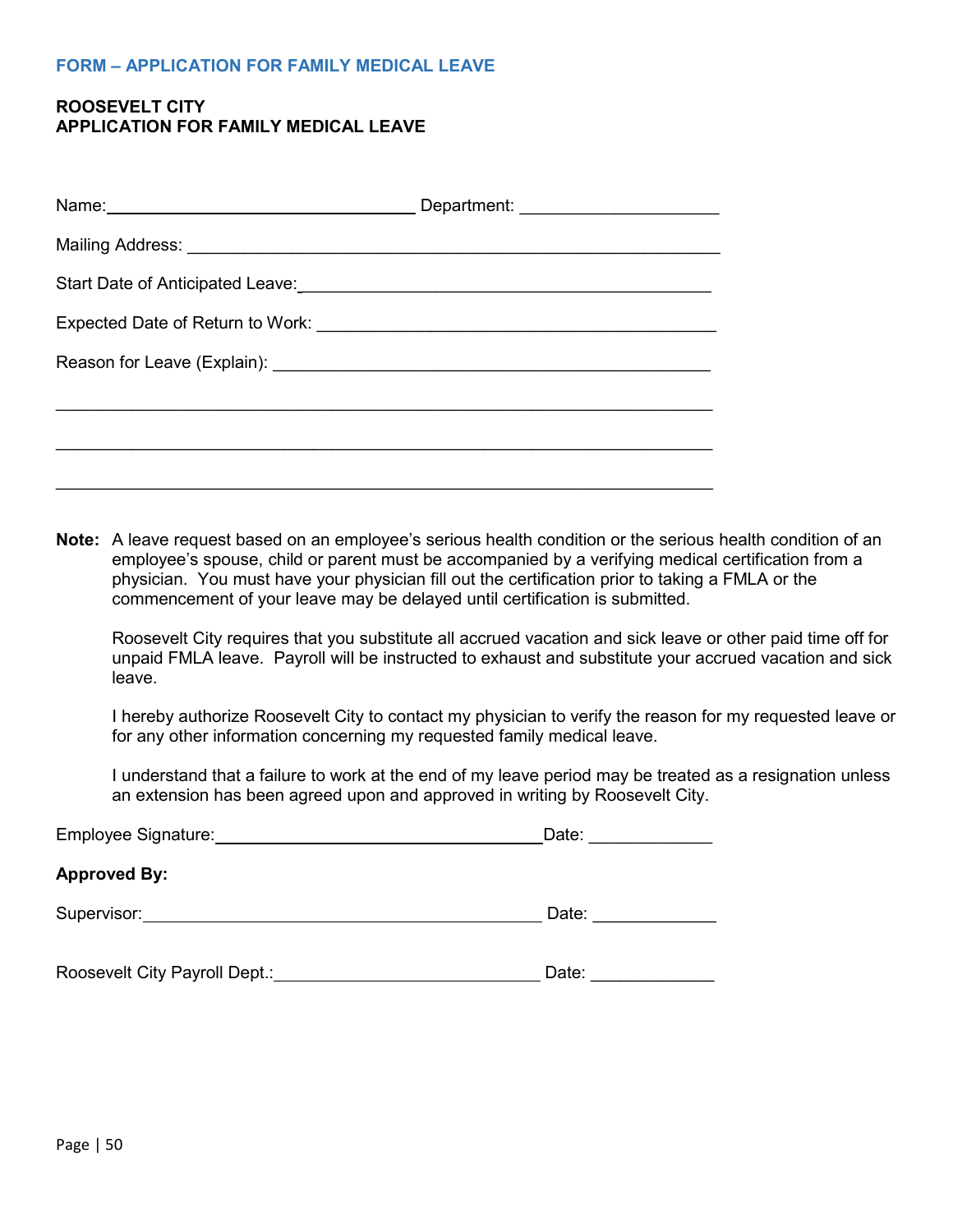#### <span id="page-50-0"></span>**FORM – APPLICATION FOR FAMILY MEDICAL LEAVE**

#### **ROOSEVELT CITY APPLICATION FOR FAMILY MEDICAL LEAVE**

**Note:** A leave request based on an employee's serious health condition or the serious health condition of an employee's spouse, child or parent must be accompanied by a verifying medical certification from a physician. You must have your physician fill out the certification prior to taking a FMLA or the commencement of your leave may be delayed until certification is submitted.

Roosevelt City requires that you substitute all accrued vacation and sick leave or other paid time off for unpaid FMLA leave. Payroll will be instructed to exhaust and substitute your accrued vacation and sick leave.

I hereby authorize Roosevelt City to contact my physician to verify the reason for my requested leave or for any other information concerning my requested family medical leave.

I understand that a failure to work at the end of my leave period may be treated as a resignation unless an extension has been agreed upon and approved in writing by Roosevelt City.

| Employee Signature:           | Date: |
|-------------------------------|-------|
| <b>Approved By:</b>           |       |
| Supervisor:                   | Date: |
| Roosevelt City Payroll Dept.: | Date: |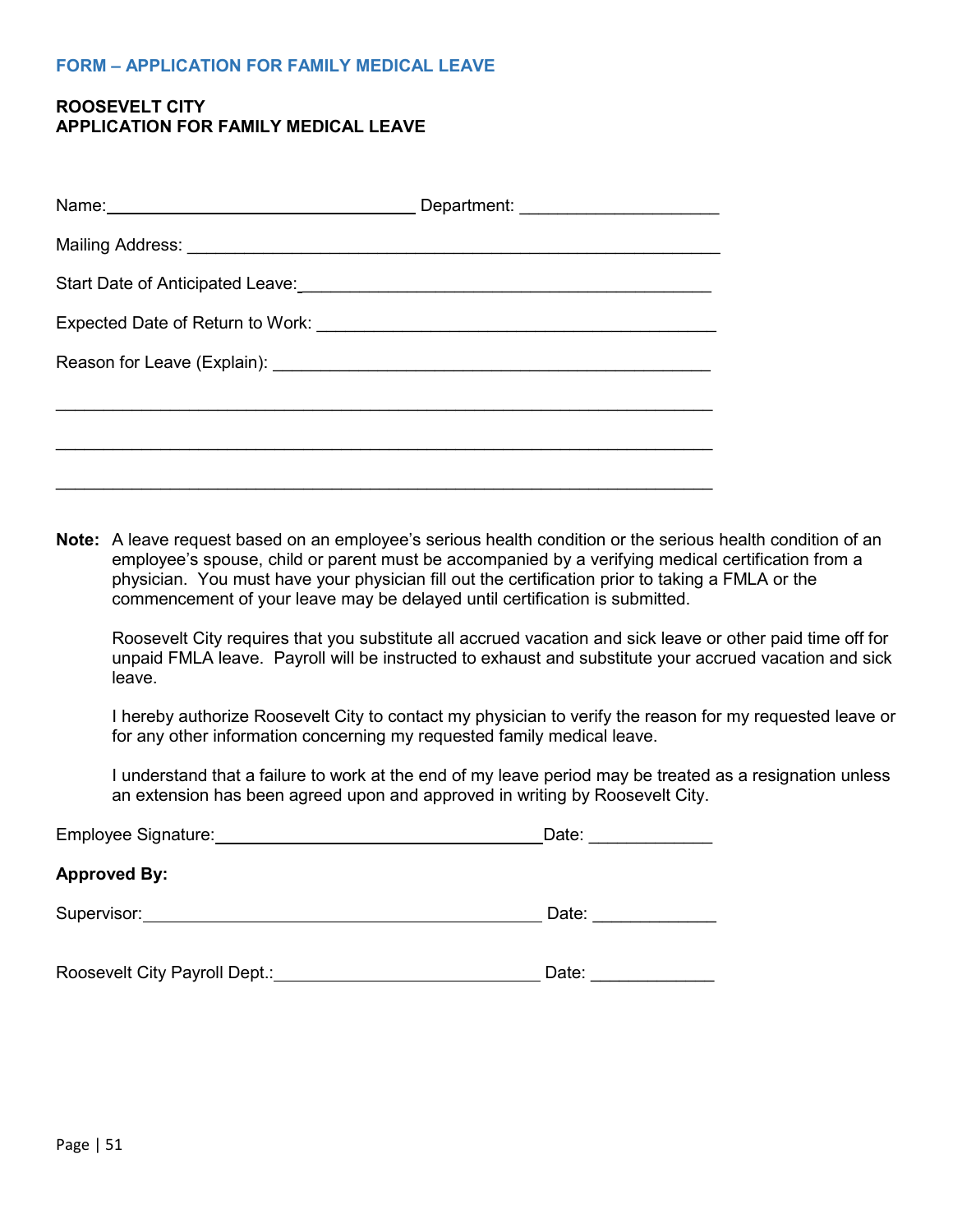#### <span id="page-51-0"></span>**ROOSEVELT CITY FMLA NOTICE OF LEAVE**

*Date*

*Employee Name and Address*

Ref: Requested Leave Of Absence

*Employee*,

You have indicated that you will require leave beginning **[or you have been absent or on leave from work since]**  *DATE*. This letter is to confirm that you meet the employee eligibility requirements under the Family and Medical Leave Act ("FMLA") and based on the information provided to date, your request for leave beginning *DATE* is provisionally approved as FMLA leave subject to review of your medical certification and compliance with the conditions governing FMLA leave. Enclosed is a "Certification of Health Care Provider" form which must be completed by your health care provider and submitted to Roosevelt City, within 15 days of this letter. The amount of FMLA leave granted will be based on the information provided by you and your health care provider but in no event will exceed 12 weeks **[or less if employee has previously taken leave]**.

I have also enclosed a FMLA Application. Please fill out this form and return it with your Certification of Health Care Provider form. The following conditions apply to any FMLA leave granted by Roosevelt City.

- Consistent with the FMLA, upon return from your leave, Roosevelt City will return you to an equivalent position but does not guarantee that you will be returned to your exact position. **[If an employee in a key position for which reinstatement is required indicate so]**
- If leave is taken for your own serious medical condition or the serious medical condition of a family member, you must provide a medical re-certification every forty-five (45) days.
- Roosevelt City will pay its share of health insurance premiums while you are on leave but you will continue to be responsible for your share of such premiums, if any. You will need to make payment for your share of health insurance premiums, if any, by the \_\_\_ of each month.
- Roosevelt City will not pay any portion of premiums due for other employee benefits during your leave. To maintain such benefits while on leave, you will need to make all premium payments to Roosevelt City by the 10th of each month.
- If you do not return to work or you terminate your employment with Roosevelt City within 30 days of your return from FMLA leave (for a reason other than the continuation, recurrence, or onset of a serious health condition or other circumstances beyond your control), Roosevelt City has the right to recover any insurance premiums it paid on your behalf during your period of FMLA leave.
- If you are taking leave for your own serious medical condition, you must provide a fitness for duty certification in order to return to work at the conclusion of your leave.
- Roosevelt City requires that you substitute all accrued vacation and sick leave or other paid time off for unpaid FMLA leave. Payroll will be instructed to exhaust and substitute your accrued vacation and sick leave.
- If your FMLA leave is connected to a work injury, the period for which you are entitled to workers' compensation payments will run contemporaneously with your FMLA leave.

Your failure to comply with the conditions on your leave or to return to work upon conclusion of your leave may result in termination.

If you have any questions, please contact the Roosevelt City Finance Director.

Respectfully,

Finance Director

Page | 52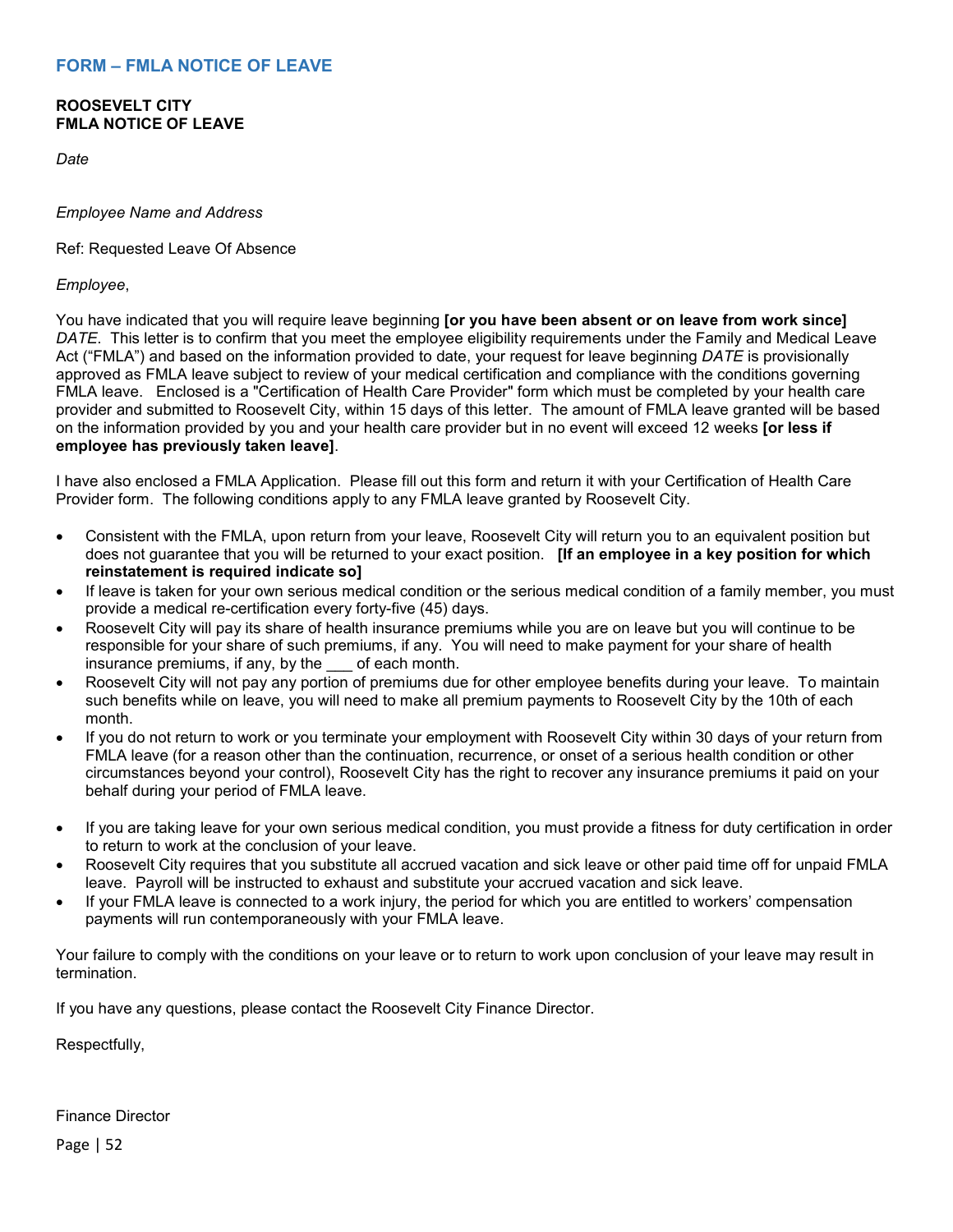#### <span id="page-52-0"></span>**FORM – FMLA CERTIFICATION OF HEALTH CARE PROVIDER**

\_\_\_\_\_\_\_\_\_\_\_\_\_\_\_\_\_\_\_\_\_\_\_\_\_\_\_\_\_\_\_\_\_\_\_\_\_\_\_\_\_\_\_\_\_\_\_\_\_

\_\_\_\_\_\_\_\_\_\_\_\_\_\_\_\_\_\_\_\_\_\_\_\_\_\_\_\_\_\_\_\_\_\_\_\_\_\_\_\_\_\_\_\_\_\_\_\_\_\_\_\_\_

#### **ROOSEVELT CITY FMLA CERTIFICATION OF HEALTH CARE PROVIDER**

|    | 1. Employee's Name:                                                                                                                                                                                                                                                                                                                                                                                                                     |
|----|-----------------------------------------------------------------------------------------------------------------------------------------------------------------------------------------------------------------------------------------------------------------------------------------------------------------------------------------------------------------------------------------------------------------------------------------|
| 2. |                                                                                                                                                                                                                                                                                                                                                                                                                                         |
| 3. | The attached sheet describes what is meant by a "serious health condition" under the Family Medical Leave Act.<br>Does the patient's condition qualify under any of the categories described? If so, please check the applicable<br>category.<br>□ Hospital Care<br>Absence plus Treatment<br>□ Pregnancy<br>□ Chronic Conditions Requiring Treatments<br>□ Permanent/Long-term Conditions Requiring Supervision<br>□ None of the Above |
| 4. | Describe the medical facts which support your certification, including a brief statement as to how the medical facts<br>the control of the control of the control of the control of the control of the control of the control of the control of the control of the control of the control of the control of the control of the control of the control                                                                                   |
| 5. | State the approximate date the condition commenced:<br><u>Letter Linescond the probable duration</u> of                                                                                                                                                                                                                                                                                                                                 |
|    | Will it be necessary for the employee to take work only intermittently or to work on a less than full schedule as a result<br>of the condition (including for treatment describe in Item 6 below)? $\Box$ Yes $\Box$ No (If yes, give the probable duration:                                                                                                                                                                            |
|    | If the condition is a chronic condition or pregnancy, state whether the patient is presently incapacitated and the like<br>duration and frequency of episodes of                                                                                                                                                                                                                                                                        |
| 1. | If additional treatments will be required for the condition, provide an estimate of the probable number of such<br><u> 1989 - Johann John Stoff, deutscher Stoffen und der Stoffen und der Stoffen und der Stoffen und der Stoffen u</u>                                                                                                                                                                                                |
|    | If the patient will be absent from work or other daily activities because of treatment on an intermittent or part-time<br>basis, also provide an estimate of the probable number and interval between such treatments, actual or estimated<br>dates of treatment if known, and period required for recovery if any:                                                                                                                     |
| 3. | If any of these treatments will be provided by another provider (i.e., physical therapist, please state the nature of<br>,我们也不能在这里的时候,我们也不能在这里的时候,我们也不能会在这里的时候,我们也不能会在这里的时候,我们也不能会在这里的时候,我们也不能会在这里的时候,我们也                                                                                                                                                                                                                               |
| 4. | If a regimen of continuing treatment by the patient is required under your supervision, provide a general description of<br>such regimen (i.e., prescription drugs, physical therapy requiring special equipment):                                                                                                                                                                                                                      |

\_\_\_\_\_\_\_\_\_\_\_\_\_\_\_\_\_\_\_\_\_\_\_\_\_\_\_\_\_\_\_\_\_\_\_\_\_\_\_\_\_\_\_\_\_\_\_\_\_\_\_\_\_\_\_\_\_\_\_\_\_\_\_\_\_\_\_\_\_\_\_\_\_\_\_\_\_\_\_\_\_\_\_\_\_\_\_\_\_\_\_\_\_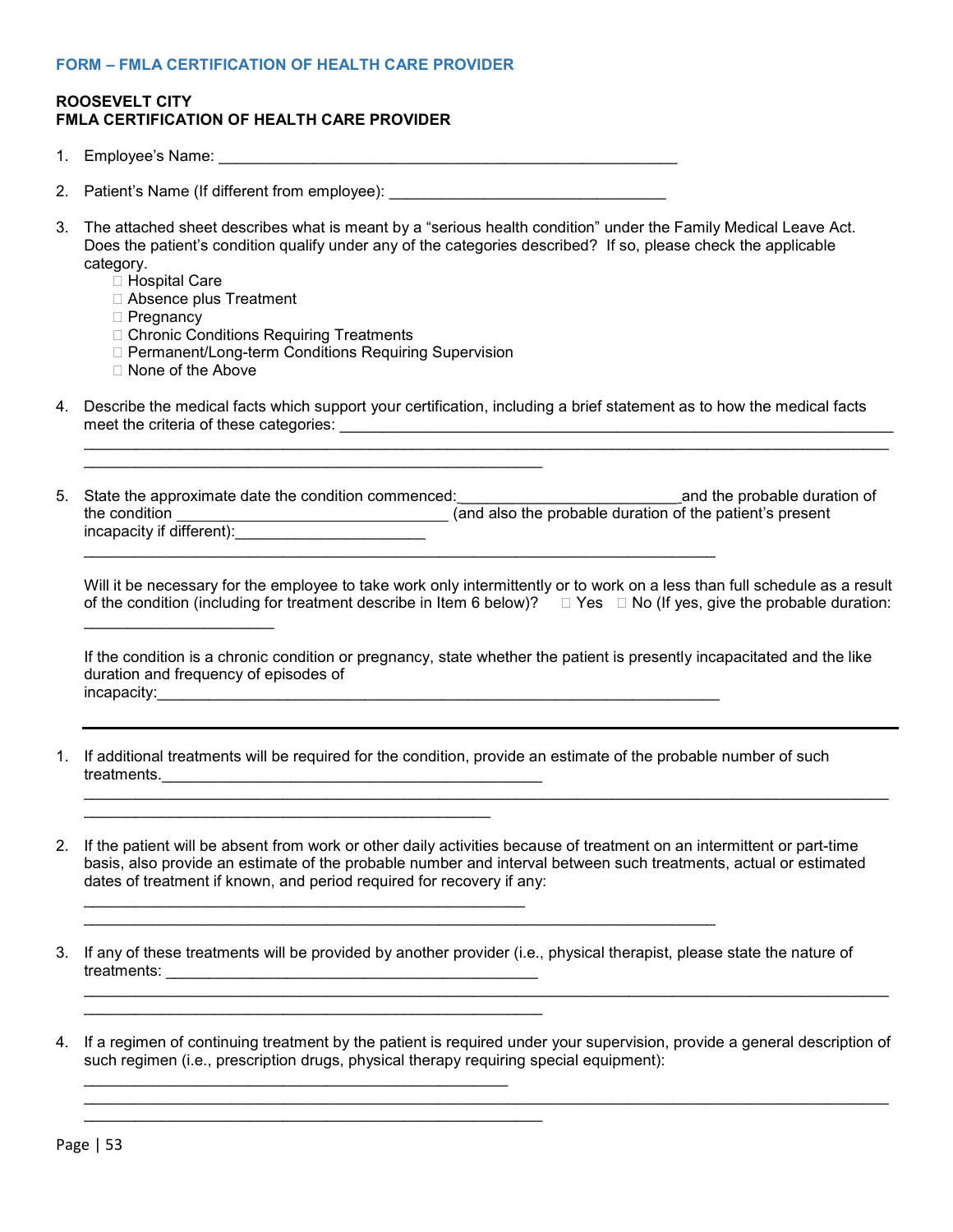- 5. If leave is required to care for a family member of the employee with a serious health condition, does the patient require assistance for basic medical or personal needs? Yes No
- 6. If the patient will need care only intermittently or on a part-time basis, please indicate the probable duration of this need:\_\_\_\_\_\_\_\_\_\_\_\_\_\_\_\_\_\_\_\_\_\_\_\_\_\_\_\_\_\_\_\_\_\_\_\_\_\_\_\_\_\_\_\_\_\_\_\_\_

\_\_\_\_\_\_\_\_\_\_\_\_\_\_\_\_\_\_\_\_\_\_\_\_\_\_\_\_\_\_\_\_\_\_\_\_\_\_\_\_\_\_\_\_\_\_\_\_\_\_\_\_\_\_\_\_\_\_\_\_\_\_\_\_\_\_\_\_\_\_\_\_\_\_\_\_\_\_\_\_\_\_\_\_\_\_\_\_\_\_\_\_\_

 \_\_\_\_\_\_\_\_\_\_\_\_\_\_\_\_\_\_\_\_\_\_\_\_\_\_\_\_\_\_\_\_\_\_\_\_\_ \_\_\_\_\_\_\_\_\_\_\_\_\_\_\_\_\_\_\_\_\_\_\_\_\_\_\_\_\_\_\_\_\_ Signature of Health Care Provider Type of Practice

\_\_\_\_\_\_\_\_\_\_\_\_\_\_\_\_\_\_\_\_\_\_\_\_\_\_\_\_\_\_\_\_\_\_\_\_\_\_\_\_\_\_\_\_\_\_\_\_\_\_\_\_\_

 \_\_\_\_\_\_\_\_\_\_\_\_\_\_\_\_\_\_\_\_\_\_\_\_\_\_\_\_\_\_\_\_\_ \_\_\_\_\_\_\_\_\_\_\_\_\_\_\_\_\_\_\_\_\_\_\_\_\_\_\_\_ Address Telephone Number